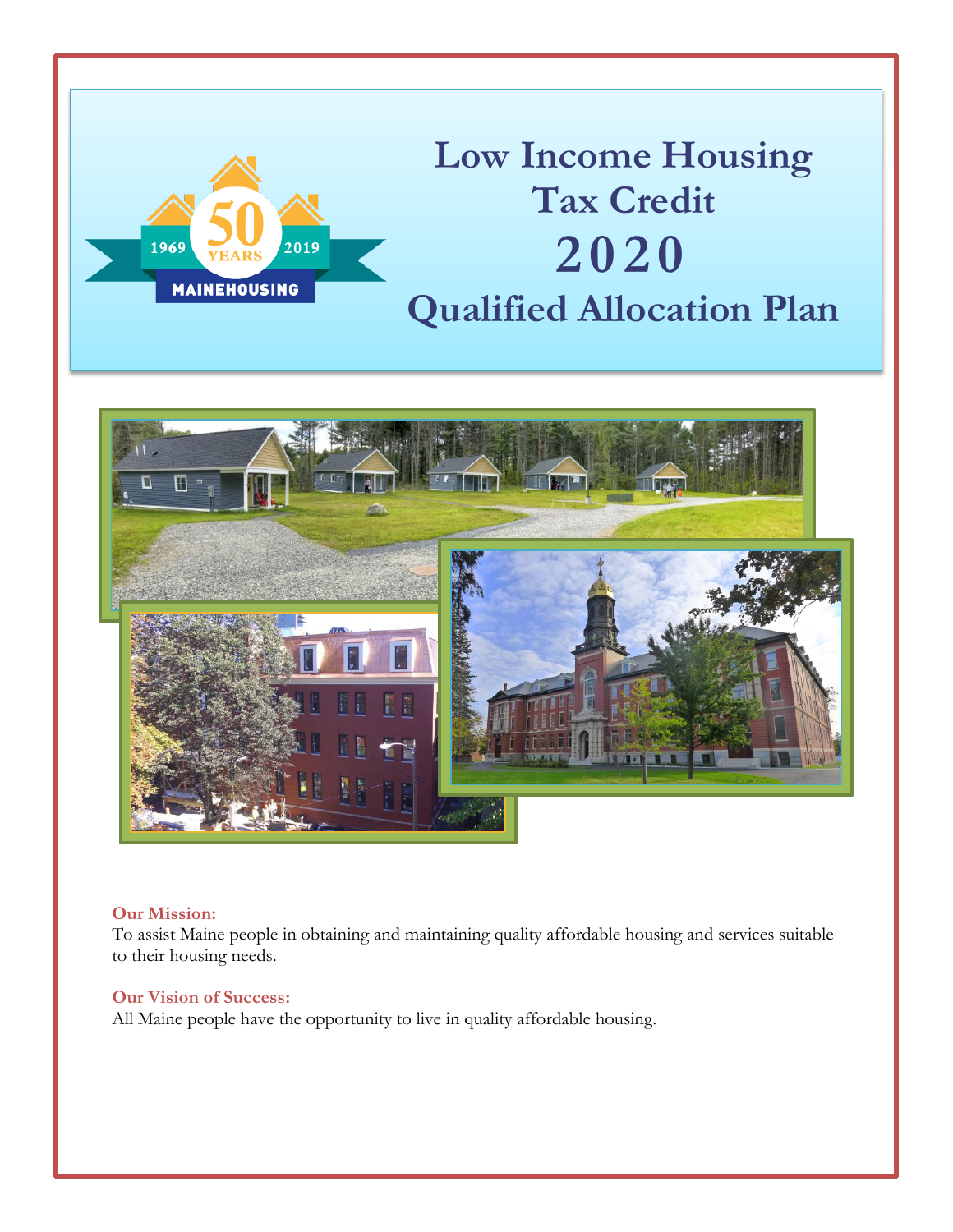

# **CHAPTER 16 LOW-INCOME HOUSING TAX CREDIT RULE**

| <b>Table of Contents</b> |  |
|--------------------------|--|
|                          |  |
|                          |  |
|                          |  |
|                          |  |
|                          |  |
|                          |  |
|                          |  |
|                          |  |
|                          |  |
|                          |  |
|                          |  |
|                          |  |
|                          |  |
|                          |  |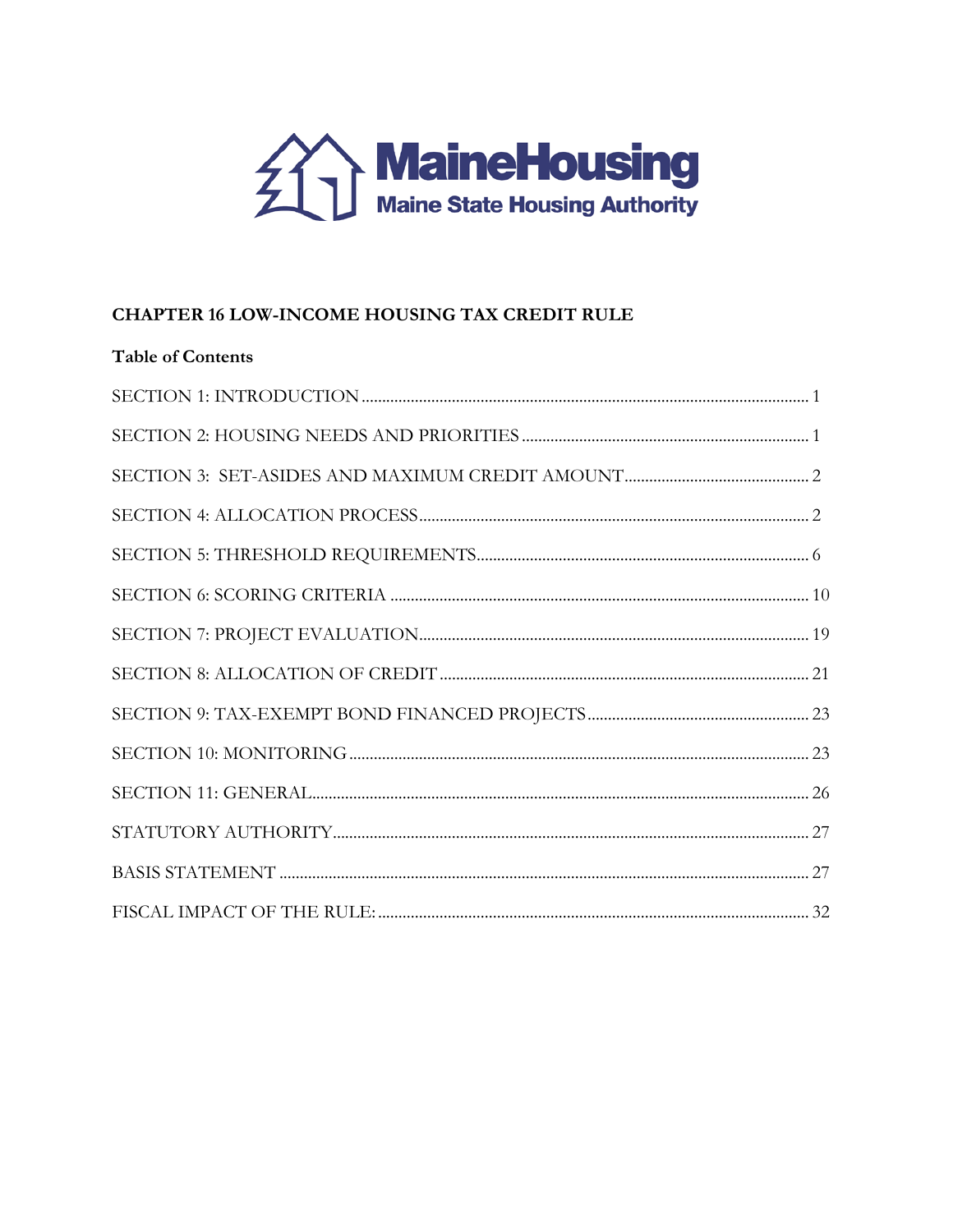# **99-346 MAINE STATE HOUSING AUTHORITY**

### **Chapter 16**: **LOW-INCOME HOUSING TAX CREDIT RULE**

### <span id="page-2-0"></span>**SECTION 1: INTRODUCTION**

The federal Low-Income Housing Tax Credit (LIHTC) was created by the Tax Reform Act of 1986 to encourage private capital investment in the development of affordable rental housing. It is governed by [Section 42](https://www.law.cornell.edu/uscode/text/26/42) of the Internal Revenue Code of 1986, as amended, and associated regulations. As the designated housing credit agency for the State of Maine, MaineHousing is required by [Section 42](https://www.law.cornell.edu/uscode/text/26/42) of the Code and [30-A MRSA §§4741\(1\) and \(14\)](http://legislature.maine.gov/statutes/30-A/title30-Asec4741.html) to adopt a Qualified Allocation Plan (QAP) for allocating and administering LIHTC; this rule is the State's QAP.

This rule repeals and replaces in its entirety the prior Chapter 16, *Low Income Housing Tax Credit Rule*, except that the allocation provisions continue to apply to projects that were awarded LIHTC under a prior rule, or a program subject to a prior rule.

Capitalized terms used in this rule are defined in **Appendix A**, unless the context otherwise indicates, or if not defined therein, have the same meaning as set forth in [Section 42](https://www.law.cornell.edu/uscode/text/26/42) of the Code.

### <span id="page-2-1"></span>**SECTION 2: HOUSING NEEDS AND PRIORITIES**

MaineHousing and the Department of Economic and Community Development annually complete a statewide needs assessment as part of the Consolidated Housing and Community Development Plan. *Maine Consolidated Plan (2015-2019)* establishes the following housing priorities:

- A. efficient use of the Credit and other MaineHousing resources to maximize the development of affordable rental housing;
- B. provide affordable rental housing for households with the lowest income to the extent possible with available resources;
- C. provide affordable rental housing in areas with the highest need and access to services, employment, education, health care, public transportation and other opportunities important to the tenants;
- D. provide housing that offers services, amenities and other assistance appropriate for the needs of the tenants to increase housing quality and stability; and
- E. preservation of existing affordable rental housing that is at risk of being lost due to deterioration or market conditions.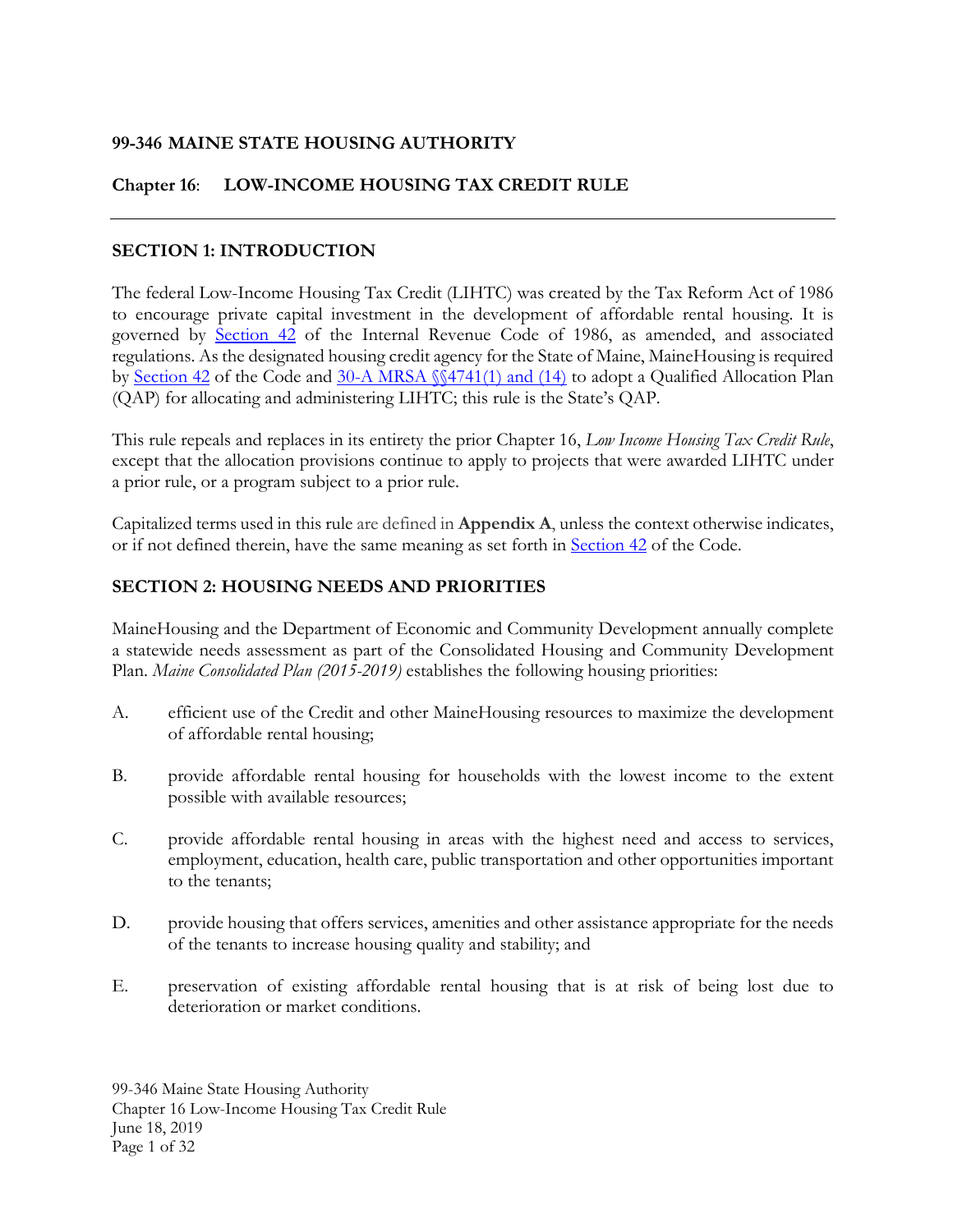# <span id="page-3-0"></span>**SECTION 3: SET-ASIDES AND MAXIMUM CREDIT AMOUNT**

- A. Nonprofit Set-Aside. MaineHousing will set aside ten percent (10%) of the annual State Ceiling for Projects in which a Qualified Nonprofit Organization owns an interest and materially participates in the development and operation throughout the Compliance Period in accordance with  $Section 42(h)(5)(B)$  of the Code. An Applicant will qualify if it is owned by either a Qualified Nonprofit Organization, or a business corporation which is 100% owned by one or more Qualified Nonprofit Organization(s), and (in accordance with Section  $42(h)(5)(C)$  of the Code) it is the general partner or manager/managing member and controls the Project's development and day-to-day operation.
- B. Preservation Set-Aside. MaineHousing will set aside up to \$300,000 of the annual State Ceiling for the preservation and rehabilitation of one existing multifamily rental housing project if the scope of rehabilitation meets the minimum requirements set forth in Section 5.D.2. and one of the following:
	- 1. at least 25% of its units, or those in a Related Development, are assisted under a Rural Development program; or
	- 2. at least 25% of its units will be converted to Section 8 under HUD's Rental Assistance Demonstration (RAD) Program.

Demolition and reconstruction on an existing housing site will be treated as new construction and is not eligible for this set-aside.

C. Maximum Credit Amount.The maximum amount of Credit that will be allocated for each Project is the least of (i) \$20,000 per Credit Unit, (ii) 25% of the 2020 State Ceiling, and (iii) the amount MaineHousing determines is necessary to ensure the Project's financial feasibility and long-term viability.

### <span id="page-3-1"></span>**SECTION 4: ALLOCATION PROCESS**

- A. Pre-Application Submission. Each Project must undergo a mandatory Pre-Application review by MaineHousing to assess its feasibility, suitability for housing, and eligibility for Credit. Applicants must submit the information and documents set forth in **Appendix B** with the pre-application fee specified in Section 4.C. to MaineHousing by Thursday, July 11, 2019. MaineHousing will discuss Projects with Applicants by Tuesday, August 13, 2019. An Applicant will not be eligible for Credit if
	- 1. it fails to provide a complete Pre-Application submission in accordance with this subsection, or
	- 2. there is any material change in the Project between the Pre-Application submission and the Application unless required by MaineHousing.

99-346 Maine State Housing Authority Chapter 16 Low-Income Housing Tax Credit Rule June 18, 2019 Page 2 of 32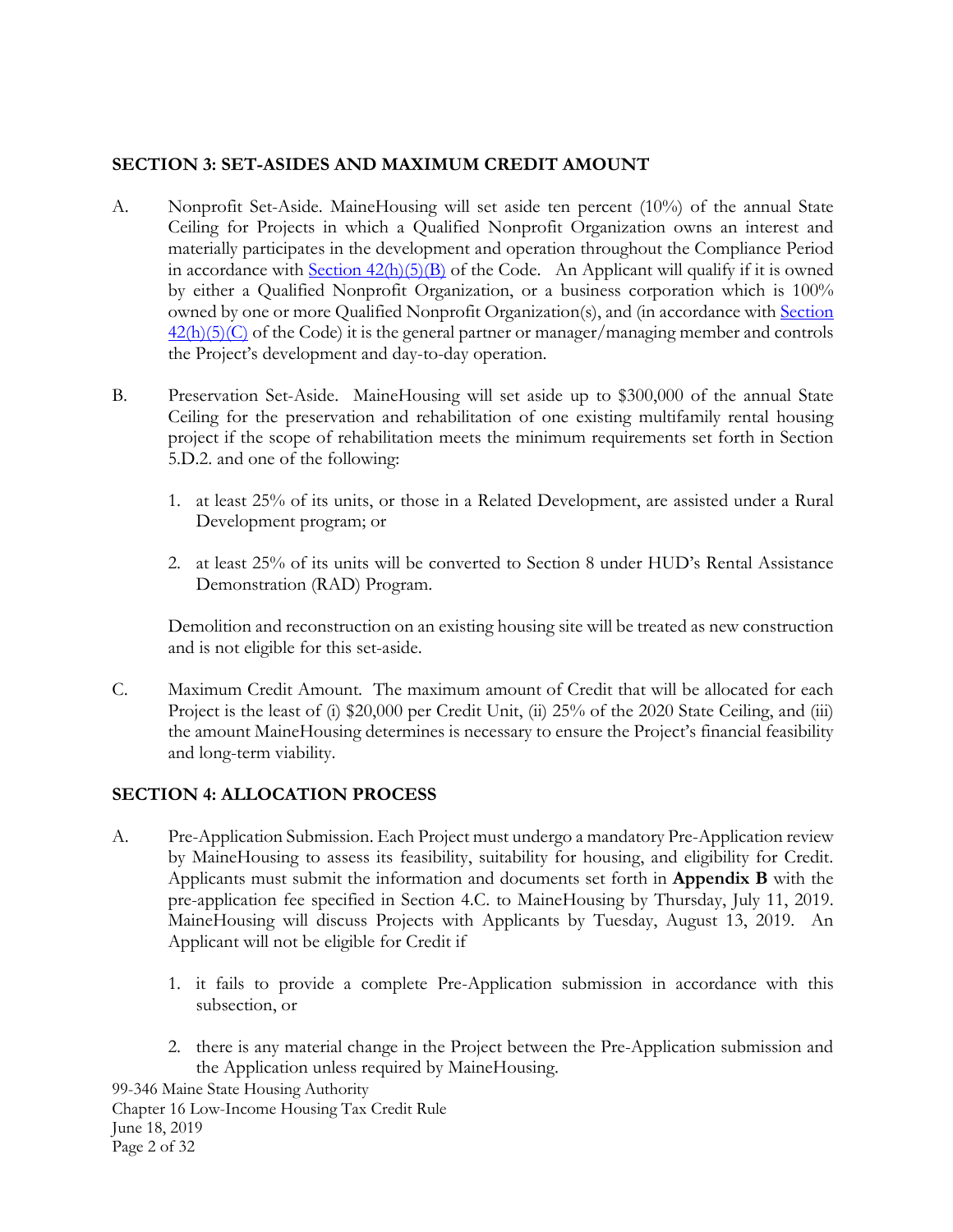- B. Application. Applications are subject to the following limitations, conditions and requirements:
	- 1. Existing Housing.
		- a) Acquisition and Rehabilitation Projects. Projects that involve the acquisition and rehabilitation of Affordable Housing must include the addition of at least 20 new units, or meet the requirements of the Preservation Set-Aside in Section 3.B.
		- b) Demolition of Existing Housing. Demolition of existing housing that has not been condemned or declared blight by a municipality is not eligible unless approved by MaineHousing.
	- 2. Deadline. The deadline for submitting Applications for the 2020 State Ceiling is 5:00 PM on Thursday, September 26, 2019.
	- 3. Format. The Application must be completed and submitted electronically in the form and manner prescribed by MaineHousing. MaineHousing may require the Applicant to submit additional information.

| Type of Fee            | Amount                  | Due Date                                 |
|------------------------|-------------------------|------------------------------------------|
| Pre-application Fee    | \$2,000                 | By Pre-application deadline in Section   |
|                        |                         | 4.A.                                     |
| <b>Application Fee</b> | \$2,500                 | Postmarked for delivery by Application   |
|                        |                         | deadline in Section 4.B.2                |
| Allocation Fee         | 7.5% of Credit          | Earlier of Carryover Allocation (Section |
|                        |                         | 8.B.) or Final Allocation (Section 8.A.) |
| Monitoring Fee*        | \$1,000 per Credit Unit | Final Allocation (Section 8.A.)          |

C. Fees. Applicants must pay the following fees when due. All fees are non-refundable.

\*MaineHousing may charge an additional monitoring fee to cover any increased costs due to income averaging or other extraordinary monitoring requirements during the Compliance Period.

- D. Ineligible Applicants. An Application will be deemed ineligible if one or more of the following has occurred:
	- 1. The Applicant, any Principal thereof, or Affiliates of either
		- a) has an uncorrected IRS Form 8823 in connection with any LIHTC Project to the extent it is correctable unless previously waived by MaineHousing;

99-346 Maine State Housing Authority Chapter 16 Low-Income Housing Tax Credit Rule June 18, 2019 Page 3 of 32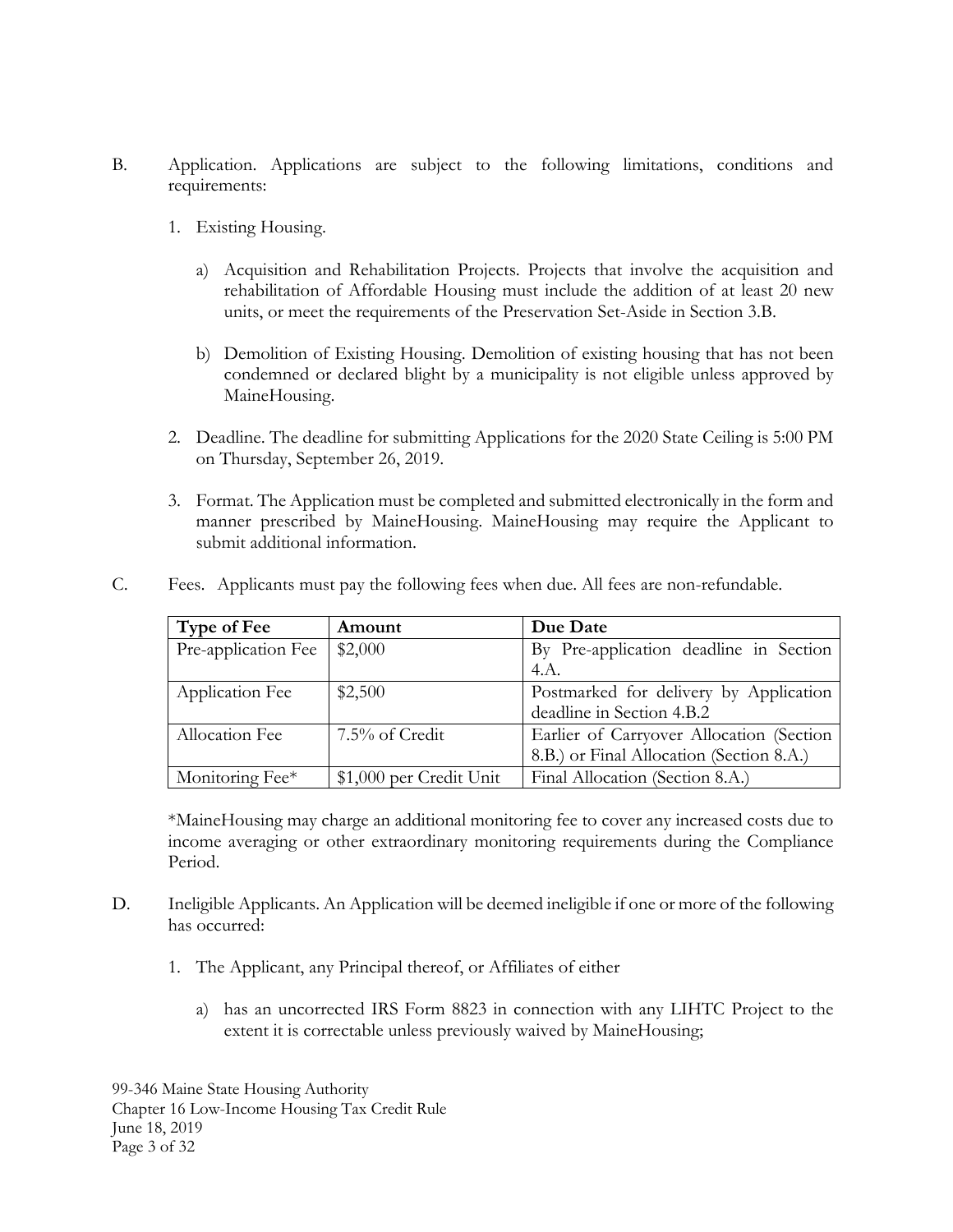- b) has been declared in default or has been 60 days or more delinquent on any loan with MaineHousing, unless the default or delinquency has been cured or there is an approved payment or workout plan in good standing prior to the Application deadline;
- c) has ever been the owner of any project in which MaineHousing has foreclosed a mortgage interest or received a deed-in-lieu of foreclosure of a mortgage interest unless previously waived by MaineHousing;
- d) is presently debarred, suspended, proposed for debarment, or excluded from participation in any federal or state programs;
- e) has in the last 10 years either commenced or had commenced against it any proceeding in or for bankruptcy, receivership, reorganization or any other arrangement for relief from creditors commenced against it that affected a MaineHousing-funded project that was not dismissed within 90 days; or
- 2. The tax credit syndicator, investor, or Affiliates of either
	- a) transferred its interest in any LIHTC Project after March 25, 2014 in violation of the Ownership Transfer Rule; or
	- b) failed to make any required capital contributions with respect to any LIHTC Project, and has not corrected such actions prior to the Application deadline.

MaineHousing may reject the Application if it determines the deficiencies are not addressed. MaineHousing may also require financial statements from the Applicant, Principal thereof, or Affiliates of either.

- E. Notice to Local Jurisdiction. Upon receipt of an Application, MaineHousing will notify the Chief Executive Officer of the municipality with jurisdiction over the location of the proposed Project. The notice will provide for a 15-day comment period. MaineHousing will consider any comments received.
- F. Selection Process. Applications for the State Ceiling with the highest scores will be awarded Credit until the applicable State Ceiling is fully awarded.
	- 1. The preservation set-aside is limited to one Project. If the set-aside is not sufficient to complete the Project proposed in the highest scoring eligible Application, MaineHousing may allocate additional Credit, allocate the Credit under the set-aside to the next highestscoring eligible Application that does not need more than the set aside, or not allocate any Credit under the preservation set-aside. All Applications that participate in the preservation set-aside and do not win will be placed on a waiting list.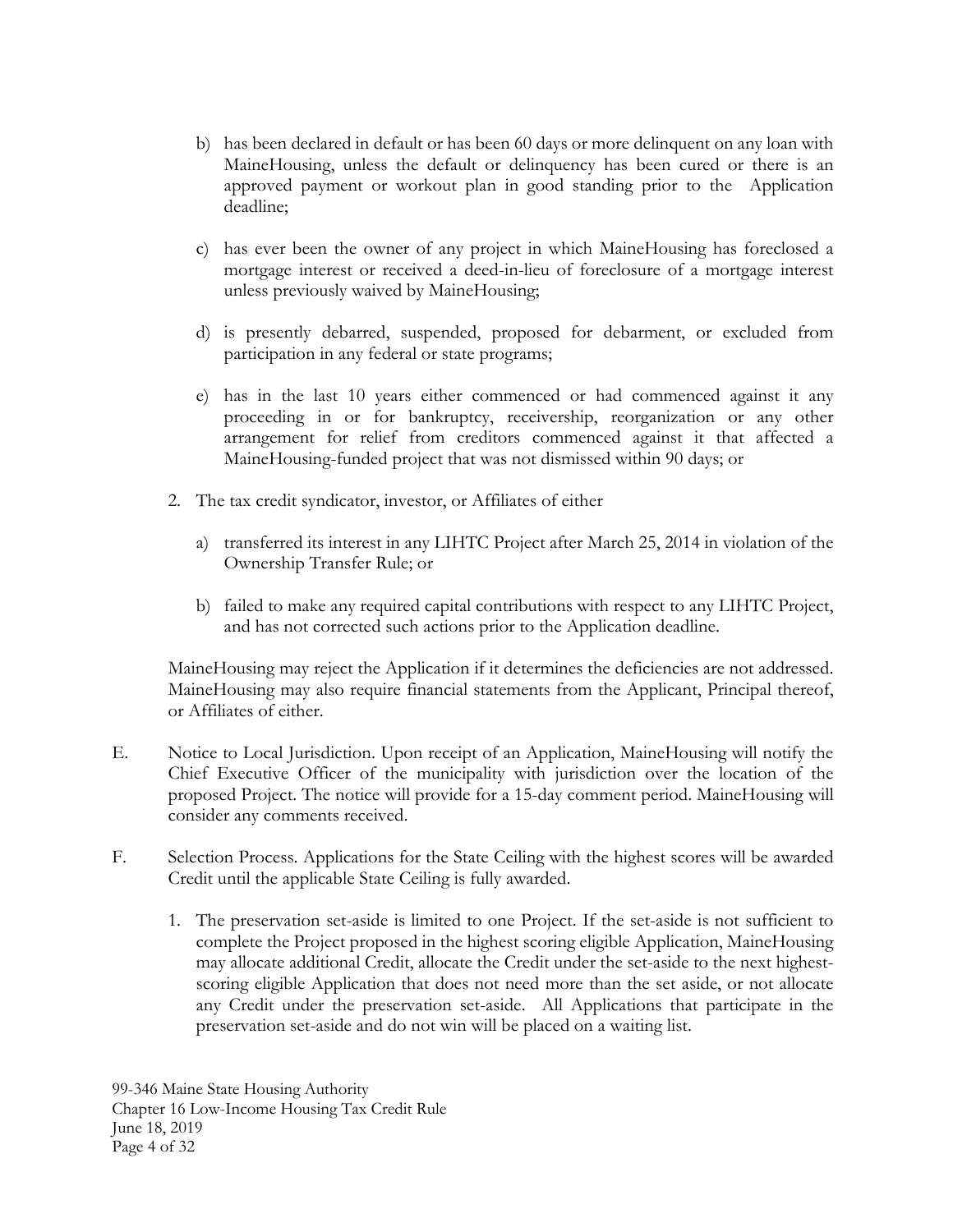- 2. The highest scoring Qualified Nonprofit Organization will be the winner of the nonprofit set-aside regardless of its ranking among other Applicants. If the set-aside is not fully awarded to the highest scoring eligible Applicant, MaineHousing may allocate additional Credit to the next highest scoring eligible Applicant for the set-aside, not fully allocate Credit under the set-aside, or require an Applicant that has not indicated that it is participating in the set-aside to participate in the set-aside. MaineHousing may, if necessary, require the Applicant to change its ownership structure. All Applications that participate in the nonprofit set-aside and do not win will be scored with the other Applications.
- 3. Except as set forth above, MaineHousing will make awards in score order to select threshold-eligible Applications. If the last Application selected for an award of Credit needs more Credit than remains under the applicable State Ceiling, MaineHousing may elect to either (a) not award the remaining Credit to any Application, or (b) award additional Credit under the next annual State Ceiling to the Application. All thresholdeligible Applications that are not selected will be placed on a waiting list. Any Credit that is returned or is otherwise unused will be made available to waiting list Applications using this process.
- G. Notice to Proceed. MaineHousing will meet with each Applicant selected for a Credit award. If the Applicant accepts the Credit award conditions, MaineHousing will issue a Notice to Proceed. Applicants must execute and return the Notice within the time period specified.
- H. Credit Allocation. Upon receipt of the fully executed Notice to Proceed, MaineHousing will evaluate the Application pursuant to Section 7 to determine the amount of Credit, if any, to be allocated.
- I. Termination of Application or Notice to Proceed. MaineHousing will deem an Application withdrawn and any Notice to Proceed cancelled if one or more of the following occur without MaineHousing's written approval after the Application is submitted:
	- 1. The Application or the Notice to Proceed is assigned or the Applicant or any Principal thereof changes;
	- 2. The location of the Project changes from the location identified in the Application;
	- 3. There is any change which would result in a net reduction in the Application's score except as provided in Section 6.H;
	- 4. There is a change in the Project's design or financing from what was in the Application which MaineHousing determines would result in a substantial increase in the amount of Credit or other MaineHousing funding;
	- 5. The Project's TDC Index exceeds the TDC Index Cap, or any other failure to meet the threshold requirements in Section 5;

99-346 Maine State Housing Authority Chapter 16 Low-Income Housing Tax Credit Rule June 18, 2019 Page 5 of 32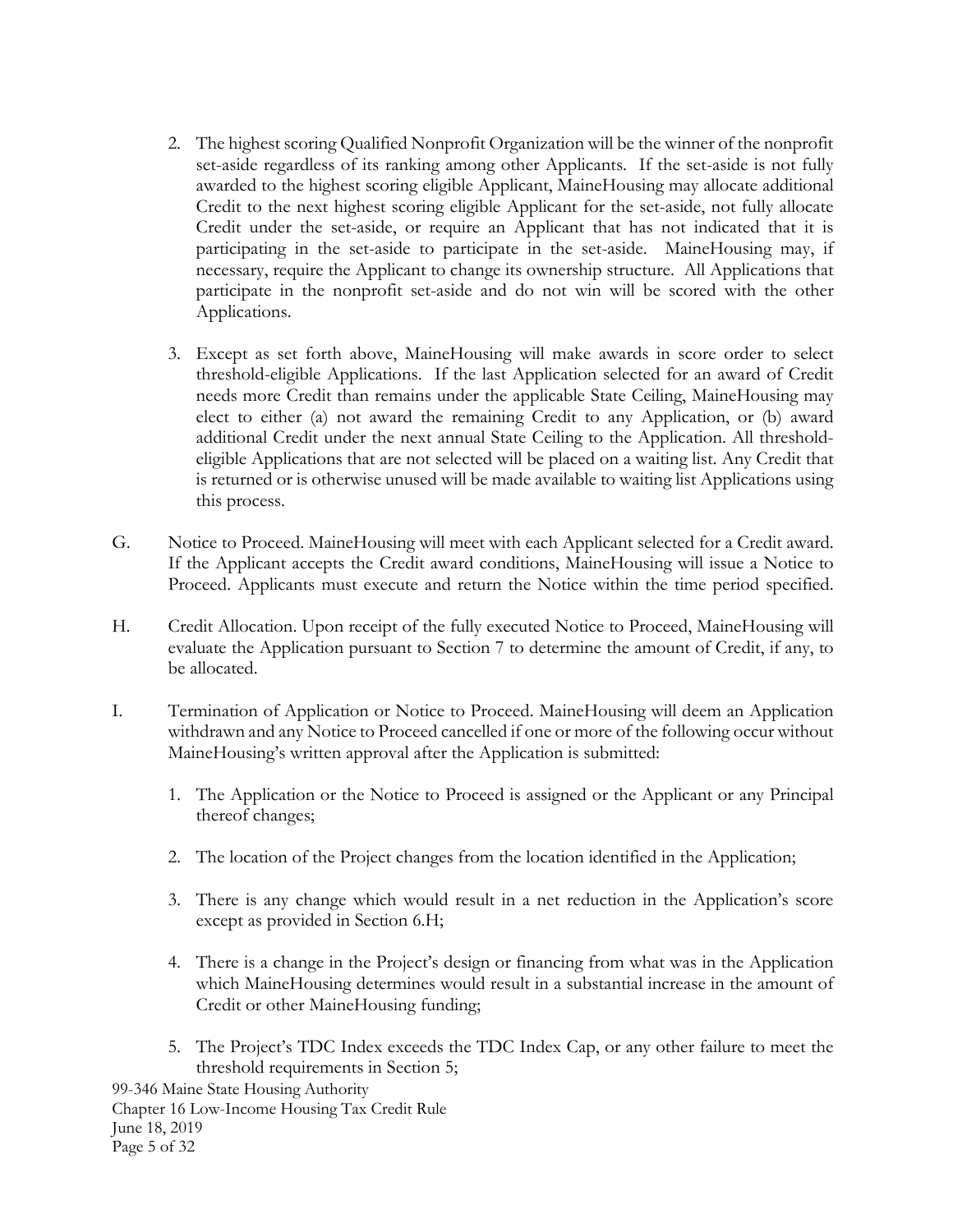- 6. There is any other material or substantive amendment or change to the Application; or
- 7. Any event in Section 4.D. occurs and is not cured within any applicable cure period

# <span id="page-7-0"></span>**SECTION 5: THRESHOLD REQUIREMENTS**

Applications must meet the following threshold requirements to be eligible for Credit:

- A. Affordability. An Applicant must agree that the Project will comply with [Section 42](https://www.law.cornell.edu/uscode/text/26/42) of the Code and this QAP for a minimum period of 45 years to maintain the Project as residential rental housing, keep at least 40% of the total Credit Units in a Project occupied by persons with 50% area median income and keep the Credit Units in the Project rent-restricted in accordance with [Section 42](https://www.law.cornell.edu/uscode/text/26/42) of the Code. The applicant waives the right to request MaineHousing to present a qualified contract under [Section 42\(h\)\(6\)](https://www.law.cornell.edu/uscode/text/26/42) of the Code.
- B. Section 811. For Family Housing, the Applicant agrees to accept HUD Section 811 Project Rental Assistance (PRA) and comply with the program requirements, if made available by MaineHousing. This does not necessarily constitute a commitment of PRA funding.
- C. Total Development Cost (TDC). Cost reasonableness will be evaluated using an index, which is the weighted average of the TDC per unit and the TDC per bedroom. For mixed-use projects, the TDC for only the residential portion of the project, including common areas, will be used for this calculation. The weighted average will be calculated as follows:

 $(2 \times TDC/unit]$  + [TDC/bedroom]) divided by 3.

The product of this calculation will be referred to throughout this document as the "TDC Index". An Application will be rejected if the TDC Index exceeds the TDC Index Cap below for a project of its type at any time prior to the later of the construction loan closing or carryover allocation.

| <b>Type of Project</b>                             | TDC Index Cap      |
|----------------------------------------------------|--------------------|
| <b>Adaptive Reuse</b>                              | \$265,000 per unit |
| New construction                                   | \$230,000 per unit |
| Acquisition and rehabilitation of existing housing | \$150,000 per unit |

Demolition and reconstruction of all housing on the same site or another site will be treated as new construction. If a Project involves more than one project type, the TDC Index Cap for the Project is the average of the TDC Index Caps allocable to each type, weighted by the number of units of each type.

D. Acquisition and Rehabilitation of Existing Housing. Projects that involve the acquisition and rehabilitation of existing multifamily housing are subject to the following:

99-346 Maine State Housing Authority Chapter 16 Low-Income Housing Tax Credit Rule June 18, 2019 Page 6 of 32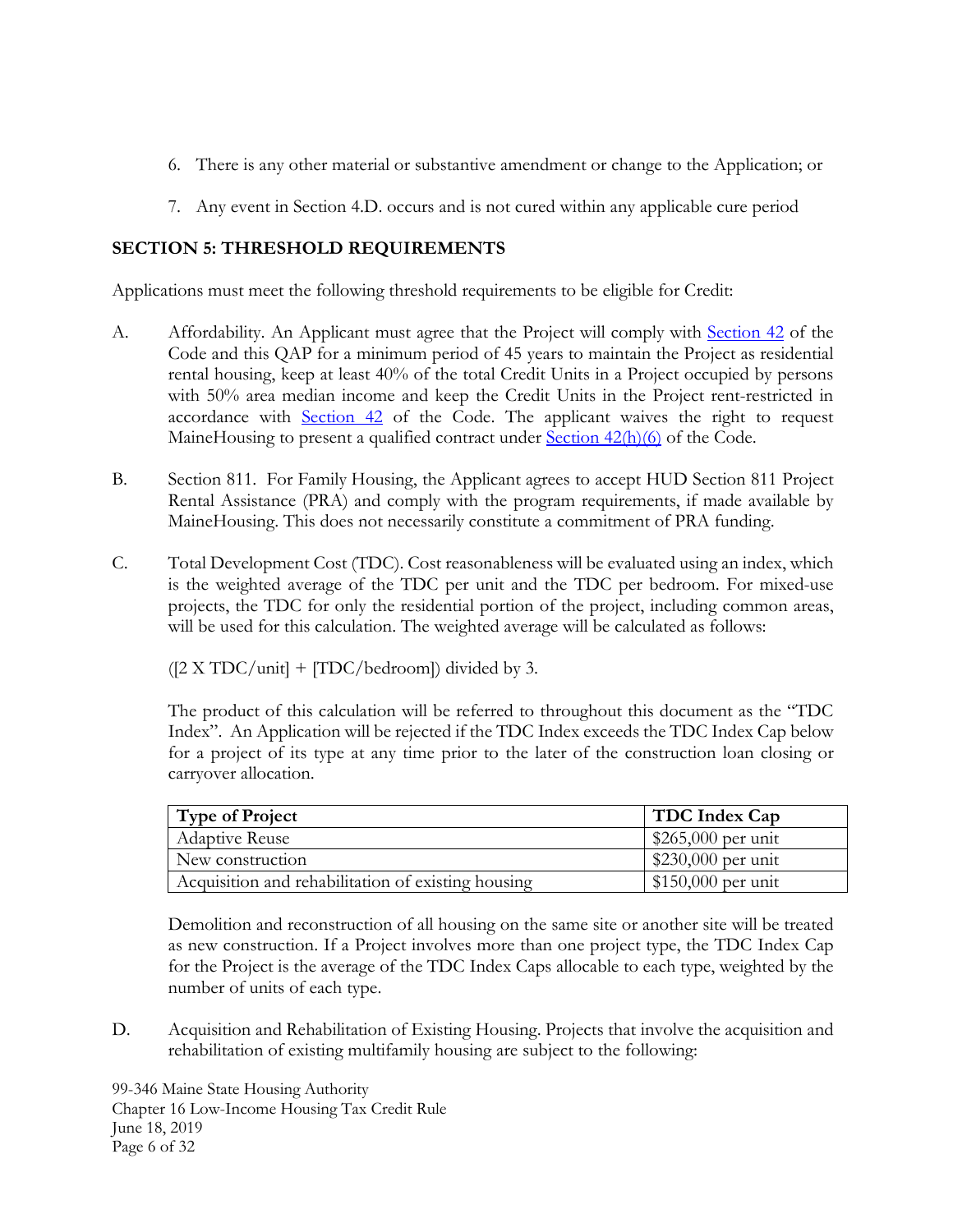- 1. Capital Needs Assessment. The Application must include a capital needs assessment satisfying the requirements set forth in **Appendix C**.
- 2. Minimum Rehabilitation Requirements. The Rehabilitation Costs per unit of existing housing must be at least \$50,000.
- 3. Relocation/Displacement. The Project must comply with MaineHousing's *Temporary Relocation and Permanent Displacement Policies* and, if the Project is federally-assisted, all applicable federal requirements, including the Uniform Relocation Assistance and Real Property Acquisition Policies Act of 1970, as amended. The Applicant must take reasonable steps to minimize the displacement of existing tenants of the Project. The Application must identify any tenants who will be permanently displaced and the reason for the displacement. The Project's TDC must include all costs associated with permanent and temporary displacement or relocation. MaineHousing will not allocate Credit until it has approved a project's relocation plan.
- E. Development and Management Experience and Capacity. Applicant teams must have sufficient knowledge, experience and capacity to adequately design, develop, complete, maintain, manage, and operate LIHTC Projects and to provide related services, such as accounting, tax and legal advice, and resident service coordination. If MaineHousing determines the Applicant's team lacks sufficient qualifications, the team may be required to
	- 1. hire a qualified consultant,
	- 2. hire additional qualified staff, or
	- 3. replace a team member.
- F. Site Control. The Applicant must have site control of the Project throughout the Application process in the form of an option, a purchase and sale contract, ownership, or long-term lease. The Applicant, its agents, and MaineHousing must have access to the Project site, and if the Project is an existing occupied property, access to records and other information about the existing tenants, including current rent and income information.
- G. Growth Management Limitations. A Project that involves the new construction or acquisition of newly-constructed residential rental property or the conversion of existing buildings to residential rental property must comply with the State's Growth Management Law, 30-A [M.R.S.A. § 4349-A,](http://www.mainelegislature.org/legis/statutes/30-A/title30-Asec4349-A.html) as amended. Projects must meet one of the following two sets of criteria to be eligible for a Credit allocation:
	- 1. If the municipality in which the Project is located has adopted a comprehensive plan or growth management plan that is consistent with applicable State law, then the Project must be in a designated growth area as identified in such plan; or

99-346 Maine State Housing Authority Chapter 16 Low-Income Housing Tax Credit Rule June 18, 2019 Page 7 of 32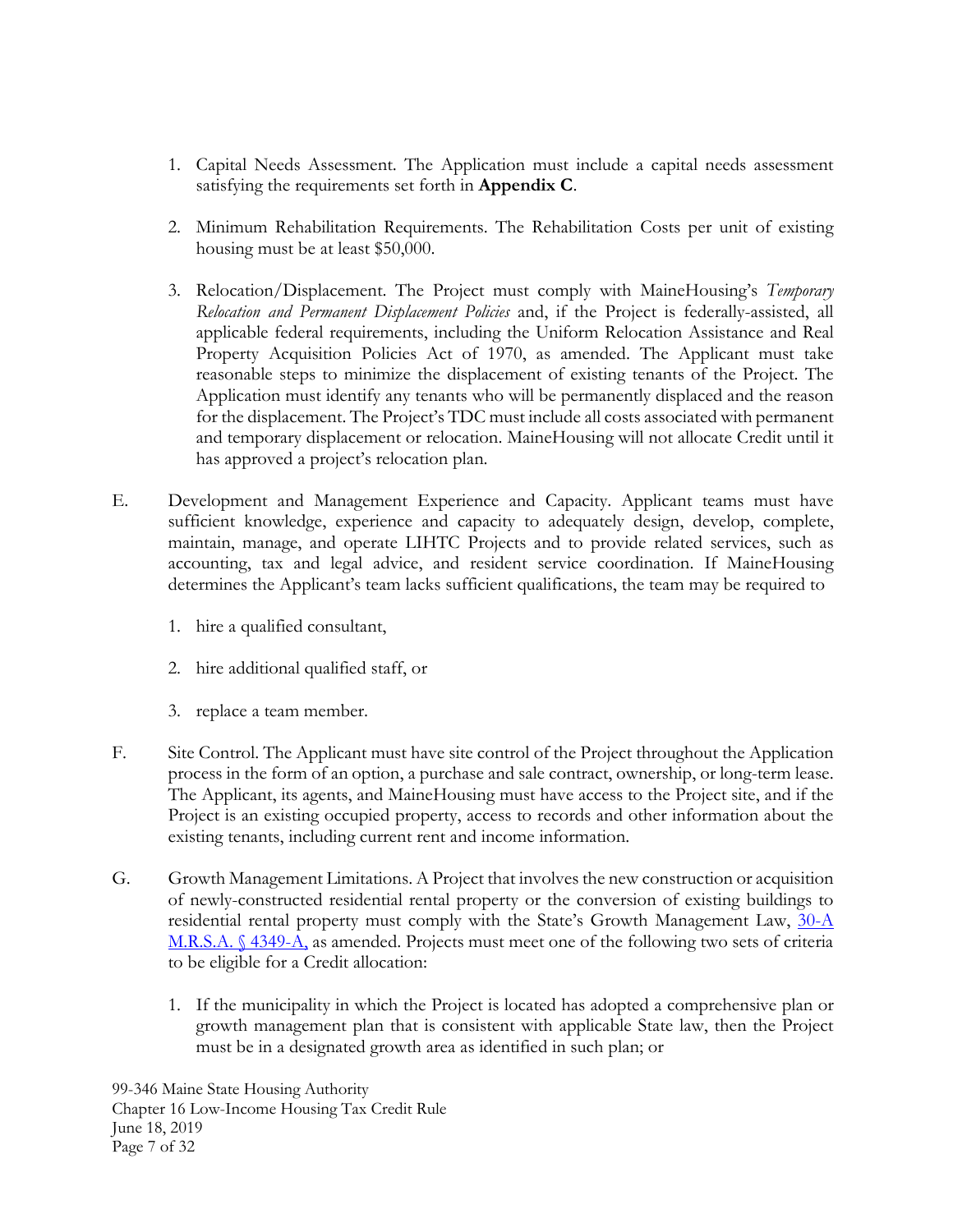- 2. Otherwise the Project must be located in an area
	- a) served by a public sewer system with existing capacity for the Project,
	- b) identified as a census-designated place in the latest Federal Decennial Census, or
	- c) in an urban municipality and defined under  $23$  M.R.S.A.  $\sqrt{754}$  as compact.

The law exempts projects that exclusively serve certain populations, such as persons with disabilities, who are homeless, or are wards of the State.

- H. Project Feasibility. The Applicant must have the financial ability to develop and complete the Project and to operate it throughout the Compliance Period.
	- 1. Development Budget. The Applicant must identify
		- a) all sources of funding for development and completion, whether direct or indirect, including the amount, timing, terms, conditions, and status (e.g. "applied for" or "committed") as of the date of the Application and uses of the funding based on the projected costs of and schedule for developing and completing the Project; and
		- b) all sources and uses of funding for the Project, whether direct or indirect and whether they are included in the development budget for the Project.
	- 2. Operating Budget. The Applicant must identify all
		- a) sources of income, including rent from the residential units, any income from commercial or non-residential space, and the amount, terms and conditions of rental or operating assistance; and
		- b) costs of operating the Project as projected over the Compliance Period. The Applicant also must identify all forms of property tax relief (such as a PILOT, tax abatement or exemption, or Tax Increment Financing) and other assistance that reduces operating costs.
	- 3. Related Development. Any Related Development must be completed prior to or concurrently with the completion of the Project, and there must be sufficient funding to operate the Related Development.
	- 4. Financial Re-Characterization. MaineHousing may re-characterize any information about the sources and uses for a Project and any Related Development, such as information that is inconsistent with the requirements of a funding source or is unreasonable based on comparable LIHTC Projects, industry standards, or market conditions. The Applicant must address all development and operating deficits identified by MaineHousing.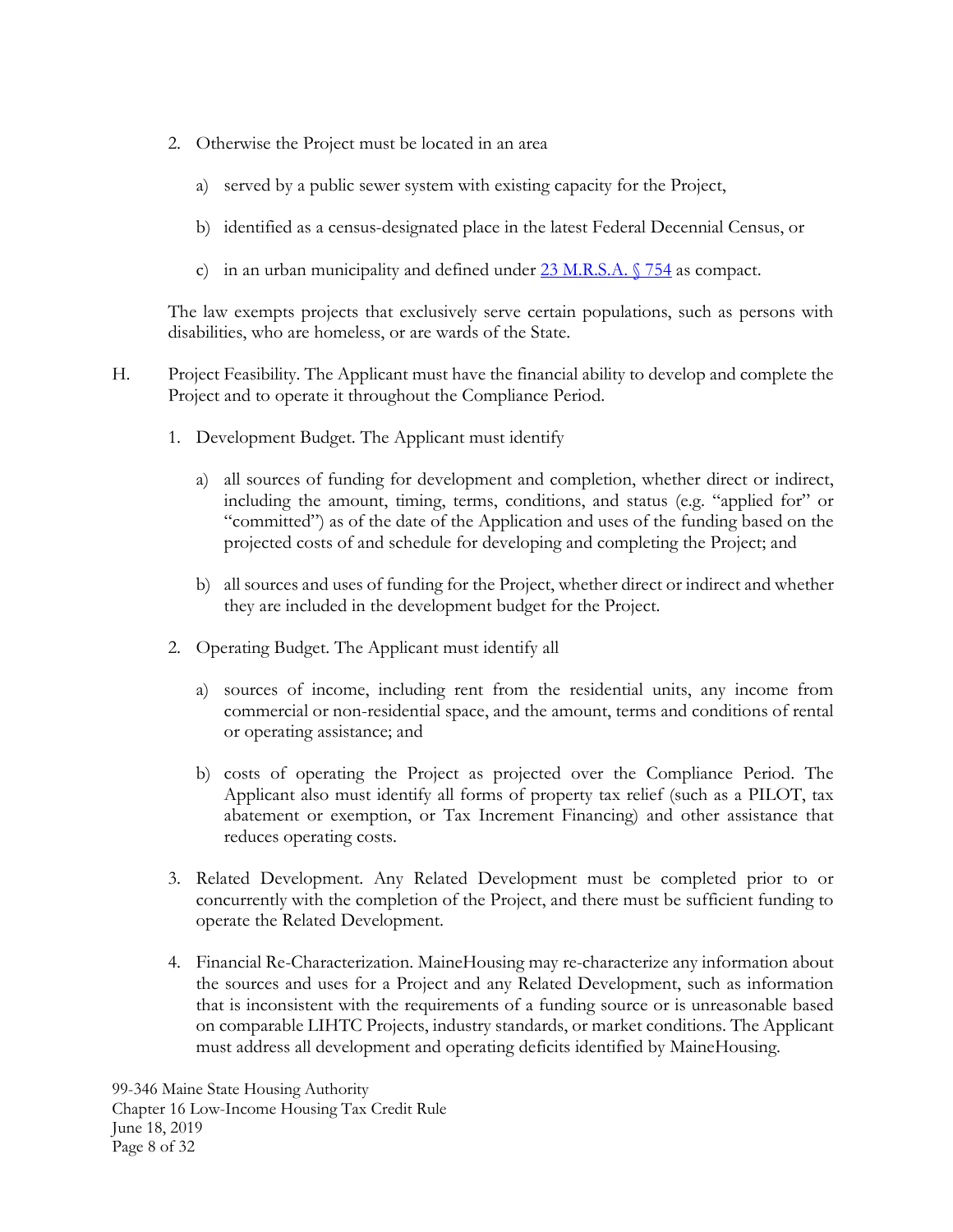I. Market Study. The Application must include a comprehensive market study prepared by a qualified professional in accordance with the *[National Council of Housing Market Analysts Model](http://www.mainehousing.org/docs/default-source/msha-rules/ch-16-ncahma-market-study-standards65f0cefbdce26f639ad9ff0000e8bc8d.pdf)  [Standards for Market Studies for Rental Housing.](http://www.mainehousing.org/docs/default-source/msha-rules/ch-16-ncahma-market-study-standards65f0cefbdce26f639ad9ff0000e8bc8d.pdf)* The market study must have an effective date within 120 days of the Application deadline.

MaineHousing may require the Applicant to either correct any inadequacies it identifies or submit a new market study. MaineHousing also may elect to commission its own market study.

- J. Project Design. The design and construction or rehabilitation of the Project must comply with MaineHousing's Construction Standards and all applicable local, state and federal codes, regulations, statutes and ordinances.
- K. Project Amenities. The Project must have the following amenities and services:
	- 1. Community Room. The Project must include an on-site community room with sufficient capacity to serve tenants' needs. For a scattered-site Project, only one community room is required and should be centrally located to the greatest extent possible to best serve all tenants;
	- 2. Laundry Facilities. The Project must include either a washer/dryer hook-up in each unit or a fully accessible, centrally located laundry facility with sufficient capacity to serve all tenants; and
	- 3. Telemedicine Capabilities. The Project must include broadband infrastructure with capacity sufficient to support the provision of Telemonitoring and/or Telehealth services.

Broadband infrastructure includes cables, fiber optics, CAT5e (or greater) interior wiring, or other permanent (integral to the structure) infrastructure, including wireless infrastructure, as long as the installation results in broadband infrastructure in each dwelling unit sufficient for the build-to standard established by ConnectME Authority.

The providers and the tenants may not be charged for the use of the internet or wireless and telephone services provided for telemedicine services.

- 4. Shared Facilities. An amenity will meet the requirements if the Project
	- a) is fully accessible and located on an accessible path to the Project,
	- b) is within an existing multifamily housing project adjacent to the subject site,
	- c) has sufficient capacity to serve both the Project's tenants and the existing project,
	- d) will be available to the Project's tenants during the Compliance Period on the same terms as the residents of the existing multifamily project, and

99-346 Maine State Housing Authority Chapter 16 Low-Income Housing Tax Credit Rule June 18, 2019 Page 9 of 32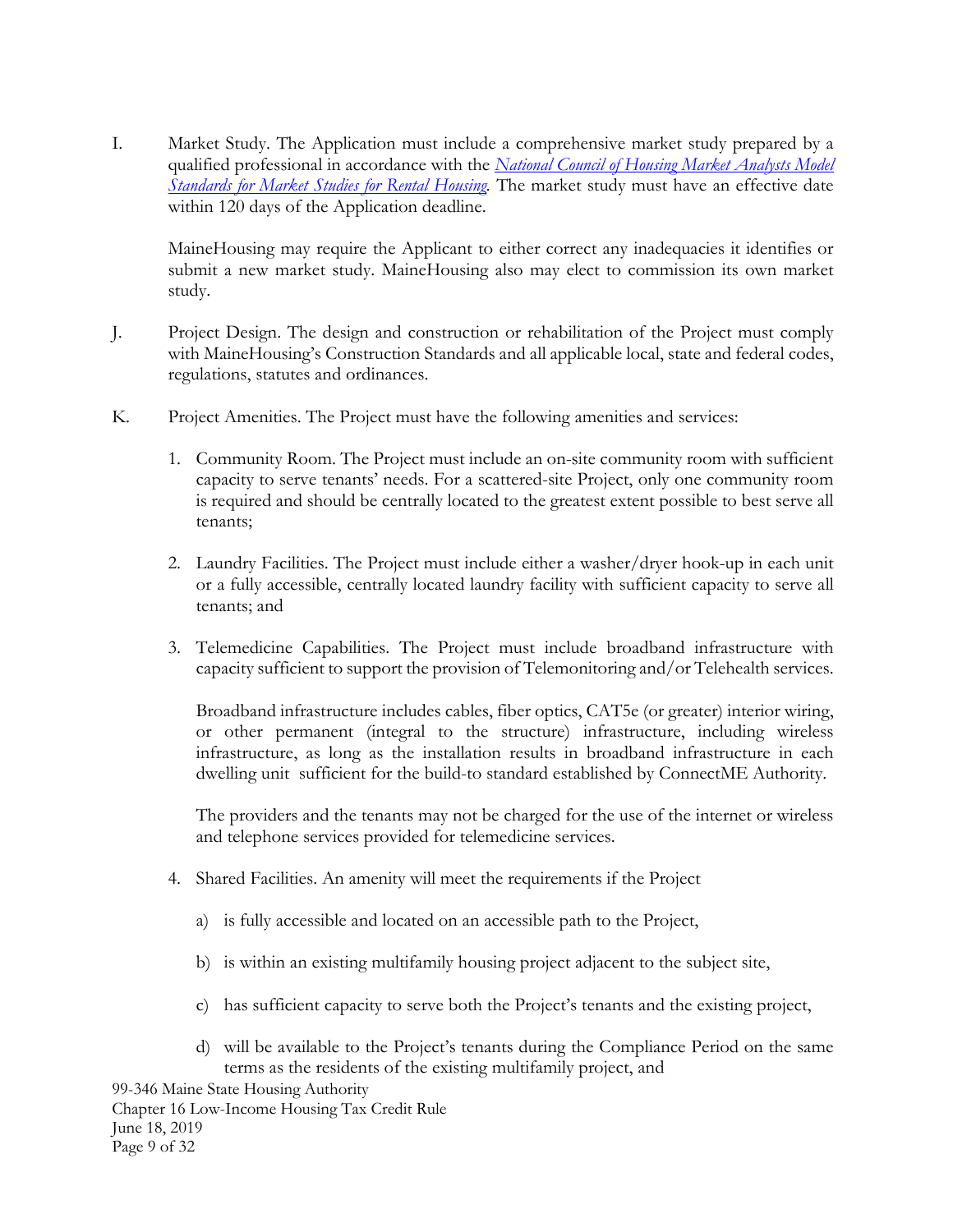- e) will not charge the tenants to use the shared amenity other than a reasonable fee that does not exceed the amount charged to any others for the same use.
- 5. Recreational Activities. An area(s) of recreational activity must be located on the Project site or within a Safe Walking Distance of ½ mile. The area(s) and activities must be free of charge to the tenants and not require membership. Projects with single-family detached style units satisfy this requirement if each unit has a private lawn with sufficient room for playground equipment, gardening or other activities acceptable to MaineHousing.
- 6. Exceptions. The requirements of this subsection do not apply to existing multifamily housing projects if the Applicant cannot comply with the requirements because of the nature of the site, structural limitations, zoning restrictions or other land use limitations.
- L. Resident Service Coordination. The Applicant must make a resident service coordinator available to the tenants on-site a minimum of one (1) hour per week for every five (5) Credit Units over an appropriate number of days each week acceptable to MaineHousing. The coordinator shall meet with tenants in a private and confidential manner to evaluate individual needs and make appropriate referrals. The services provided must be free of charge to the tenants. The Applicant must maintain adequate funding throughout the Compliance Period.
- M. Smoke-free Housing. The Applicant must
	- 1. implement a written occupancy policy prohibiting smoking in the units and common areas,
	- 2. include a non-smoking clause in the lease for every household, and
	- 3. make educational materials on tobacco treatment programs (including the phone number for the statewide Maine Tobacco HelpLine) available to all tenants through the resident service coordinator.
- N. Waiting List Preference. The Applicant must give an occupancy preference to eligible persons whose names are on a public housing or Section 8 waiting list, except for Projects financed by Rural Development or with Section 8 Project-Based Rental Assistance.

### <span id="page-11-0"></span>**SECTION 6: SCORING CRITERIA**

The Applicant must complete all information and submit all documentation required to be eligible for points.

### **Project Characteristics**

A. Rehabilitation or Reuse of Existing Housing, Structure or Site**. 3 Points**

99-346 Maine State Housing Authority Chapter 16 Low-Income Housing Tax Credit Rule June 18, 2019 Page 10 of 32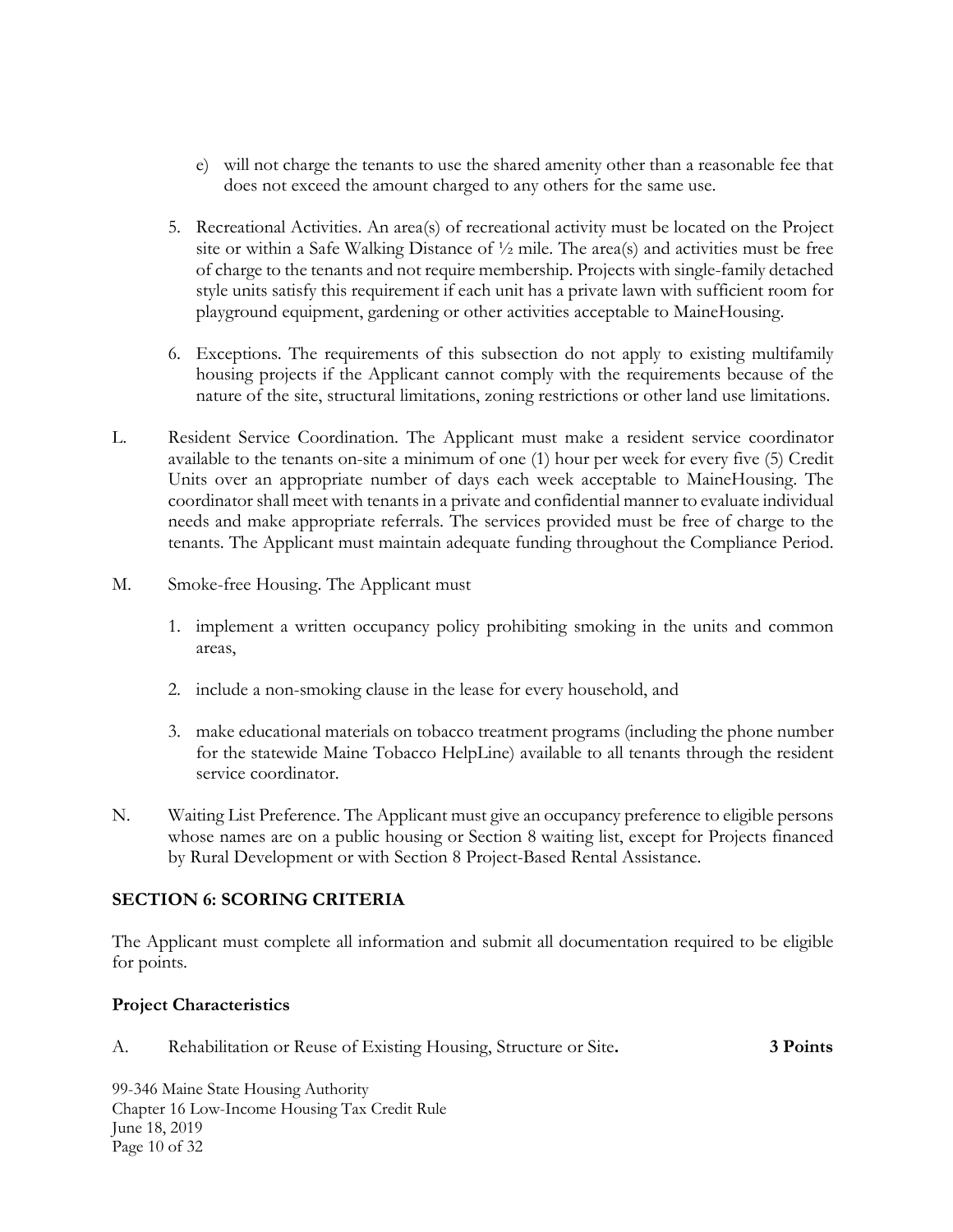The Project site exhibits one or more of the following characteristics:

- 1. Rehabilitation of existing rental housing containing 5 or more units without permanently displacing any existing tenants or increasing their housing costs (including rent and all other charges paid by the tenant) by more than 10%;
- 2. Rehabilitation, remediation, or reuse of an existing building or structure that has a current use other than multifamily rental housing;
- 3. One or more buildings or structures used for purposes other than single family residential housing or agriculture purposes, have been or will be demolished or removed for purposes of redeveloping the site;
- 4. Left vacant or nearly vacant in the development of a downtown or other city or town center, such as a vacant lots or parking lots abutting commercial buildings and/or multifamily rental housing; or
- 5. Specifically designated by a municipality for redevelopment to renew a blighted area or remediate environmental risks to the occupants.

Vacant lots in single-family residential areas are not eligible for points under this subsection. Undeveloped portions of existing sites are not eligible for points unless the existing project on the site previously satisfied one of the above criteria.

B. Historic Rehabilitation. **3 points**

The Project includes the rehabilitation of a certified historic structure using capital contributions generated from federal and state historic rehabilitation tax credits.

C. Populations with Special Needs. **3 points**

The Project gives an occupancy preference for at least 20%, but not less than 4 of the units, to persons who are homeless or displaced, have disabilities, are victims of domestic violence, or have other special housing needs.

The Applicant must commit to maintain a waiting list for the specific population(s) that qualify for the preference or the set-aside, and must make appropriate, voluntary services available through a qualified third-party provider other than the resident service coordinator required under Section 5.L.

D. National Housing Trust Fund. **1 point**

The Applicant agrees to accept and use any funding from MaineHousing's National Housing Trust Fund program for the Project. Any funding award will require a certain number of units

99-346 Maine State Housing Authority Chapter 16 Low-Income Housing Tax Credit Rule June 18, 2019 Page 11 of 32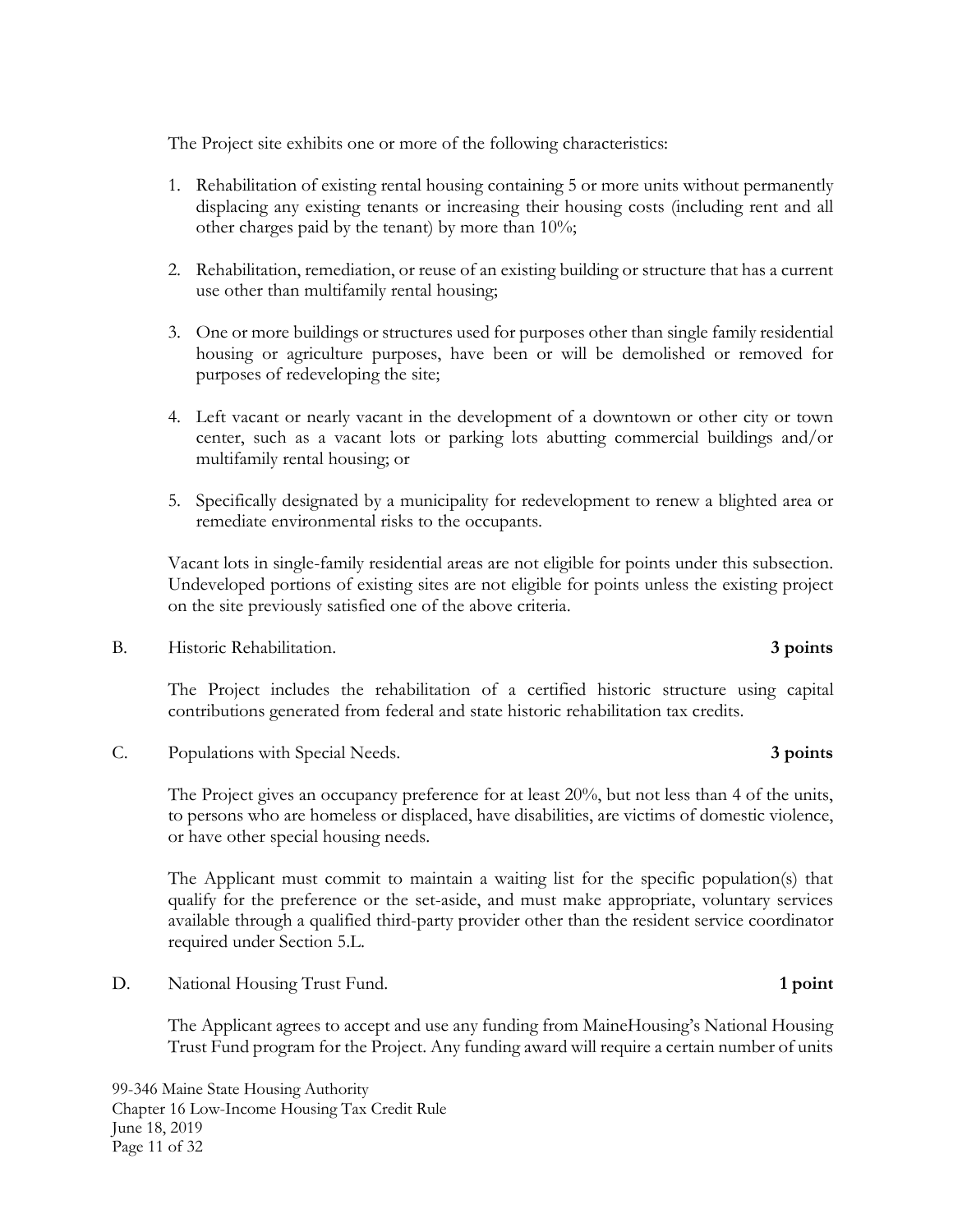in the Project to be affordable to and occupied by Extremely Low Income households. Awarding points is not a commitment of funding from the National Housing Trust Fund.

E. Family Housing. **Up to 6 points**

The Project is for families and a minimum percentage of the Credit Units are two and/or three or more bedroom units as follows:

| Project for Families with Minimum Percentage of Credit Units by   Points |          |
|--------------------------------------------------------------------------|----------|
| <b>Bedroom Size</b>                                                      |          |
| At least 50% of the Credit Units are two or more bedroom units and at    | 6 points |
| least 20% of the Credit Units are three or more bedroom units            |          |
| At least 70% of the Credit Units are two or more bedroom units           | 3 points |

F. Readiness. **6 points**

MaineHousing must approve both the design to be submitted to the municipality and the State and the final design, including all plans, details and specifications. The Project and any Related Developments must have all

- 1. municipal land use approvals (except building and other permits customarily issued during construction), and
- 2. State land use approvals (such as site plan, subdivision, storm water, or wetlands approvals) required to proceed with and complete construction. As of the Application date, the timeframe to appeal all such approvals must have expired with no appellate action being taken, or all appeals have been resolved.
- G. Accessibility. **Up to 12 points**

One (1) point for each unit that

- 1. exceeds the minimum number of such units required by applicable federal and state accessibility laws, and
- 2. meets the requirements for a Type A unit under ANSI Standard A117.1-2009, up to the maximum points by project type below.

| Type of Project           | Maximum       |
|---------------------------|---------------|
|                           | <b>Points</b> |
| Projects for Older Adults | 12 points     |
| Other Projects            | 6 points      |

# **Financial Characteristics**

99-346 Maine State Housing Authority Chapter 16 Low-Income Housing Tax Credit Rule June 18, 2019 Page 12 of 32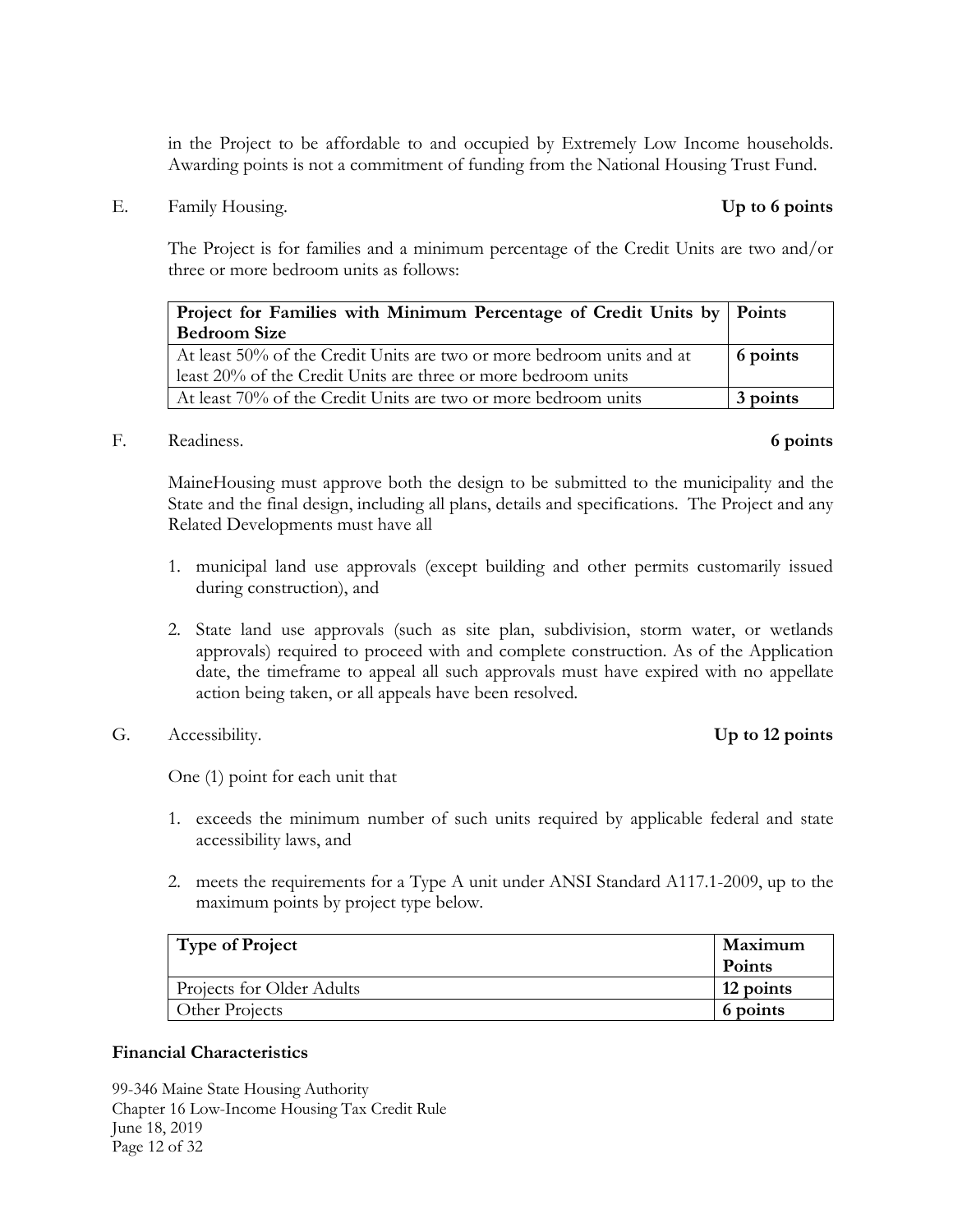H. Below Market Capital. **Up to 6 points**

Points are based on Below Market Capital, relative to the Total Project Cost as follows:

| Percentage of Below Market Capital to Total Project Cost | Points   |
|----------------------------------------------------------|----------|
| $$100,000$ (minimum amount) to $3\%$                     | 1 point  |
| $>3\%$ up to 6%                                          | 2 points |
| $>6\%$ up to 9%                                          | 3 points |
| $>9\%$ up to 12%                                         | 4 points |
| $>12\%$ up to 15%                                        | 5 points |
| $>15\%$                                                  | 6 points |

If any Below Market Capital for which an Applicant was awarded points is reduced or terminated and the Project becomes infeasible, the Applicant must find alternative funding with similar terms within 90 days of notification from MaineHousing or MaineHousing will re-score the Application. Rescoring may result in loss of funding or developer penalties in future rounds.

I. Acquisition Cost. **Up to 4 points**

Points are based on the percentage by which the acquisition costs are less than the average acquisition costs for a project of its type as follows:

| <b>Type of Project</b>                             | <b>Average Acquisition Cost</b> |
|----------------------------------------------------|---------------------------------|
| Acquisition and rehabilitation of existing housing | $$47,000$ per unit              |
| New construction                                   | $$14,000$ per unit              |
| <b>Adaptive Reuse</b>                              | $$12,000$ per unit              |

For purposes of this subsection, acquisition costs include

- 1. the purchase price for all of the land and any existing building(s) even if donated or leased to the Applicant at below market value,
- 2. the cost of razing or demolishing any building(s) and structure(s), or any part thereof, on the Project site, and
- 3. the Capitalized Lease Value of all leases of land or land and building(s) that are part of the Project, with the exception of parking spaces.

The value of any project reserves transferred to the Project as part of the acquisition and included in the purchase price will not be included for purposes of this subsection.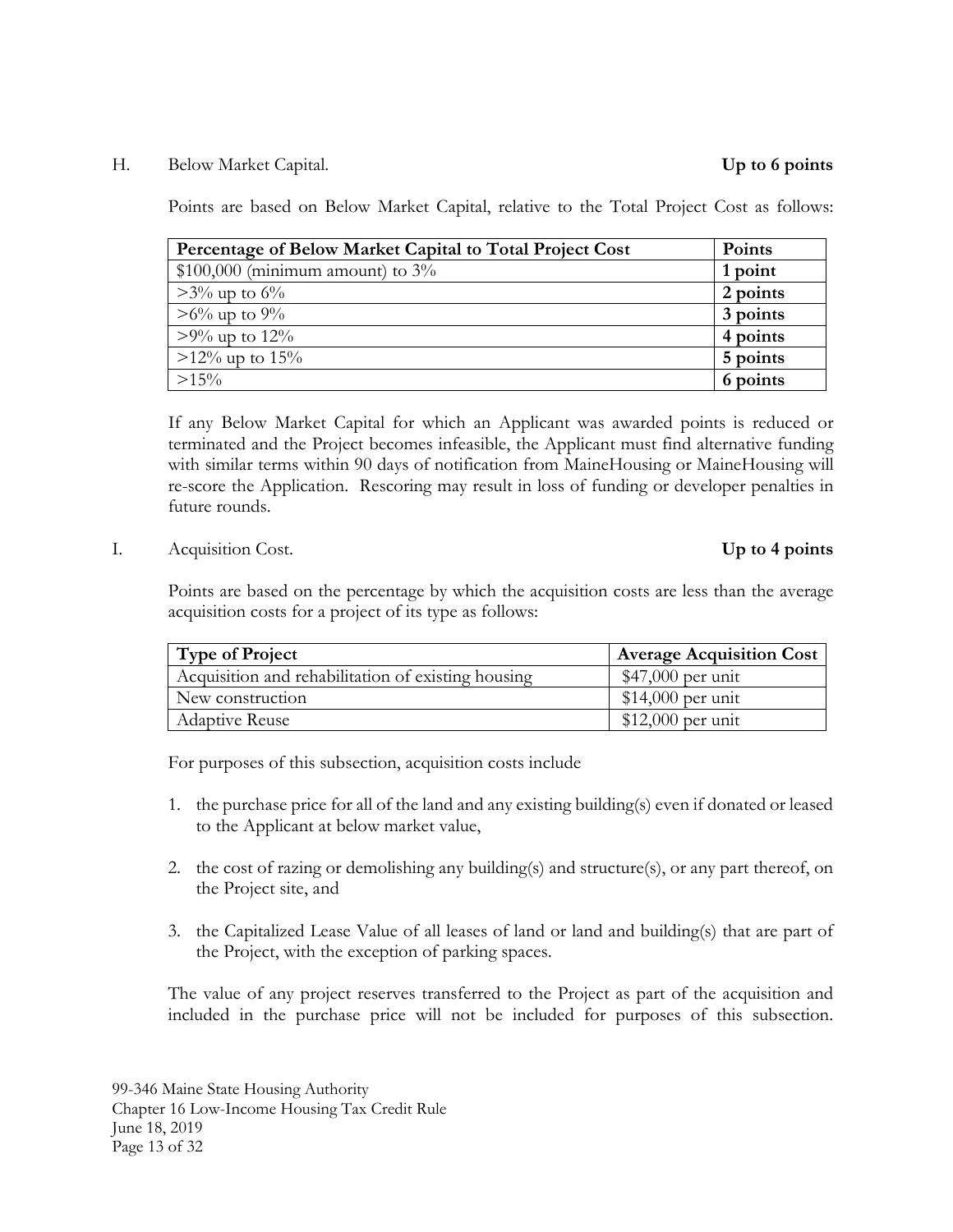| Percentage of Project's Acquisition Cost to Average Acquisition   Points |          |
|--------------------------------------------------------------------------|----------|
| Cost                                                                     |          |
| $0\%$ to $1\%$ (nominal)                                                 | 4 points |
| $>1\%$ to $<25\%$                                                        | 3 points |
| $25\%$ to $50\%$                                                         | 2 points |
| $>50\%$ to 75%                                                           | 1 point  |

J. New Project-Based Rental Assistance. **Up to 6 points**

Points are based on the number of assisted units with a commitment of new eligible projectbased rental assistance relative to the number of Credit Units.

| Percentage of Assisted Units to Credit Units      | <b>Points</b> |
|---------------------------------------------------|---------------|
| $15\%$ to $\leq 25\%$ (but not less than 4 units) | 2 points      |
| $25\%$ to $\leq 50\%$                             | 3 points      |
| $50\%$ to $\lt 75\%$                              | 4 points      |
| $75\%$ to $\leq 100\%$                            | 5 points      |
| $100\%$                                           | 6 points      |

The assistance must be from RD or HUD, have similar terms to RD or HUD, or provide a minimum amount of \$200 per month for each assisted unit. Section 8 Project-based Vouchers [\(24 CFR Part 983\)](https://www.law.cornell.edu/cfr/text/24/part-983) are only eligible if the vouchers were awarded pursuant to a competitive process prior to the Application date. Assistance made available, either directly or indirectly, by MaineHousing is not eligible.

K. Property Tax Relief. **Up to 4 points**

Points are based on the percentage of the Project's annual incremental property tax revenue returned to the Applicant or foregone by the taxing authority as follows:

| Percentage and Duration of Tax Benefit or Relief | <b>Points</b> |
|--------------------------------------------------|---------------|
| $50\%$ to $\leq 75\%$ for at least 15 years      | 1 point       |
| $50\%$ to $\leq 75\%$ for at least 20 years      | 2 points      |
| $50\%$ to $\leq 75\%$ for at least 30 years      | 3 points      |
| $\geq$ 75% for at least 15 years                 | 2 points      |
| $\geq$ 75% for at least 20 years                 | 3 points      |
| $\geq$ 75% for at least 30 years                 | 4 points      |

Only Tax Increment Financing, payment in lieu of taxes, abatement, or other property tax relief arrangement approved by the taxing authority and all other applicable governing entities is eligible. A Project that is either a) located in a jurisdiction that does not assess property taxes or b) is exempt from property taxes will be awarded one (1) point.

99-346 Maine State Housing Authority Chapter 16 Low-Income Housing Tax Credit Rule June 18, 2019 Page 14 of 32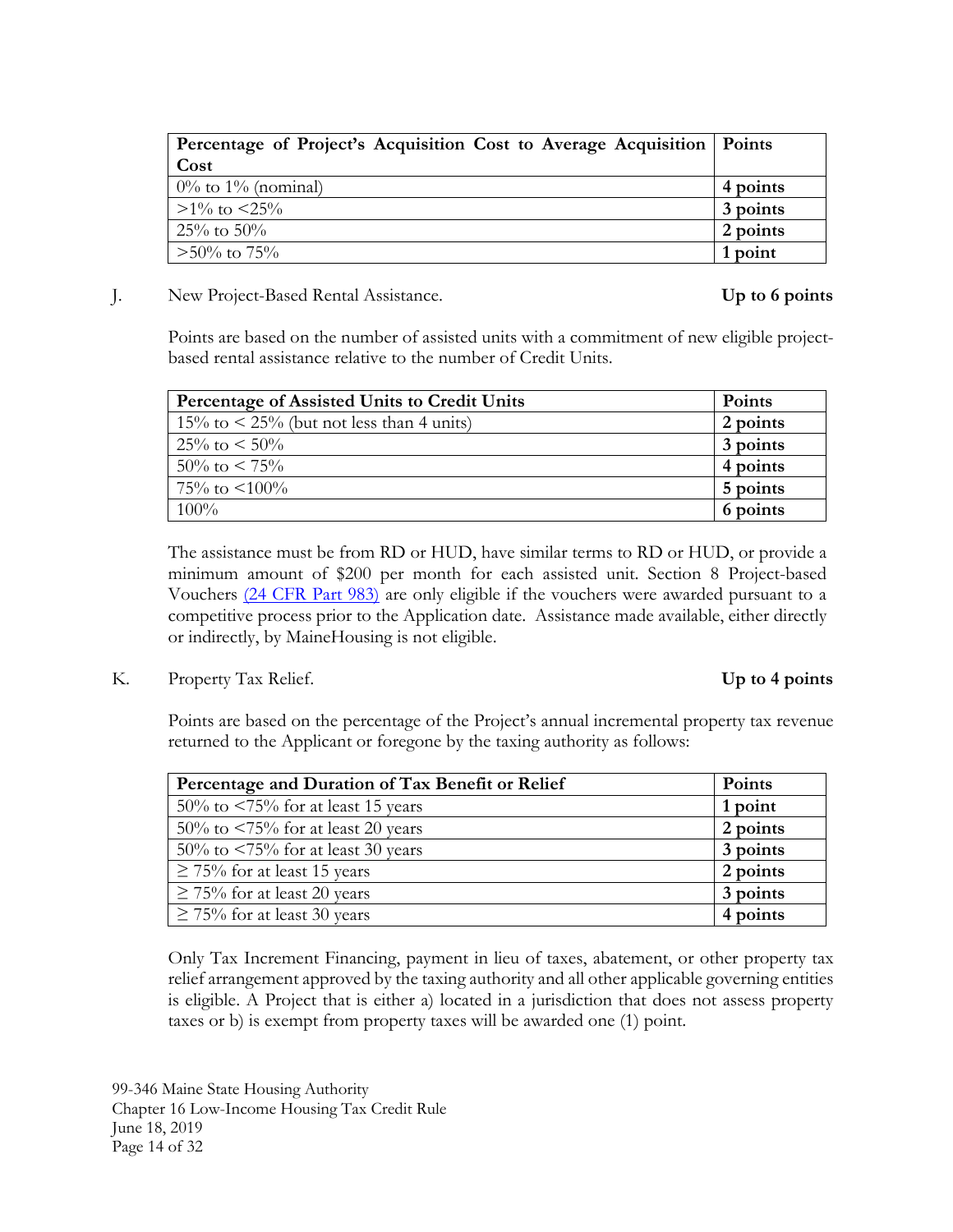Funding made possible by an Affordable Housing TIF will not be eligible unless the Applicant submits a complete application for the TIF at least 45 calendar days before the applicable Application deadline.

### **Project Location**

L. Housing Need. **Up to 8 points**

Points are based on the need for the type of housing in an area as follows:

1. Housing Projects for Older Adults located in the following Service Center Communities:

| <b>Housing Projects for Older Adults</b> |                   |                |          |
|------------------------------------------|-------------------|----------------|----------|
| <b>Service Center Community</b>          |                   |                | Points   |
| Auburn                                   | Falmouth          | Saco           | 8 points |
| Augusta                                  | Freeport          | Sanford        |          |
| Bangor                                   | Kittery           | Scarborough    |          |
| Bath                                     | Lewiston          | South Portland |          |
| Biddeford                                | Portland          | Waterville     |          |
| <b>Brunswick</b>                         | Old Orchard Beach | Westbrook      |          |
| Brewer                                   | Kennebunk         | Skowhegan      | 6 points |
| Bridgton                                 | Madawaska         | Topsham        |          |
| Camden                                   | Presque Isle      | Van Buren      |          |
| Caribou                                  | Rockland          | Windham        |          |
| Ellsworth                                | Rumford           |                |          |
| Bar Harbor                               | Gardiner          | Norway         | 4 points |
| Belfast                                  | Hermon            | Oxford         |          |
| Bethel                                   | Houlton           | Pittsfield     |          |
| Blue Hill                                | Lincoln           | Rangeley       |          |
| Damariscotta                             | Mexico            | Rockport       |          |
| Dexter                                   | Millinocket       | Wiscasset      |          |
| Farmington                               | Mount Desert      |                |          |

2. Other Housing Projects in the following Service Center Communities:

| Other Housing Projects (not specifically for Older Adults) |                   |                |          |
|------------------------------------------------------------|-------------------|----------------|----------|
| <b>Service Center Community</b>                            |                   |                | Points   |
| Auburn                                                     | <b>Brunswick</b>  | Rumford        | 8 points |
| Augusta                                                    | Caribou           | Sanford        |          |
| Bangor                                                     | Ellsworth         | Skowhegan      |          |
| Bath                                                       | Lewiston          | South Portland |          |
| Biddeford                                                  | Old Orchard Beach | Waterville     |          |
| <b>Brewer</b>                                              | Portland          | Westbrook      |          |
| Bar Harbor                                                 | Houlton           | Rockland       | 6 points |

99-346 Maine State Housing Authority Chapter 16 Low-Income Housing Tax Credit Rule June 18, 2019 Page 15 of 32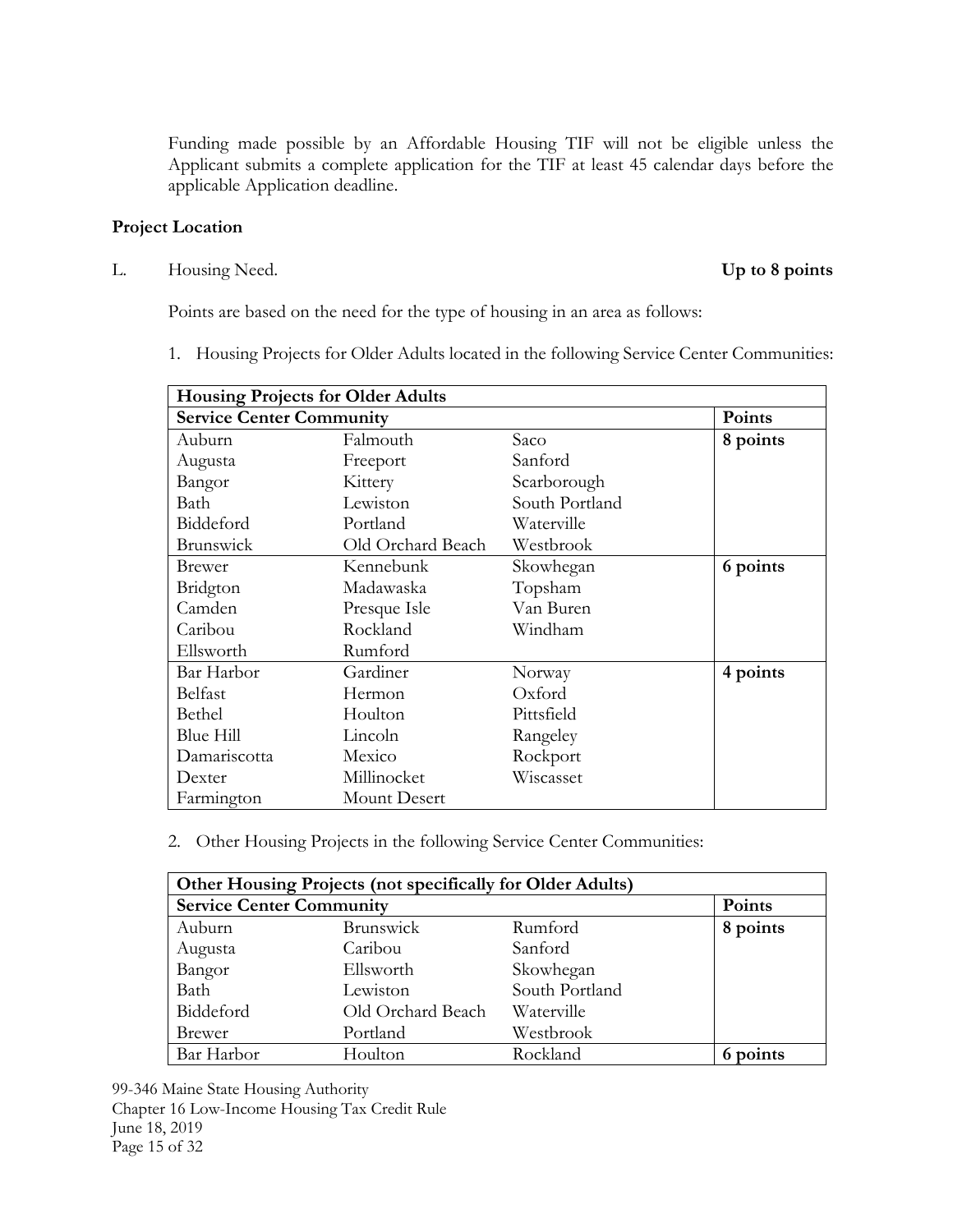| Belfast        | Kittery      | Saco        |          |
|----------------|--------------|-------------|----------|
| Calais         | Madawaska    | Scarborough |          |
| Falmouth       | Mexico       | Topsham     |          |
| Farmington     | Orono        | Windham     |          |
| Gardiner       | Presque Isle |             |          |
| Bridgton       | Hermon       | Rockport    | 4 points |
| Camden         | Lincoln      | Thomaston   |          |
| Dover-Foxcroft | Millinocket  | Wiscasset   |          |
| Fort Kent      | Newport      |             |          |
| Greenville     | Norway       |             |          |

- 3. Projects located on Native American tribal lands will be awarded **8 points**.
- M. Tax Credit/Market Rent Differential. **Up to 3 points**

Points are based on the percentage by which the average market rent for comparable multifamily housing is greater than the maximum tax credit rent at or below 60% of area median income, as follows:

| Percentage that Average Market Rent Exceeds Average Maximum   Points |          |
|----------------------------------------------------------------------|----------|
| <b>Tax Credit Rent</b>                                               |          |
| $10\%$ to $\leq 15\%$                                                | 1 point  |
| $15\%$ to $\leq 20\%$                                                | 2 points |
| $20\%$ or higher                                                     | 3 points |

Comparable means located in the same geographical area and not subsidized under any state or federal housing program. MaineHousing will rely on information in the Application's market study to determine the average market rent. For housing with units of varying bedroom size, the average will be weighted based on the number of units of each bedroom size.

N. Community Revitalization. **Up to 3 points**

**Two (2) points** if the Project is located within the boundaries of and contributes to the revitalization goals and efforts identified in a Community Revitalization Plan.

**One (1) extra point** if the Project also involves the preservation of existing Affordable Housing or is located in a QCT and at least 20% of the units are market rate.

| О.<br>Smart Growth.                                                      | Up to 15 points |
|--------------------------------------------------------------------------|-----------------|
| <b>Smart Growth Feature</b>                                              | <b>Points</b>   |
| Access to Public Transportation. The Project is located within Safe      |                 |
| Walking Distance (1/2 mile or less) of a designated pick-up location for | 5 points        |
| existing Fixed-route Public Transportation.                              |                 |

99-346 Maine State Housing Authority Chapter 16 Low-Income Housing Tax Credit Rule June 18, 2019 Page 16 of 32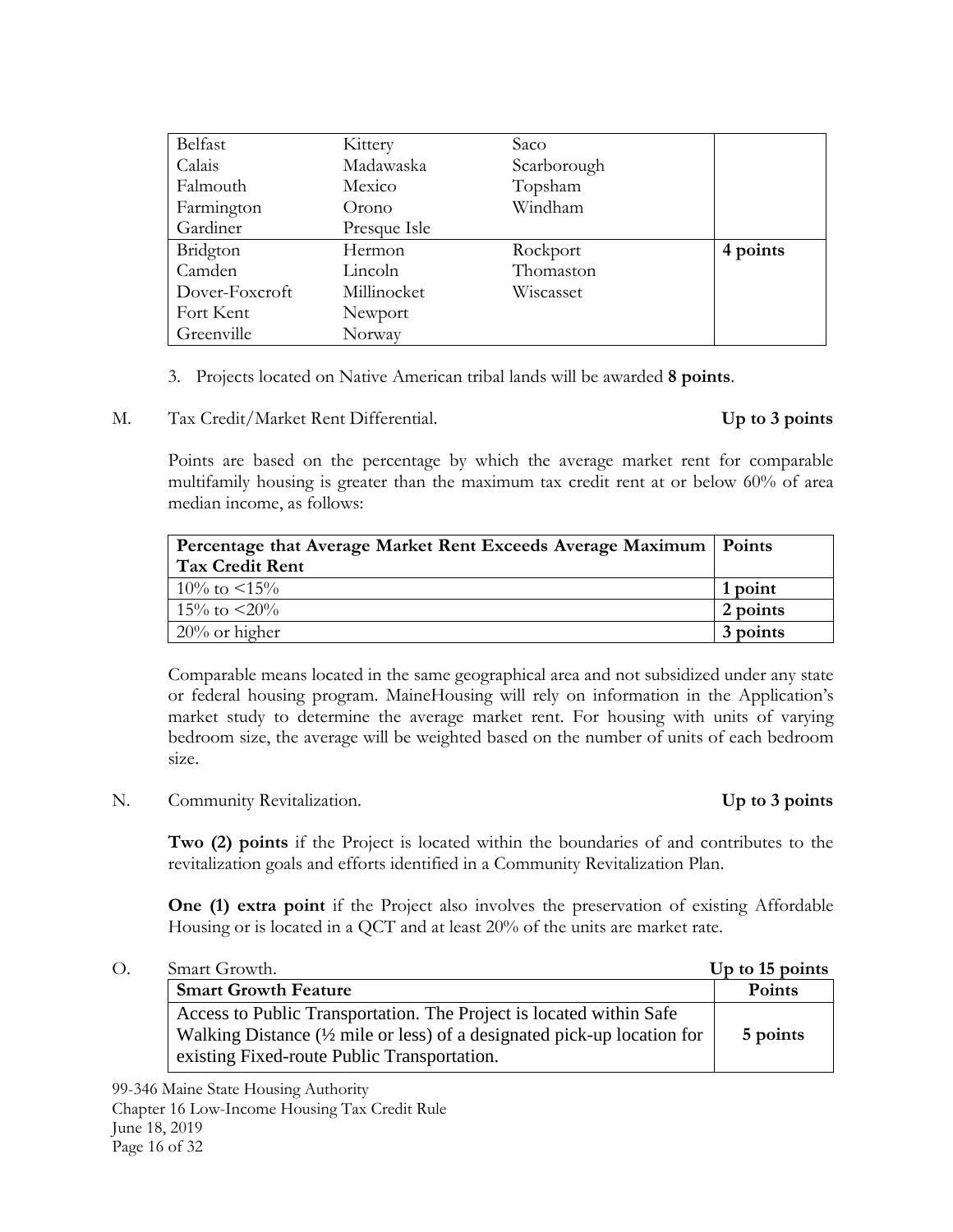| Demand Response Transportation. Demand Response Transportation<br>is available to all tenants with no eligibility criteria that would limit or<br>deny service.                                                                                                                                                                                                                      | 5 points   |
|--------------------------------------------------------------------------------------------------------------------------------------------------------------------------------------------------------------------------------------------------------------------------------------------------------------------------------------------------------------------------------------|------------|
| Proximity to Activities Important to Daily Living. The Project is<br>located within a Safe Walking Distance of not more than $\frac{1}{2}$ mile of at<br>least 3 Activities Important to Daily Living (3 pts.). Add an additional<br>2 pts. for including at least one commonly used health care service<br>(i.e. pharmacy, urgent care, primary care, hospital, optometrist, etc.). | 3-5 points |

P. High Opportunity Areas. **3 points**

The Project is located in a city or town that meets MaineHousing's standards for high opportunity. High Opportunity Areas are communities with above average access to health care, services, economic activity, and quality education.

| <b>High Opportunity Areas</b> |               |                   |                 |  |  |
|-------------------------------|---------------|-------------------|-----------------|--|--|
| Acton                         | Eddington     | Limerick          | Rockland        |  |  |
| Alfred                        | Eliot         | Limington         | Rockport        |  |  |
| Auburn                        | Ellsworth     | Lisbon            | Sabattus        |  |  |
| Augusta                       | Falmouth      | Lyman             | Saco            |  |  |
| Bangor                        | Farmingdale   | Machias           | Sanford         |  |  |
| Bar Harbor                    | Farmington    | Madawaska         | Scarborough     |  |  |
| Bath                          | Freeport      | Manchester        | Searsport       |  |  |
| Belfast                       | Fryeburg      | Minot             | Shapleigh       |  |  |
| Bethel                        | Gardiner      | <b>Naples</b>     | Sidney          |  |  |
| Biddeford                     | Glenburn      | New Gloucester    | South Portland  |  |  |
| <b>Blue Hill</b>              | Gorham        | North Berwick     | South Thomaston |  |  |
| Boothbay                      | Gray          | Norway            | Standish        |  |  |
| Bowdoin                       | Greene        | Oakland           | Topsham         |  |  |
| Bowdoinham                    | Hallowell     | Old Orchard Beach | Turner          |  |  |
| <b>Brewer</b>                 | Hampden       | Old Town          | Union           |  |  |
| Bridgton                      | Harpswell     | Orono             | Vassalboro      |  |  |
| <b>Bristol</b>                | Harrison      | Orrington         | Washington      |  |  |
| <b>Brunswick</b>              | Hermon        | Otisfield         | Waterville      |  |  |
| Buxton                        | Holden        | Phippsburg        | Wells           |  |  |
| Calais                        | Houlton       | Pittsfield        | West Bath       |  |  |
| Camden                        | Kennebunk     | Poland            | West Gardiner   |  |  |
| Cape Elizabeth                | Kennebunkport | Portland          | Westbrook       |  |  |
| Caribou                       | Kittery       | Presque Isle      | Windham         |  |  |
| Cumberland                    | Lebanon       | Raymond           | Yarmouth        |  |  |
| Dover-Foxcroft                | Lewiston      | Richmond          | York            |  |  |
| Durham                        |               |                   |                 |  |  |

# **Sponsor Characteristics**

99-346 Maine State Housing Authority Chapter 16 Low-Income Housing Tax Credit Rule June 18, 2019 Page 17 of 32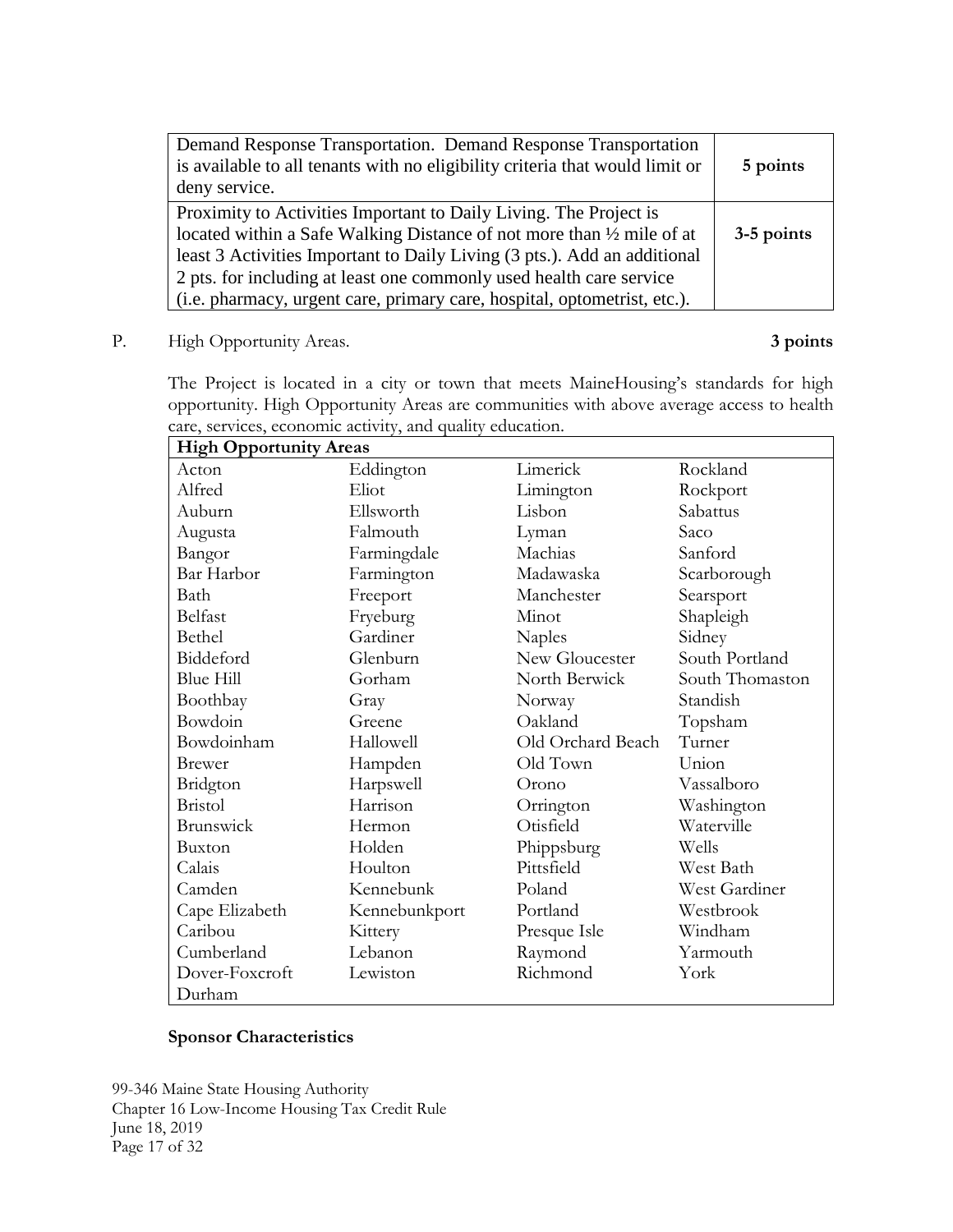Q. Developer Capacity. **Up to 4 points**

Points are based on the development experience of the Applicant, any Principal thereof, or Affiliates of either as follows:

| Completed at least one multifamily rental housing project with           | 4 points |
|--------------------------------------------------------------------------|----------|
| MaineHousing funding or completed at least one LIHTC Project in another  |          |
| $state(s)$ .                                                             |          |
| Experience developing and operating multifamily rental housing or        | 3 points |
| experience managing Affordable Housing, and the Applicant has a contract |          |
| with a qualified LIHTC consultant to develop the Project.                |          |
| Experience developing and operating multifamily rental housing.          | 2 points |

R. Owner Performance. **Up to 4 Points**

Points are based on the recent performance of the Applicant. MaineHousing may reject the Application if it determines outstanding deficiencies are not addressed, or require financial statements from the Applicant, Principals thereof, or Affiliates.

| Has not been 60 days or more delinquent in the payment of any                        | 2 points |
|--------------------------------------------------------------------------------------|----------|
| MaineHousing loan since September 22, 2014 (except delinquencies resulting           |          |
| from the delay or loss of Section 8 housing assistance payments), declared in        |          |
| default by MaineHousing, nor had a municipal tax lien placed on any housing          |          |
| funded by MaineHousing.                                                              |          |
| No LIHTC Projects still in their Compliance Period had a year-end operating          | 1 point  |
| deficit, in the last full Fiscal Year, unless the operating deficit was fully funded |          |
| by the Application deadline.                                                         |          |
| Was not (a) issued an IRS Form 8823 for any reason other than a violation            | 1 point  |
| of UPCS or local inspection standards (box 11c) that was subsequently                |          |
| reported as "noncompliance corrected" within the correction period, nor (b)          |          |
| had an IRS audit finding resulting in a recapture event, since September 22,         |          |
| 2016.                                                                                |          |

S. Management Experience. **Up to 3 points**

The company that will manage the Project has at least

| one $(1)$ staff person with a minimum of three $(3)$ years of experience<br>successfully managing at least one (1) LIHTC Project. | 2 points         |
|-----------------------------------------------------------------------------------------------------------------------------------|------------------|
| one (1) staff person with LIHTC training for every 150 units in LIHTC                                                             | $\perp$ 1 points |
| Project(s) the company plans to manage.                                                                                           |                  |

T. Management Performance. **Up to 3 points**

99-346 Maine State Housing Authority Chapter 16 Low-Income Housing Tax Credit Rule June 18, 2019 Page 18 of 32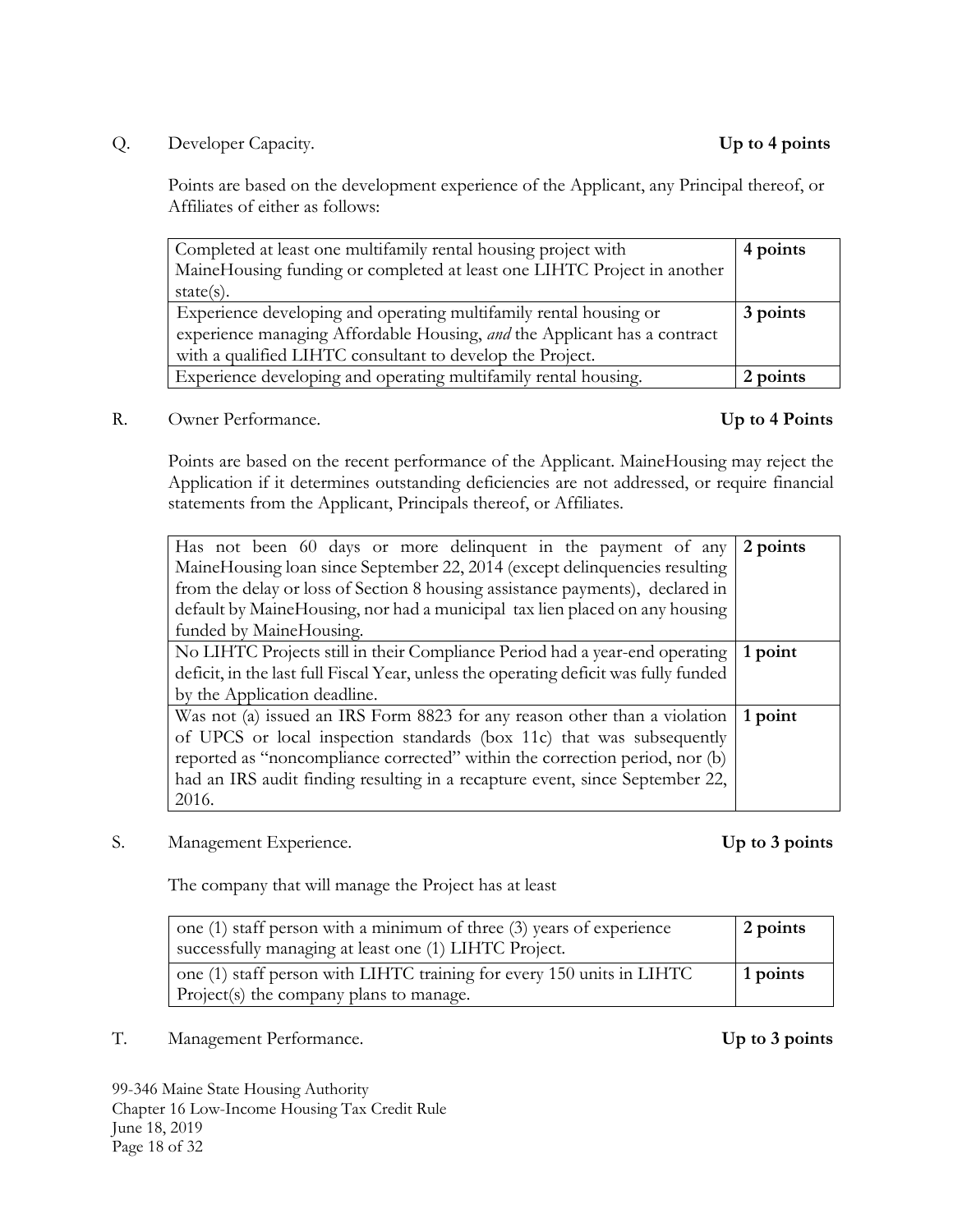Management Companies who have proven exceptional performance in their management of LIHTC Projects still in their Compliance Period are eligible for points as follows.

| The physical plant inspections preceding the Application deadline all               | 1 point |
|-------------------------------------------------------------------------------------|---------|
| resulted in scores of above average or better.                                      |         |
| There were no Project Reports submitted after the applicable deadline in<br>1 point |         |
| the last reporting period.                                                          |         |
| The Management and Occupancy Reviews preceding the Application                      |         |
| deadline all resulted in scores of above average or better.                         |         |

U. Tie Breaker.

If more than one Application has the same score, the Application for the least amount of Credit and 0% deferred debt from MaineHousing per unit will have priority. If the Applications request the same amount of these resources, the Application with the most acceptable plan to convert the Project to affordable homeownership for the residents after the Extended Use Period will have priority. The plan must describe the process for transferring ownership to the residents, the purchase price or process for determining it, any financial assistance available for residents (including any reserves), how the affordability will be maintained, and must provide for homebuyer counseling and professional representation of the residents at the time of the conversion.

# <span id="page-20-0"></span>**SECTION 7: PROJECT EVALUATION**

- A. Amount of Credit. The amount of Credit allocated will be determined as follows:
	- 1. The Applicable Percentage for the month in which the calculation is made will be used to determine the amount of Credit;
	- 2. The calculation of the amount of Credit will be based on 130% of Eligible Basis. MaineHousing has designated the entire State as a DDA under Section  $42(d)(5)(B)(v)$  of the Code because of the high cost of developing housing, the low median income, and the high annual operating costs for housing relative to other states;
	- 3. To determine the amount of Credit, MaineHousing will use the lesser of (a) the market rent, based on the Application market study as approved by MaineHousing, and (b) the maximum Credit rent. For three or more bedroom units MaineHousing will use the maximum Credit rent for two-bedroom units plus \$50.00;
	- 4. The amount of Credit allocated for a Project will not exceed the least of
		- a) the amount the Project is eligible to receive under [Section 42](https://www.law.cornell.edu/uscode/text/26/42) of the Code,
		- b) the amount MaineHousing determines is necessary for financial feasibility and viability throughout the Credit Period, and

99-346 Maine State Housing Authority Chapter 16 Low-Income Housing Tax Credit Rule June 18, 2019 Page 19 of 32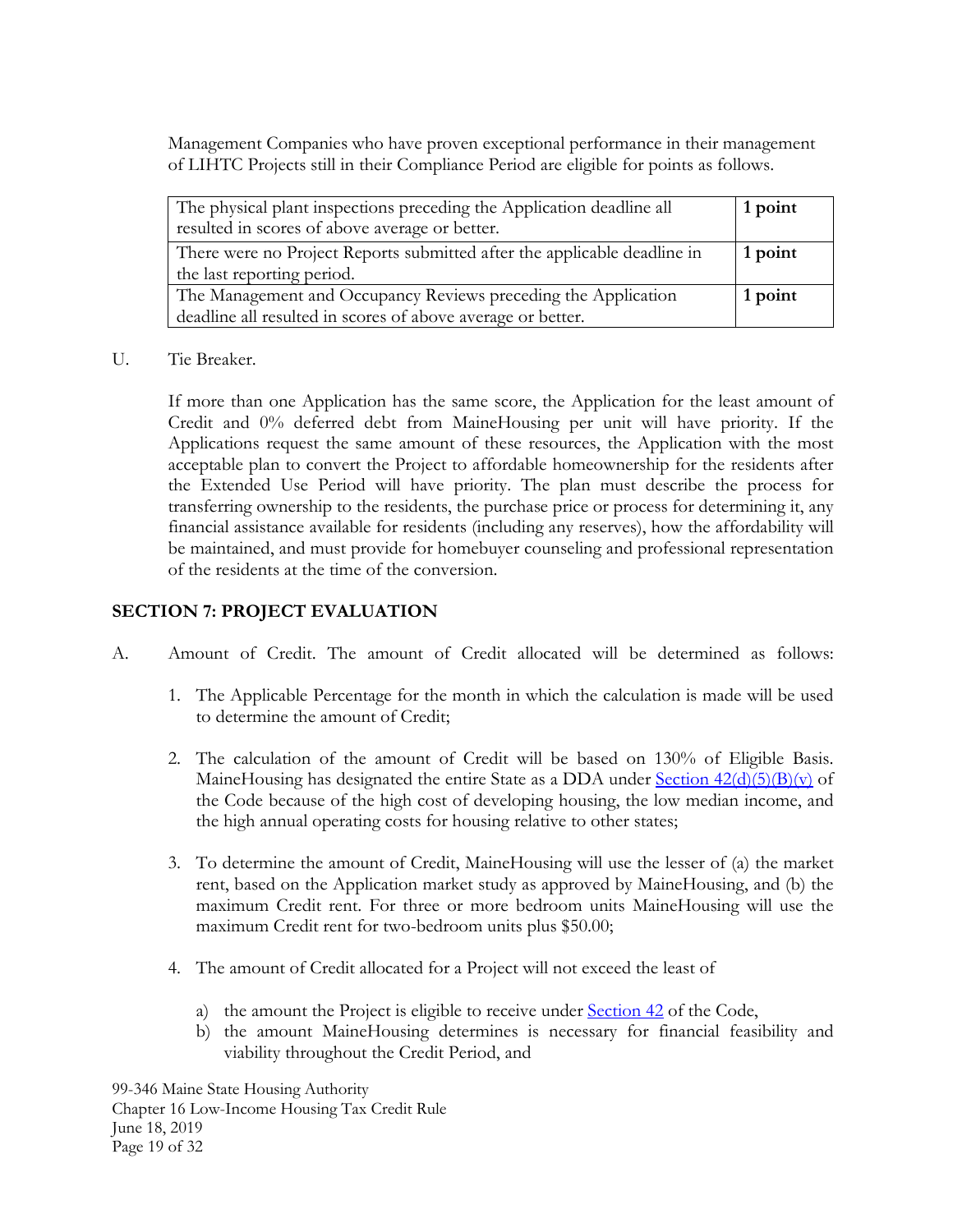- c) the Maximum Credit Amount;
- 5. The Applicant must submit financial and all other required information. MaineHousing will evaluate the need for Credit based on
	- a) all sources of financing, including the terms and conditions,
	- b) equity expected to be generated by reason of tax benefits, and
	- c) the uses of funds, including the reasonableness of development costs and operating expenditures; and
- 6. In order to determine the amount of Credit, MaineHousing must identify a gap between development sources and uses absent a Credit allocation. MaineHousing may limit recognition of Intermediary Costs, re-characterize Project sources and uses and make reasonable assumptions with respect to projected revenues and expenses. MaineHousing will also take into consideration any federal limitations when combining the Credit with other federal assistance (i.e. "subsidy layering" guidelines).
- B. Developer Fee. Developer Fee will be determined as follows:
	- 1. Maximum Developer Fee. The total Developer Fee may not exceed the sum of 15% of the Housing Development Costs, plus 10% of the costs of acquisition of land, existing buildings and equipment, determined without regard to the Developer Fee.
	- 2. Net Developer Fee. The amount of Developer Fee not deferred may not exceed \$750,000 plus any unused construction contingency returned to the Applicant after completion.
	- 3. Additional Developer Fee. An Applicant is eligible for Developer Fee in excess of the Net Developer Fee calculated above only if it is deferred and used to increase the tax credit basis.
- C. General Contractor Intermediary Costs. The general contractor's Intermediary Costs must be
	- 1. separated from other construction and rehabilitation costs,
	- 2. with general conditions and overhead and profit parsed out, and
	- 3. no more than 14% of the Total Construction Cost, within the following ranges:
		- a) General conditions up to 6% of Total Construction Cost, and
		- b) Overhead and profit up to 8% of Total Construction Cost
- D. Time of Credit Determination. MaineHousing will determine the amount of Credit at the time of

99-346 Maine State Housing Authority Chapter 16 Low-Income Housing Tax Credit Rule June 18, 2019 Page 20 of 32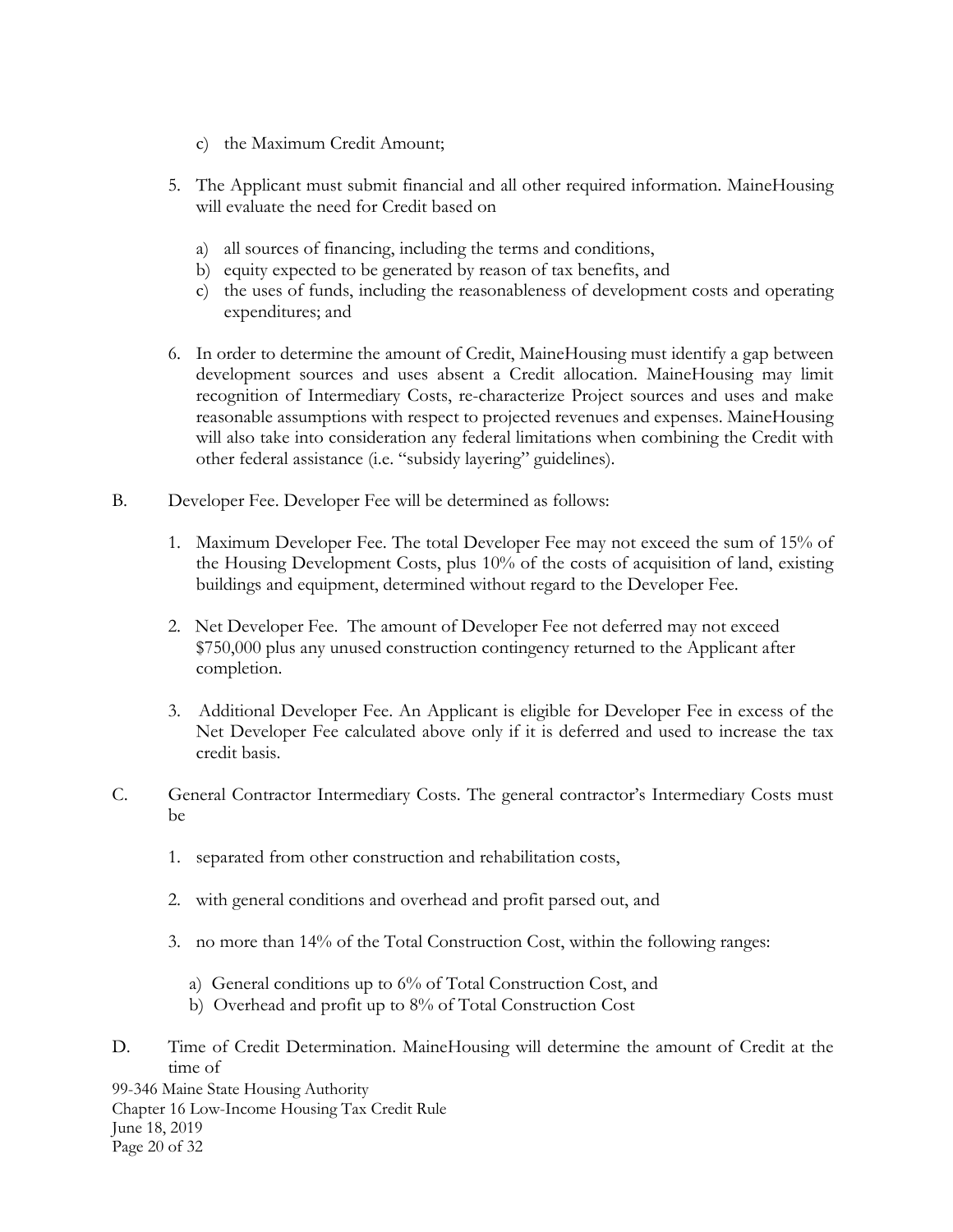- 1. Application, which will be evidenced by the Notice to Proceed;
- 2. the allocation of Credit, including any carryover allocation;
- 3. the date each Qualified Building is Placed in Service; and
- 4. if a Qualified Building is allocated Credit pursuant to Section 9, the date of issuance of the tax-exempt bonds.

Prior to each determination, the Applicant must certify the full amounts of all funding sources and provide any other information required by MaineHousing.

- E. Binding Agreement; Rate Lock. The Applicable Percentage for each Qualified Building will be based on the Placed in Service month unless the Applicant elects an earlier option.
- F. Construction Cost Increases. MaineHousing may allocate additional Credit to a Project if its construction costs increase after the Application date and the increase is the result of market conditions or other circumstances beyond the Applicant's control. Any additional Credit will not exceed an amount necessary to generate equity equal to 5% of the Total Construction Cost based on construction bids.

# <span id="page-22-0"></span>**SECTION 8: ALLOCATION OF CREDIT**

- A. Allocation. MaineHousing will issue one or more IRS Form(s) 8609 after receipt of the following:
	- 1. A complete request for allocation of Credit in a form prescribed by MaineHousing.
	- 2. An audit report on the schedule of project costs prepared by an independent, third party certified public accountant including all associated costs (such as commissions, due diligence, legal, accounting, reserves, and other similar items).
	- 3. Certification of the Project's sources, including all federal, state and local subsidies in any stage of commitment. This certification must include income, operating and development cost projections and methods for satisfying any deficits.
	- 4. The allocation fee and monitoring fee less the amount of any allocation fee paid in connection with the issuance of a carryover allocation.
- B. Carryover Allocation.
	- 1. The Applicant must submit the following to receive a carryover allocation: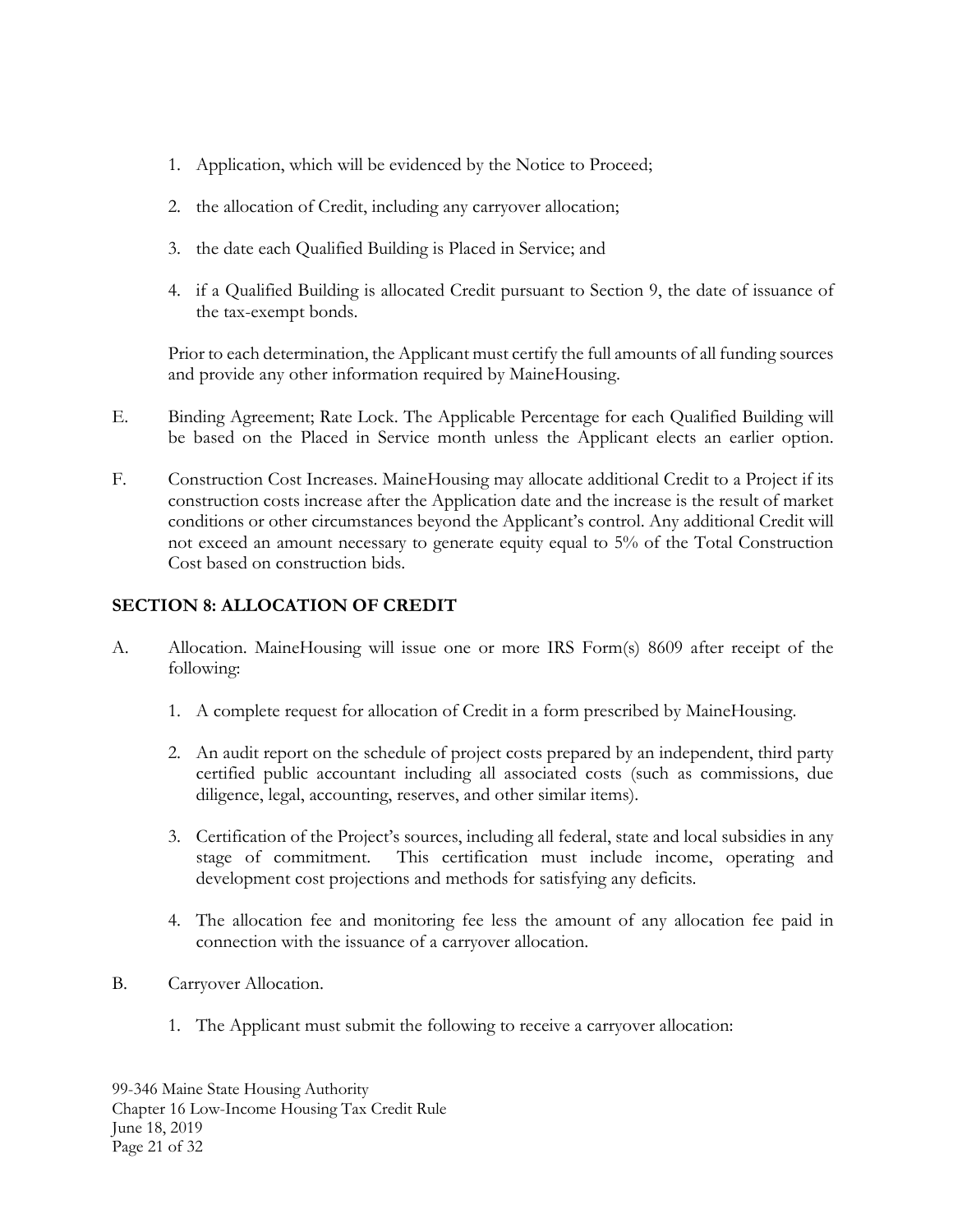- a) A complete request for carryover allocation in the form prescribed by MaineHousing no later than the first day of December of the year in which the carryover allocation is made.
- b) Certification of the Project's sources, including all federal, state and local funding. This certification must include income, operating and development cost projections and methods for satisfying any deficits.
- c) Development progress report, including completion likelihood.
- 2. The applicant must execute a carryover allocation and return it to MaineHousing, together with the allocation fee, no later than December 31 of the year in which the carryover allocation is made.
- 3. A carryover allocation will be subject to the following conditions:
	- a) satisfactory evidence that more than 10% of the Project's reasonably expected basis is incurred within 12 months of the carryover allocation, including an audit report prepared by an independent, certified public accountant; and
	- b) any performance conditions MaineHousing may require.

Failure to comply with these conditions may result in termination of the carryover allocation.

- C. Tax Credit Compliance Experience. Prior to an allocation the Applicant must demonstrate that the entity managing the Project has sufficient Credit compliance experience and training. The entity must complete a Credit compliance training or receive a certification from a MaineHousing-approved trainer.
- D. Extended Use Agreement. Prior to an allocation of Credit, the Owner must enter into an Extended Use Agreement with MaineHousing obligating the Owner to comply with [Section](https://www.law.cornell.edu/uscode/text/26/42)  [42](https://www.law.cornell.edu/uscode/text/26/42) of the Code, the threshold requirements in Section 5, and commitments for which the Application was awarded points. The Extended Use Agreement must be recorded in the appropriate registry of deeds prior to all mortgage liens and encumbrances on the Project and before MaineHousing issues any IRS Form 8609 for the Project.
- E. Converting a Carryover Allocation. MaineHousing may convert a carryover allocation to the year in which it is terminated or the following year if there are extenuating circumstances beyond the Applicant's control. The carryover allocation must be rescinded by the mutual consent of MaineHousing and the Applicant. There can be no change in the design or financing that would render the Application withdrawn under Section 4.I. The Project will be subject to the QAP in effect at the time of the original allocation.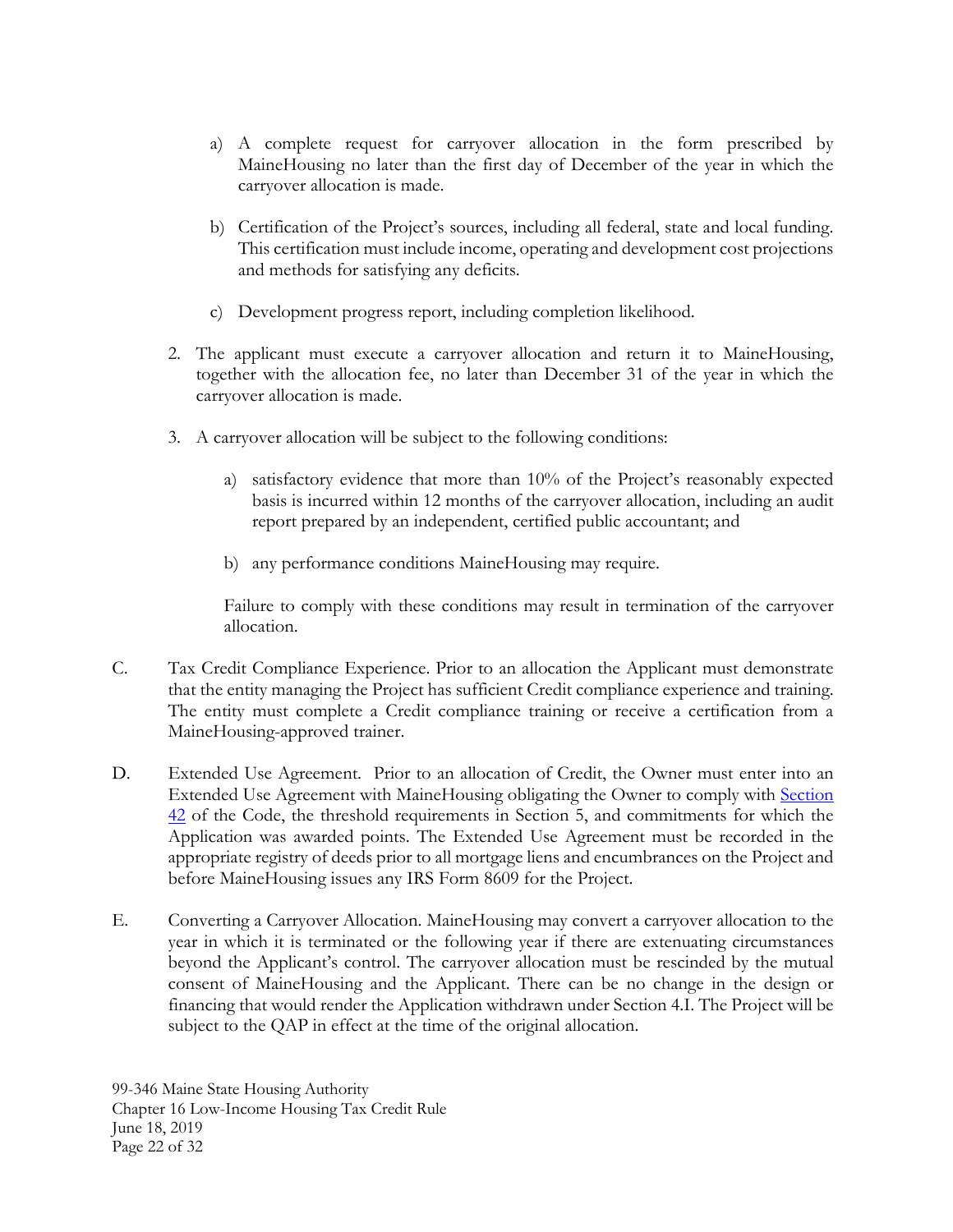F. Forward Allocation of Credit**.** MaineHousing may issue a binding commitment to allocate State Ceiling available in the subsequent year upon determining that the amount of Credit in the current year's State Ceiling is insufficient.

# <span id="page-24-0"></span>**SECTION 9: TAX-EXEMPT BOND FINANCED PROJECTS**

Projects financed with tax-exempt bond proceeds must satisfy all QAP requirements except

- A. the Maximum Credit Amount limitation in Section 3.C.,
- B. the application limits in Section 4.B.1.,
- C. the application deadline in Section 4.B.2.,
- D. the selection process described in Sections 4.F.,
- E. the affordability threshold requirement set forth in Section 5.A.,
- F. the requirement of a minimum \$50,000 per unit of Rehabilitation Costs for Projects involving the acquisition and rehabilitation of existing housing in Section 5.D.2.,
- G. the scoring criteria in Section 6, and
- H. the Developer Fee limits if the Applicant applies for interest-bearing debt financing and Credit only.

### <span id="page-24-1"></span>**SECTION 10: MONITORING**

- A. Compliance with Applicable Laws. Owners must comply with all local, state and federal laws and regulations, including without limitation
	- 1. [Section 42](https://www.law.cornell.edu/uscode/text/26/42) of the Code and associated regulations and guidance,
	- 2. UPCS and all other local, state and federal health, safety and building codes applicable to the Project;
	- 3. the [Federal Fair Housing Act, Title VIII of the Civil Rights Act of 1968,](https://www.hud.gov/program_offices/fair_housing_equal_opp/fair_housing_and_related_law) as amended by the Fair Housing Amendments Act of 1988 [\(42 U.S.C. § 3601](https://www.law.cornell.edu/uscode/text/42/chapter-45/subchapter-I) *et seq.*), Title II of the Americans with Disabilities Act of 1990 [\(42 U.S.C. § 12101](https://www.law.cornell.edu/uscode/text/42/12101) *et seq.*), and the Maine Human Rights Act [\(5 M.R.S.A., Chapter 337, Subchapter IV\)](http://www.mainelegislature.org/legis/statutes/5/title5ch337sec0.html) and all other applicable federal, state and local fair housing and accessibility requirements, and the regulations, guidance and standards associated with all of the foregoing; and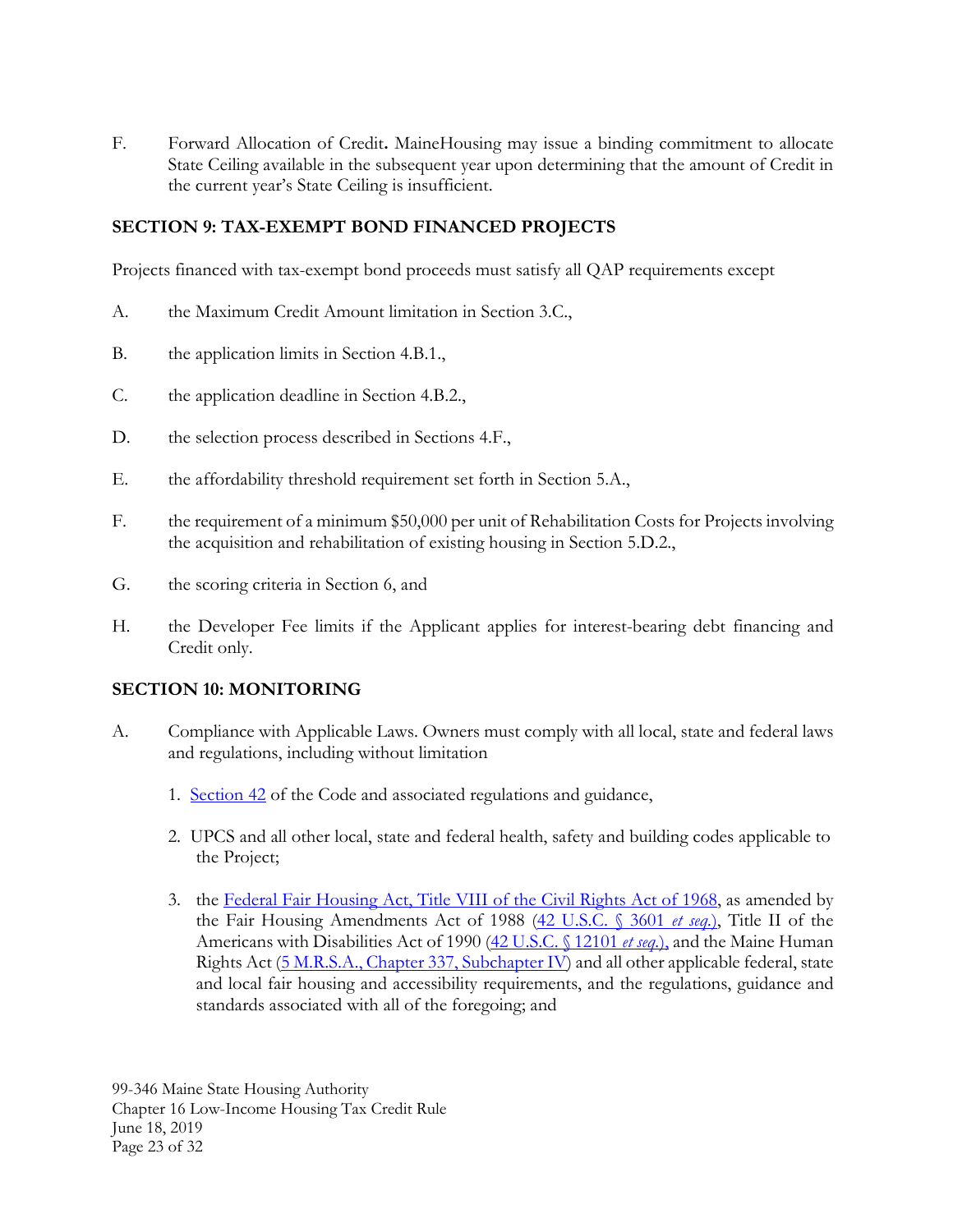- 4. Title VI of the Violence Against Women Reauthorization Act of 2013, 42 USC Chapter [136, Subchapter III, Part M,](https://www.law.cornell.edu/uscode/text/42/chapter-136/subchapter-III) and all associated regulations and guidance, as may be amended (VAWA).
- B. Recordkeeping and Record Retention. Each Owner must keep on file and available to MaineHousing upon request the following records for each Qualified Building in its LIHTC Project(s) for each year in the Extended Use Period:
	- 1. The total number of residential rental units including the number of bedrooms and the square footage of each;
	- 2. The number of low-income units;
	- 3. The rent charged for each unit including any utility allowances;
	- 4. The number of occupants in each low-income unit;
	- 5. The number of low-income unit vacancies and information showing when, and to whom, the next available units were rented;
	- 6. Income certification and third-party documentation verifying the income of each household occupying a Credit Unit at the time of initial occupancy and for each new person added to the household after initial occupancy;
	- 7. Annual income certifications and third-party documentation verifying the income of each household occupying a Credit Unit in a LIHTC Project are required if not all of the units in the LIHTC Project are Credit Units, or the LIHTC Project is financed or assisted under a state or federal program that requires annual certifications.

For a LIHTC Project with 100% Credit Units that are subject to more than one income limit, annual income certifications are only required for the households occupying the Credit Units subject to the lower income limits. The annual certification may be a selfcertification, except that third-party documentation verifying the income of the household is required every 6 years from the date the LIHTC Project is Placed in Service and otherwise upon request by MaineHousing. The self-certification must be

- a) in writing,
- b) include the size of the household and annual household income,
- c) state that the information is complete and accurate,
- d) indicate that third-party source documentation will be provided if requested by the Owner or MaineHousing, and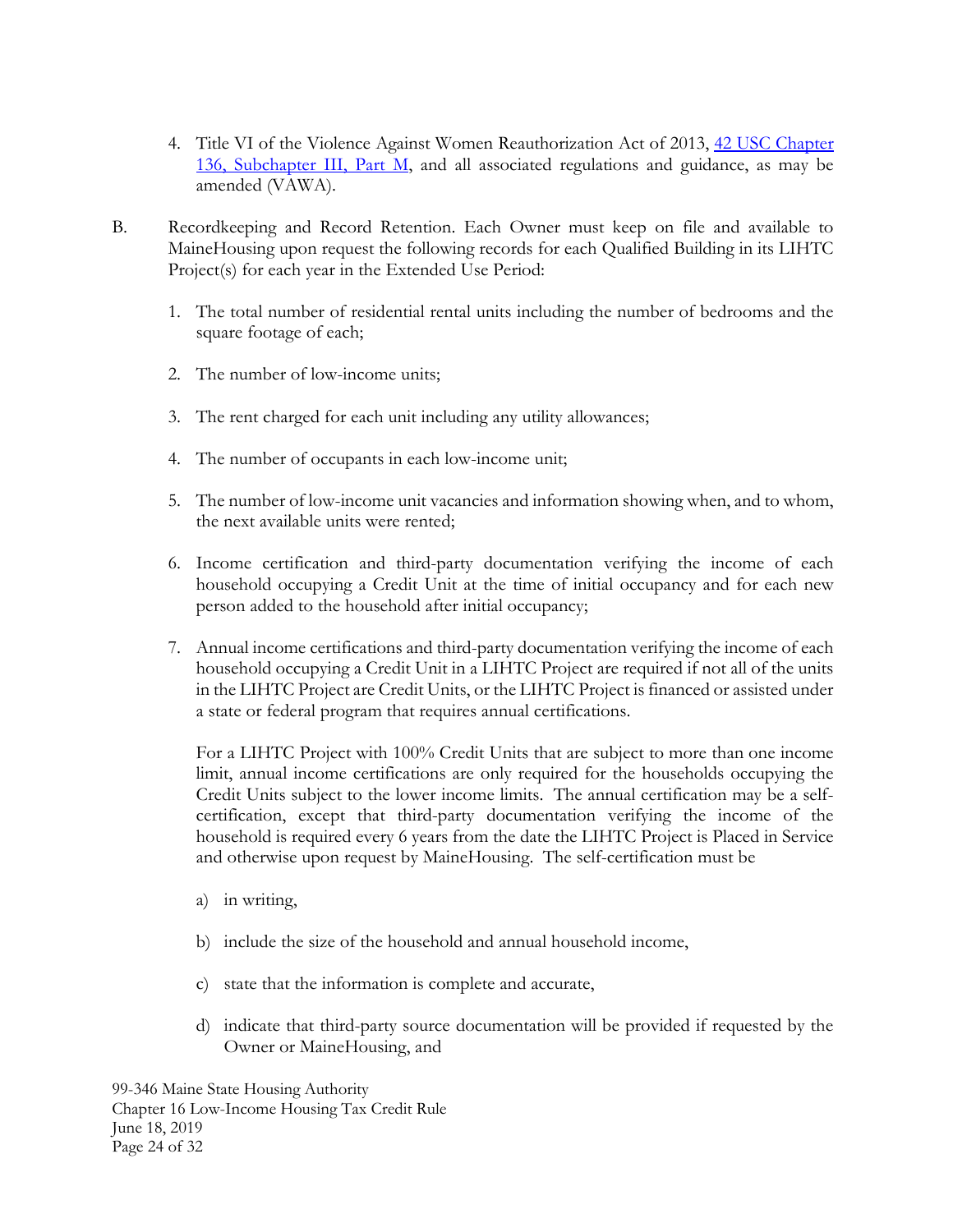e) witnessed.

Annual income certifications are not required for a LIHTC Project with 100% Credit Units subject to the same income limit.

- 8. The Eligible Basis and Qualified Basis of each Qualified Building at the end of the first year of the Credit Period;
- 9. The character and use of the nonresidential portion of a Qualified Building included in its Eligible Basis;
- 10. A determination of the student status of the resident household;
- 11. The tenant occupancy policies and procedures and lease. The lease form and content must be acceptable to MaineHousing and comply with all applicable federal, state and local laws (including VAWA); and
- 12. All other disclosures to tenants, certifications and other records required by applicable local, state and federal laws.

Owners must maintain these records throughout the Extended Use Period for at least 6 years after the due date (with extensions) for filing the federal income tax return for that year, except that the records for the Credit Period's first year must be retained at least 6 years beyond the due date (with extensions) for filing the federal income tax return for the last year of the Compliance Period.

- C. Annual Reports. Each Owner must submit the following to MaineHousing by March 1<sup>st</sup> of each year throughout the Extended Use Period:
	- 1. Certification for the prior calendar year that the Owner's LIHTC Project(s) comply with IRS Treasury Regulation § 1.42-5(c)(1) and *MaineHousing's Low Income Housing Tax Credit Program Owner's Certificate of Continuing Program Compliance* attached hereto as **Appendix D**. A completed and executed IRS Form 8609 for each Qualified Building must be submitted with the first certification; and
	- 2. Certain information and data about the tenants in Credit Units for the prior calendar year, including household income; monthly rental payments; family composition; use of Section 8 rental assistance and other similar assistance; the race, ethnicity, age and disability status of the members of the households; and all other occupancy information required by MaineHousing.
- D. Review. For new LIHTC Projects, MaineHousing will complete a review of tenant records within two (2) years following the year the last Qualified Building is Placed in Service. MaineHousing will give owners reasonable prior written notice of a review.

99-346 Maine State Housing Authority Chapter 16 Low-Income Housing Tax Credit Rule June 18, 2019 Page 25 of 32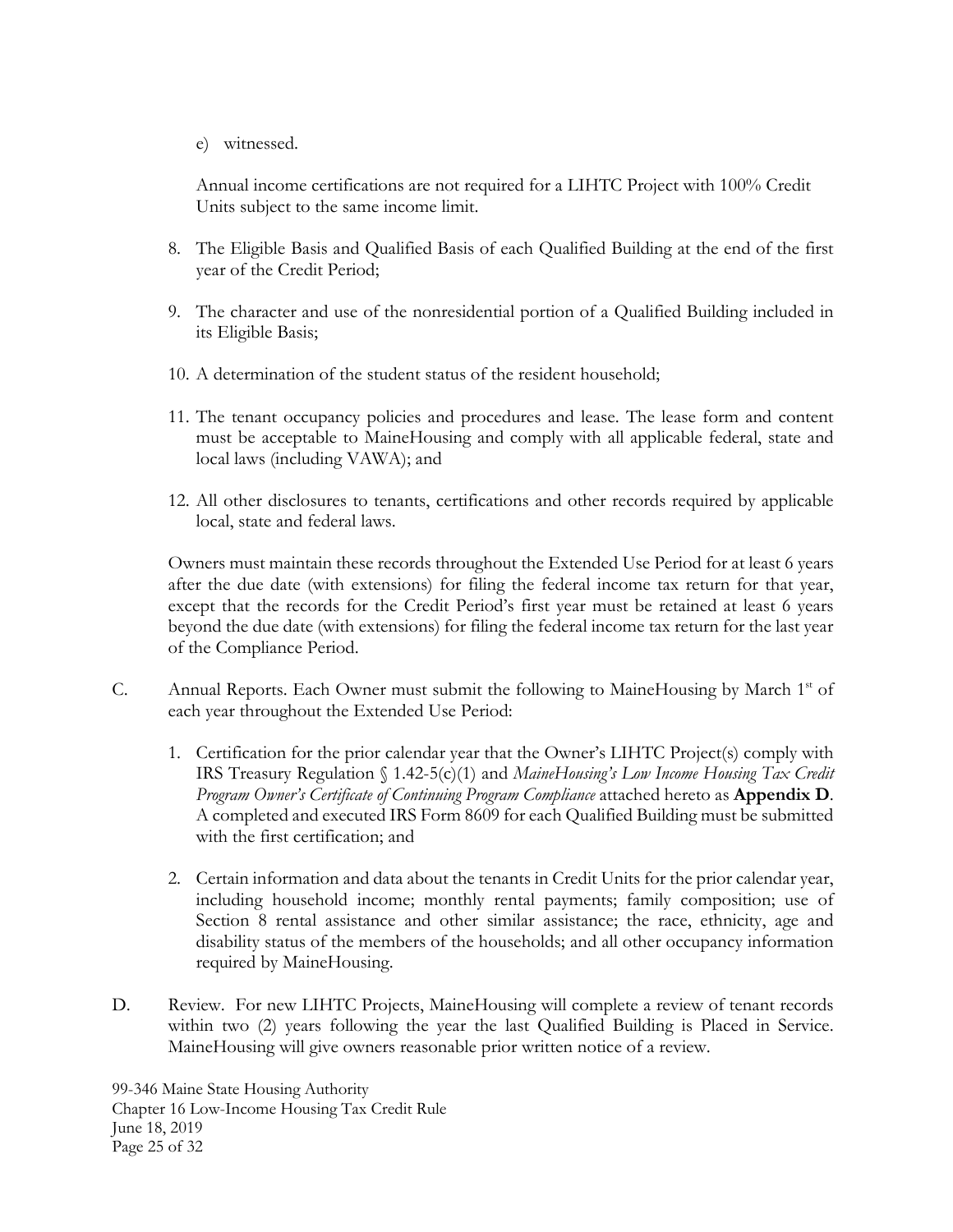- E. Inspections. Every one to three years after a Project is Placed in Service, MaineHousing will inspect LIHTC Projects. For new LIHTC Projects, MaineHousing will inspect Credit Units by the end of the second calendar year following the year the last Qualified Building is Placed in Service. MaineHousing will give reasonable prior written notice.
- F. Notification of Noncompliance. MaineHousing will notify an Owner in writing of any failure to
	- 1. submit any complete certifications or information required by MaineHousing when due,
	- 2. allow MaineHousing to perform any review or inspection required under this Section, or
	- 3. comply with [Section 42](https://www.law.cornell.edu/uscode/text/26/42) of the Code or any others requirements under this QAP.

The Owner will have a reasonable period of time to correct the noncompliance identified in the notice. MaineHousing will file a Form 8823, "Low-Income Housing Credit Agencies Report of Noncompliance" with the Internal Revenue Service within 45 days of the end of the correction period.

### <span id="page-27-0"></span>**SECTION 11: GENERAL**

- A. Conflicts. If this rule conflicts with [Section 42](https://www.law.cornell.edu/uscode/text/26/42) of the Code or any other provision of federal or State law, the federal or State law shall control.
- B. Full Discretion. MaineHousing is entitled to the full discretion allowed by law in making all decisions and interpretations under this rule.
- C. Not an Entitlement. This rule establishes a pool of eligible Applicants but does not preclude additional reasonable criteria and does not confer any automatic right or entitlement to Credit on any person or entity eligible hereunder. MaineHousing may reject any and all Applications and may refuse to award any or all of the Credit.
- D. Final Agency Action. The director of MaineHousing, individually or by exercise of the delegation of powers contained in the Act, shall make all decisions and take all action necessary to implement this rule. Such action of the director shall constitute final agency action.
- E. Waiver. Upon a determination of good cause, the director of MaineHousing or the director's designee may, subject to statutory limitations, waive any provision of this rule. The waiver must be in writing and must be supported by documentation of the pertinent facts and grounds.
- 99-346 Maine State Housing Authority Chapter 16 Low-Income Housing Tax Credit Rule F. Freedom of Access Act. MaineHousing is subject to the Freedom of Access Act, 1 M.R.S.A. [§401](http://www.mainelegislature.org/legis/statutes/1/title1sec401.html) *et seq.*, which requires the disclosure of all information provided to MaineHousing that is not specifically excluded, such as confidential information under the Act. MaineHousing

June 18, 2019 Page 26 of 32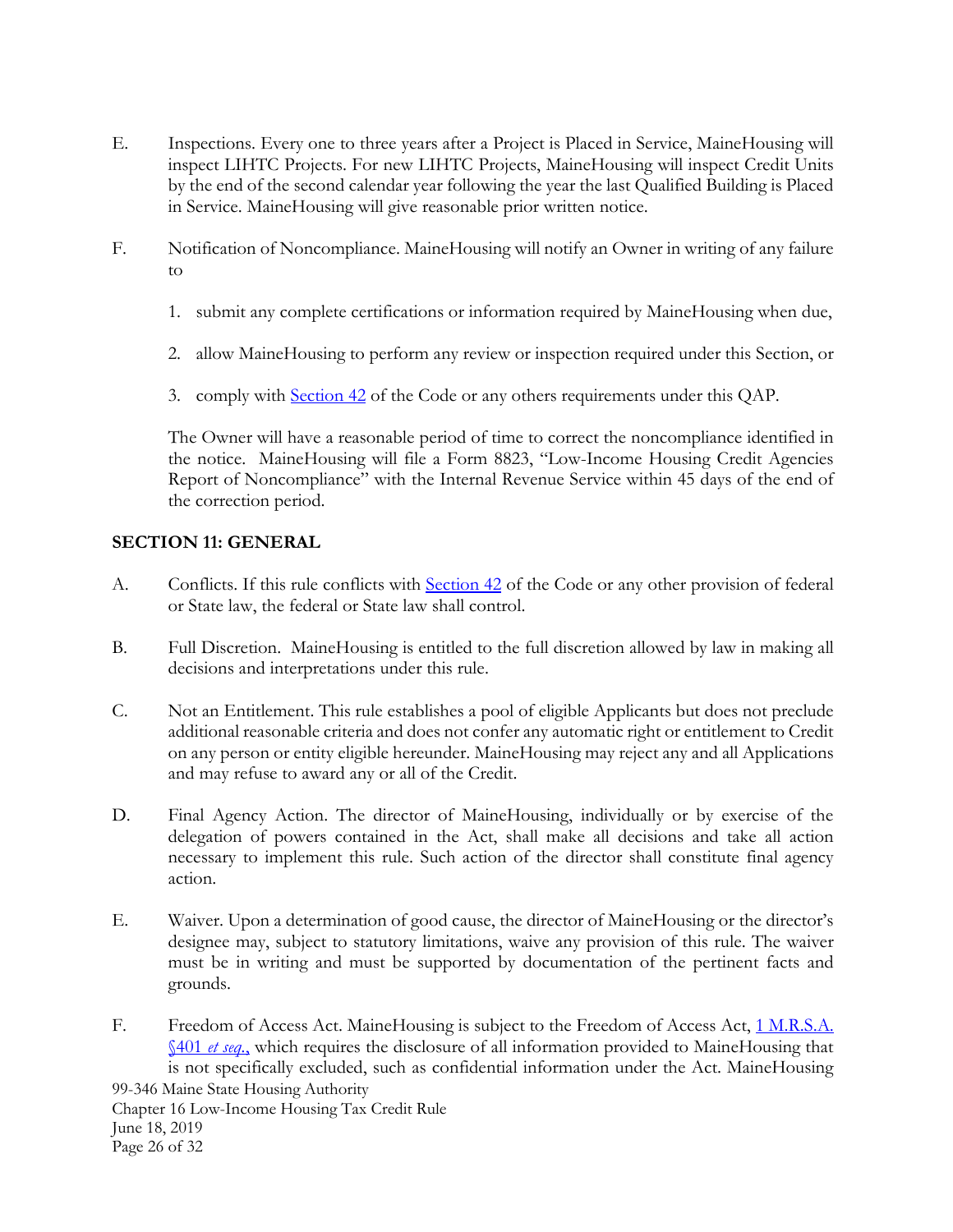shall not be liable for the disclosure of any information that it determines must be disclosed under the Freedom of Access Act.

- G. Liability. Compliance with [Section 42](https://www.law.cornell.edu/uscode/text/26/42) of the Code is the responsibility of the Owner. MaineHousing is in no way responsible for an Owner's compliance or liable for an Owner's noncompliance. Any allocation, review or inspection by MaineHousing and any determination made by MaineHousing pursuant to this QAP is for the sole benefit of MaineHousing. No liability or responsibility for Owner compliance with [Section 42](https://www.law.cornell.edu/uscode/text/26/42) of the Code or other applicable requirements and no representation or warranty of a Project's feasibility or viability, eligibility for Credit, or compliance shall be implied or construed from any such actions and determinations by MaineHousing.
- H. Headings/Context. The headings in this rule are for convenience only and do not define or limit the scope of the provisions of this rule. The use of Section, Subsection or Appendix without a reference to another document or source refers to a section, subsection and Appendix of this rule.

<span id="page-28-0"></span>**STATUTORY AUTHORITY:** [30-A MRSA §§4741\(1\) and 4741\(14\),](http://legislature.maine.gov/statutes/30-A/title30-Asec4741.html) [Section 42](https://www.law.cornell.edu/uscode/text/26/42) of the Internal Revenue Code of 1986, as amended

<span id="page-28-1"></span>**BASIS STATEMENT:** This rule is the qualified allocation plan for allocating and administering federal low income housing tax credits ("LIHTC") in the State of Maine, which MaineHousing, as the State's designated housing credit agency, is required to adopt pursuant to [Section 42](https://www.law.cornell.edu/uscode/text/26/42) of the Internal Revenue Code and the above-referenced sections of the Maine Housing Authorities Act.

This rule replaces the prior rule and includes the following changes:

- Overhaul and reformatting to make the rule more concise, clearer, and easier to use.
- TDC scoring (keep Index and Caps) and penalty for past rounds deleted.
- Maximum number of applications per developer deleted.
- Points adjusted to accommodate removal or addition of criteria and slightly greater/lessor focus in specific areas.
- Service center communities list updated.
- Certified Business Friendly Community point deleted.
- Developer Fee Contribution points eliminated.
- Owner Performance positive points instead of negative. Notice to Proceed deadline penalty and TDC rescoring penalty deleted.
- Management Performance positive points instead of negative.
- Smart Growth points increased and rebalanced.
- Service Center Needs points increased.
- Telemedicine plan requirement eliminated. Instead broadband capacity using ConnectME Authority build-to-standard at owner's expense required.
- Property Tax Relief years adjusted.

99-346 Maine State Housing Authority Chapter 16 Low-Income Housing Tax Credit Rule June 18, 2019 Page 27 of 32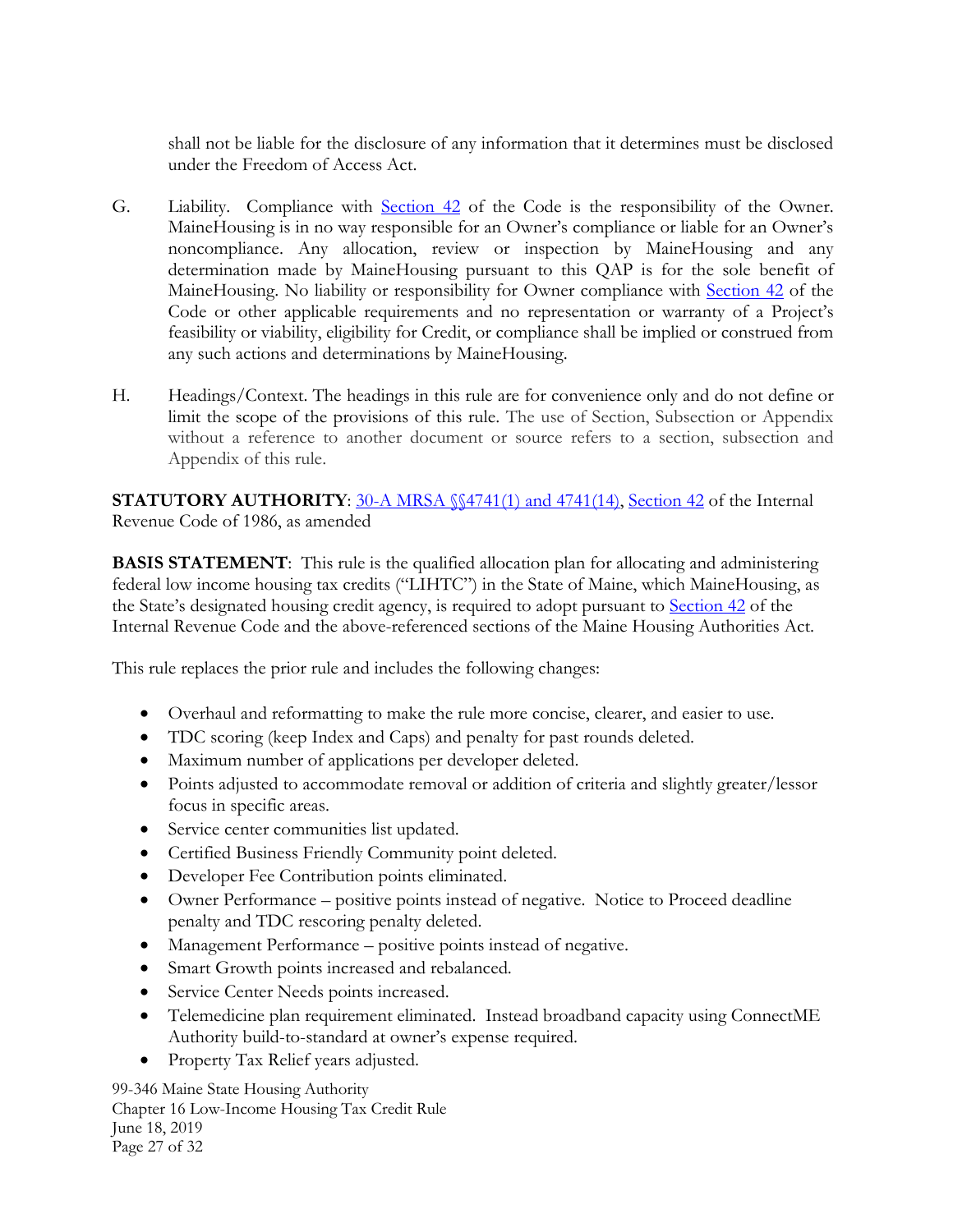- Maximum Developer Fee and Net Developer Fee simplified.
- Community Revitalization redefined.
- Below Market Capital points no longer attached to TDC scoring criterion.

### **Process:**

Notice of Agency Rule-making Proposal (MAPA-3) was submitted to the Secretary of State for publication in the May 1, 2019 edition of the appropriate newspapers. Additionally, MaineHousing sent the proposed rule to Interested Parties on May 2, 2019, and published the proposed rule on its website on May 1, 2019. MaineHousing held a public hearing on May 21, 2019. The comment period was held open until May 31, 2019. Nancy Smith, Executive Director of GrowSmart Maine testified at the hearing and provided written comments. Sherrin Vail, Director of Asset Management for Northern New England Housing Investment Fund and President of the Maine Real Estate Management Association, testified and submitted a chart. Craig Saddlemire, Manager of Raise-op Housing Cooperative, and Rebecca Hatfield, Vice President of Real Estate Development and Management at Avesta Housing, submitted written comments.

### **Summary of Comments and responses:**

Telemedicine Capabilities and Smart Growth

*Comment:* Nancy Smith of GrowSmart Maine spoke in support of the draft rule, including revisions to telehealth and smart growth requirements in particular. GrowSmart supports the new broadband infrastructure requirements to support telemedicine (Section 5.K.3) and the additional points for the smart growth components of projects (Section 6.O). Ms. Smith noted her respect for MaineHousing staff and her appreciation for the respectful and open process regarding the rule.

*Response:* MaineHousing appreciates the support of GrowSmart Maine.

### Inspections

*Comment:* Sherrin Vail of Northern New England Housing Investment Fund and the Maine Real Estate Management Association noted that Section 10.E requires MaineHousing to inspect Projects in accordance with a new IRS regulation. The regulation which was adopted in February of 2019 changes the minimal sample size of inspections to the lesser of 20% or the number of units reflected on a chart circulated by Ms. Vail. The change would increase the number of units MaineHousing inspects by 200 to 250%. Ms. Vail said inspections affect residents and have not been shown to improve the quality of housing in Maine. The change was intended to decrease the inspection burden on larger properties with 200 to 400 units in other parts of the country, but adversely impacts smaller projects like those in Maine. Ms. Vail suggested that MaineHousing delay adoption of the new requirement while the National Council of State Housing Authorities works with the IRS to remedy the impact on smaller projects.

*Response:* MaineHousing agrees that the increased inspection requirement adversely affects small projects in rural states like Maine. As qualified allocation plans do not need to be revised to incorporate the new regulation until December 31, 2020, MaineHousing is deleting the reference to

99-346 Maine State Housing Authority Chapter 16 Low-Income Housing Tax Credit Rule June 18, 2019 Page 28 of 32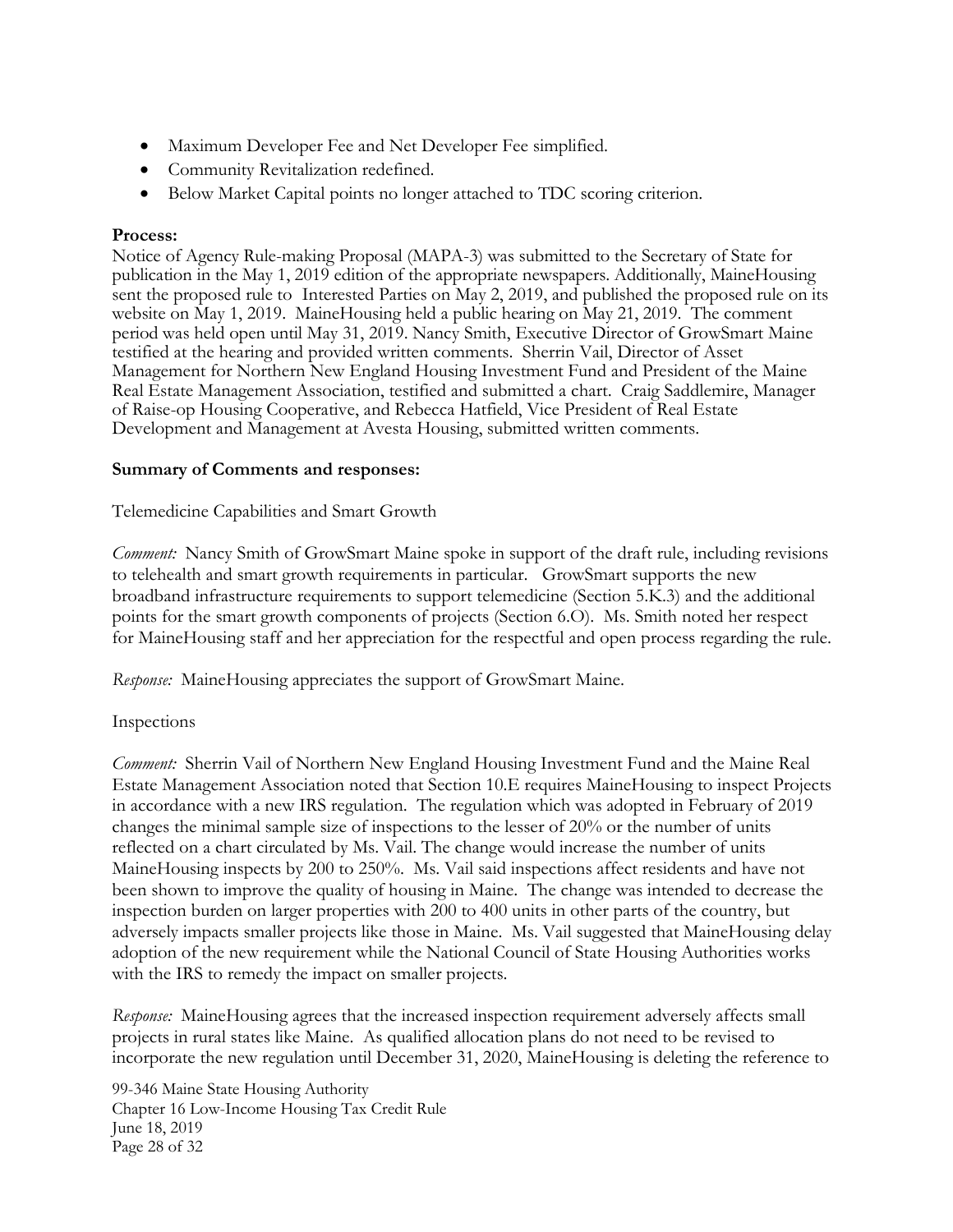the IRS regulation pending possible changes. The new regulation also shortens the length of time MaineHousing may give to an Owner or property manager prior to inspecting Credit Units (Section 10. E) or tenant records (Section 10.D) to no more than 15 days. MaineHousing is similarly deleting this requirement for now.

### Property Tax Relief

*Comment:* Craig Saddlemire of Raise-Op Housing Cooperative recommended that property tax relief not be an independent scoring criteria in the QAP (Section 6.K) because municipal votes on property tax relief for a project add another opportunity for politicization of the project and the tax relief decreases the local tax base which should be increased to the maximum extent possible in less affluent communities.

*Response:* Property tax relief provides municipalities with a mechanism to provide financial support for affordable housing. Acceptable forms of tax relief include Tax Increment Financing, payment in lieu of taxes, abatement, or other property tax relief arrangements approved by the taxing authority and all other applicable governing entities. The development of affordable housing on a site can put the site back on the tax roll or cause reassessment of the site at a higher valuation, thereby providing a municipality with new revenues. Tax relief shows a municipality's support for a project, and some assurance of a timely development process.

### Feedback Process

*Comment:* Rebecca Hatfield of Avesta Housing first thanked MaineHousing for the changes proposed for this year as well as the open feedback process.

*Response:* We appreciate Ms. Hatfield's comment, and strive to keep an open and ongoing dialogue with our developer partners.

*Comment:* Ms. Hatfield reported that historically comments received during the public hearing process have not amounted to worthy changes to the QAP, in part because changes would require the public comment process to begin again and delay adoption of the QAP. Ms. Hatfield suggested that MaineHousing reconsider this approach.

*Response:* The public comment period comes after months of reaching out to developers and other industry partners to hear their concerns and suggestions for changes to the QAP. Many of the concerns raised did affect changes in the 2020 QAP. Some issues were "tabled" for future consideration and some suggestions were considered but ultimately denied for now.

99-346 Maine State Housing Authority Chapter 16 Low-Income Housing Tax Credit Rule June 18, 2019 Page 29 of 32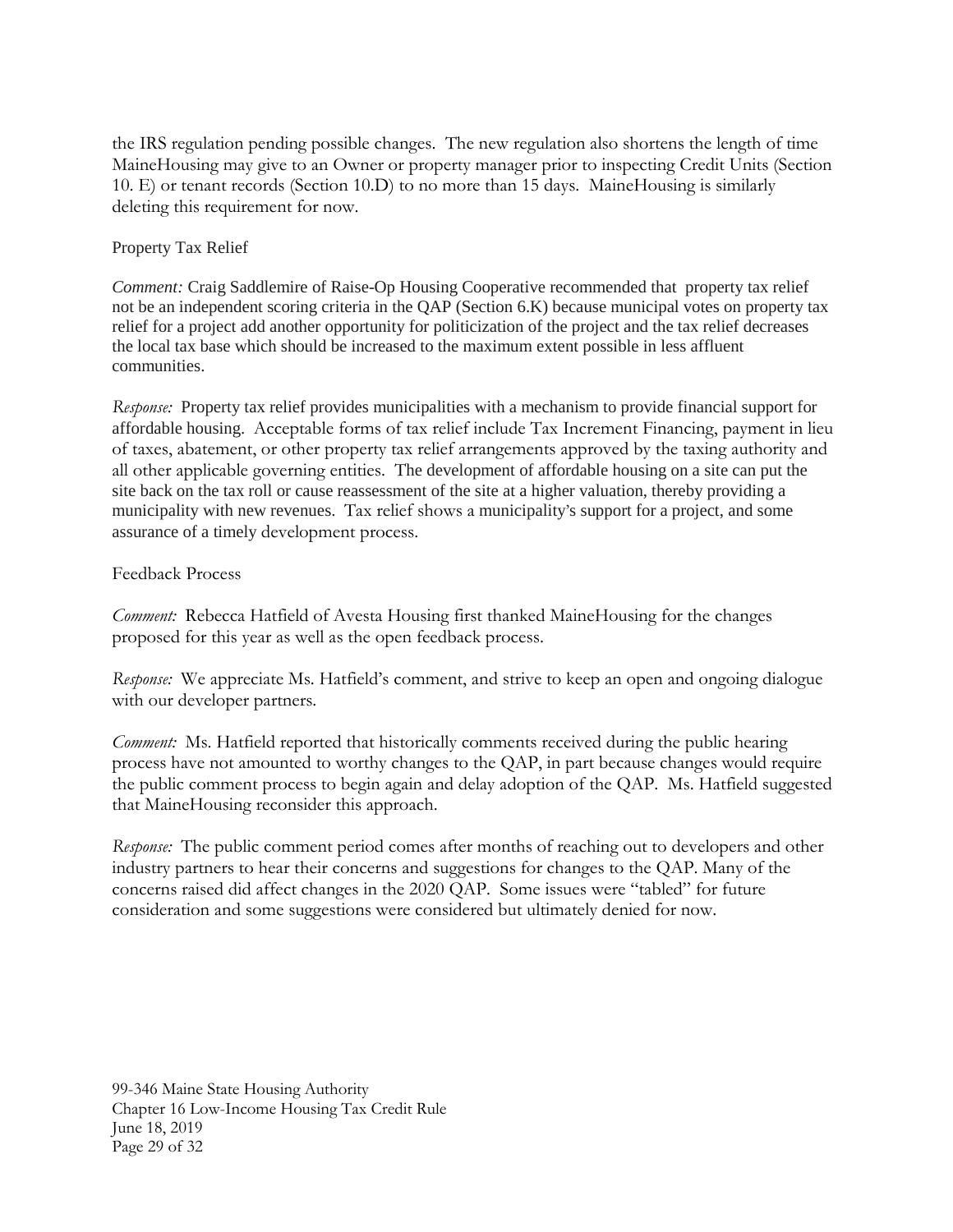### Various Scoring Criteria

Ms. Hatfield's comments on various scoring criteria and MaineHousing's responses are summarized as follows:

Section 4.A. – July 11 is listed as a Friday instead of a Thursday.

*Response:* The date should be Thursday, July 11, and has been corrected.

Section 5.C. Total Development Cost (TDC) – The TDC caps should be increased due to market conditions. Rural areas should have different cost caps due to the more expensive nature of smaller projects.

*Response:* MaineHousing's goal is to create as many units as possible with the limited resources at its disposal. Thus far, our programs have been oversubscribed, and most developers have stayed well below the cost caps. Although we have heard anecdotal concerns, we have no empirical evidence which demonstrates that either the \$265,000 TDC for adaptive reuse or the \$230,000 TDC for new construction needs to be increased. We will continue to re-evaluate the caps on an annual basis as we have in the past.

Section 5.K.3 Telemedicine Capabilities – The threshold broadband requirements will limit development to areas in which high-speed internet is already available. The requirements add undue cost to projects without proven benefit.

*Response:* MaineHousing has been flexible in its approach to telemedicine because telemedicine is rapidly evolving. The additional cost is de minimis and reduces the projects' future costs. The broadband speed requirements align with the ConnectME build-to standard and are solely an infrastructure requirement for projects located in areas which do not yet have access to broadband at these speeds. Such projects will be pre-wired for when the service becomes available. Telehealth measures have proven quite effective in helping to treat several common medical conditions and psychotherapy.

Section 6.A. Rehabilitation or Reuse of Existing Housing, Structure or Site – "Undeveloped portions of existing sites are not eligible for points unless the existing project on the site previously satisfied one of the above criteria" goes against the idea of urban infill.

*Response:* The criteria include sites "left vacant or nearly vacant in the development of a downtown or other city or town center, such as vacant lots or parking lots abutting commercial buildings and/or multifamily rental housing; or specifically designated by a municipality for redevelopment to renew a blighted area or remediate environmental risks to the occupants." The intent is to not award the points to a site which in an earlier phase did not receive the points .

Section 6.J. New Project-Based Rental Assistance (PBRA) – MaineHousing should differentiate between new project-based rental assistance and assistance repurposed from housing choice

99-346 Maine State Housing Authority Chapter 16 Low-Income Housing Tax Credit Rule June 18, 2019 Page 30 of 32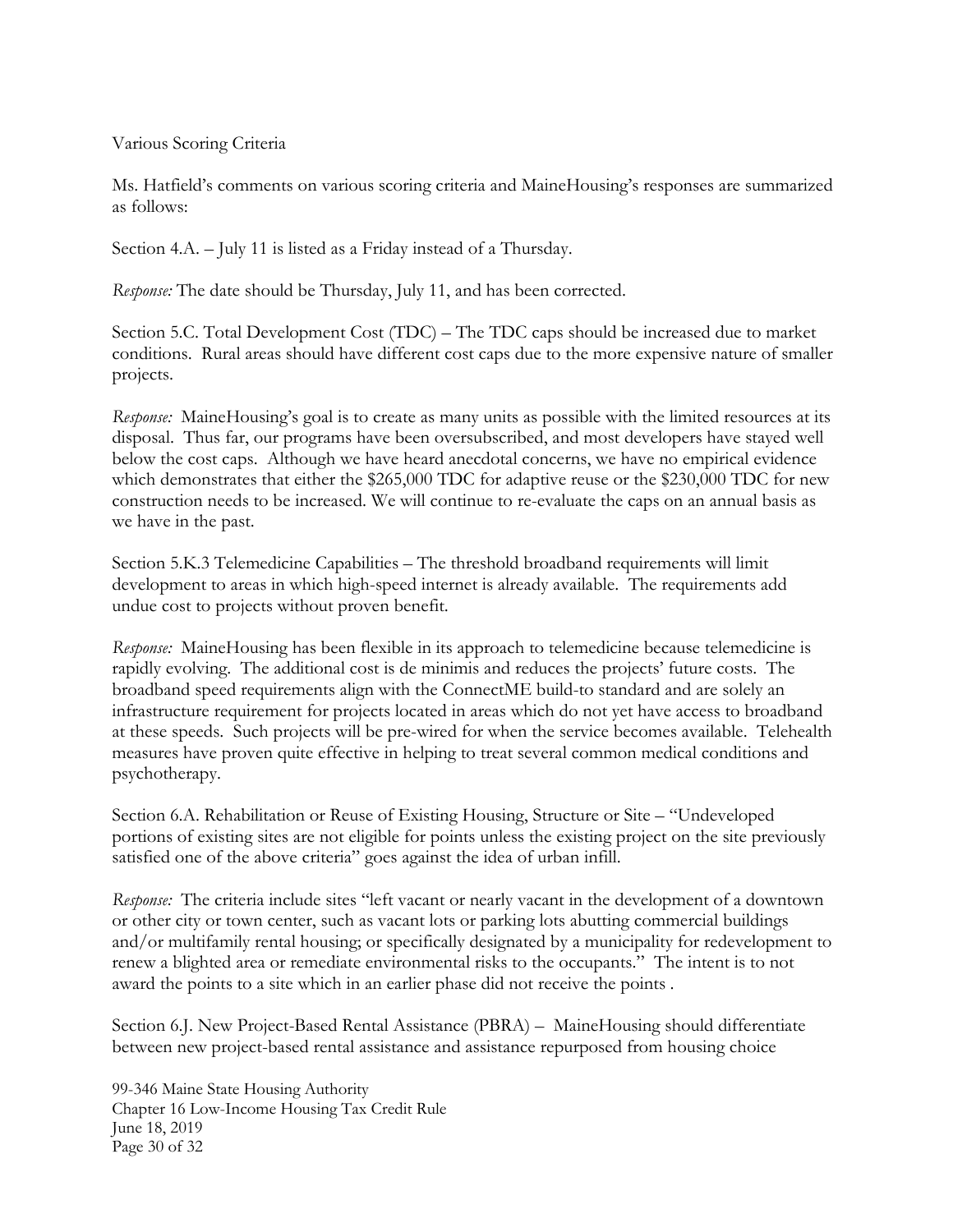vouchers (HCVs). Projects located in towns without housing authorities are at a disadvantage as they can't receive new assistance.

*Response:* MaineHousing rewards projects that obtain project-based vouchers because project-based vouchers provide a stable funding source to a project.

Section 6.M. Tax Credit/Market Rent Differential – This category should be more heavily weighted.

*Response:* MaineHousing seeks to create affordable housing units throughout the state. If the tax credit/market rent differential is weighted too heavily, rural and poorer areas will effectively be eliminated. MaineHousing continues to re-evaluate scoring criteria and their respective weights on an annual basis.

Section 6.O. Smart Growth – The recent change in scoring for this category to that of greater weight and accumulated points is redundant; it should not matter how residents gain access to activities and amenities.

*Response:* MaineHousing feels that an effective way to ensure tenants' well-being is to provide them with access to activities and amenities that improve their lives and increase the potential for selfbetterment. The more means of reaching such activities and amenities, the better, especially for those who may have timing, weather-related, or physical limitations hampering their travel.

Section 6.O. Smart Growth – Walkability should not be favored over other means of reaching healthcare services. Healthcare shouldn't be emphasized over other amenities or services.

*Response:* The intent is to provide as easy access to healthcare services as possible as it may be the most important service any person receives.

Section 6.R. Owner Performance/Operating Deficit – MaineHousing should not require owners to fund operating deficits at year end, particularly when a project is continuing to pay its vendors. Although MaineHousing permits owners to fund deficits from operating deficit escrows, syndicators do not like signing off on disbursements from operating deficit escrows.

*Response:* The category awards one point to owners that either operate their projects without yearend deficits or fund any year-end deficits. The point rewards owners that operate their projects responsibly. Projects are underwritten with surplus cash flow. Continued operating deficits are not sustainable; owners should make adjustments if a project is operating with a deficit. ODEs are just one of many tools owners can use to ensure the long-term viability of a project. Syndicators generally have accepted them thus far.

Section 6.T. Management Performance – The measures used to reward for good management are unreasonable, subjective, and do not consider size, age of portfolio, property types, or helping troubled properties. Benchmarks used are unattainable, and therefore viewed as impossible.

99-346 Maine State Housing Authority Chapter 16 Low-Income Housing Tax Credit Rule June 18, 2019 Page 31 of 32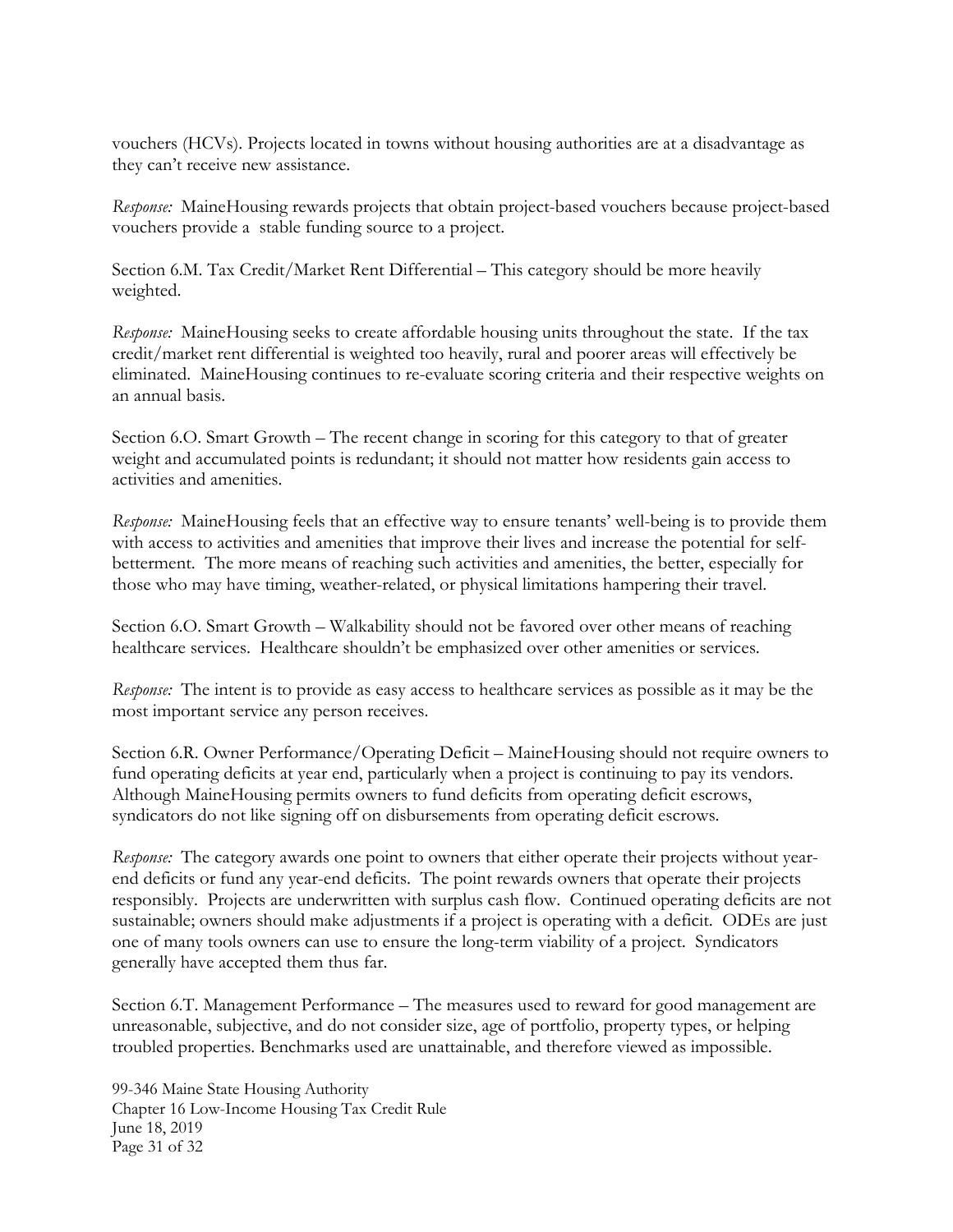*Response:* The metrics MaineHousing uses are quantifiable, measurable, and standard in the industry. The measures we have in place have proven to reward (or not penalize) deserving management companies. We will continue to re-evaluate the measures on an annual basis and welcome suggestions for new measures. Benchmarks have proven achievable for nearly all management companies, and those who have been penalized or not received points quickly have the opportunity to turn things around without undue burden.

<span id="page-33-0"></span>**FISCAL IMPACT OF THE RULE:** The 2020 State of Maine ceiling of federal low-income housing tax credits is projected to raise approximately \$35,250,000 of private investor capital. The private investor capital generated by the federal low-income housing tax credits will be used to develop affordable housing for low-income persons. Additionally, it is estimated that 1,400 jobs will be created with this investment. The rule will not impose any costs on municipalities or counties for implementation or compliance.

# **EFFECTIVE DATE: JULY 8, 2019**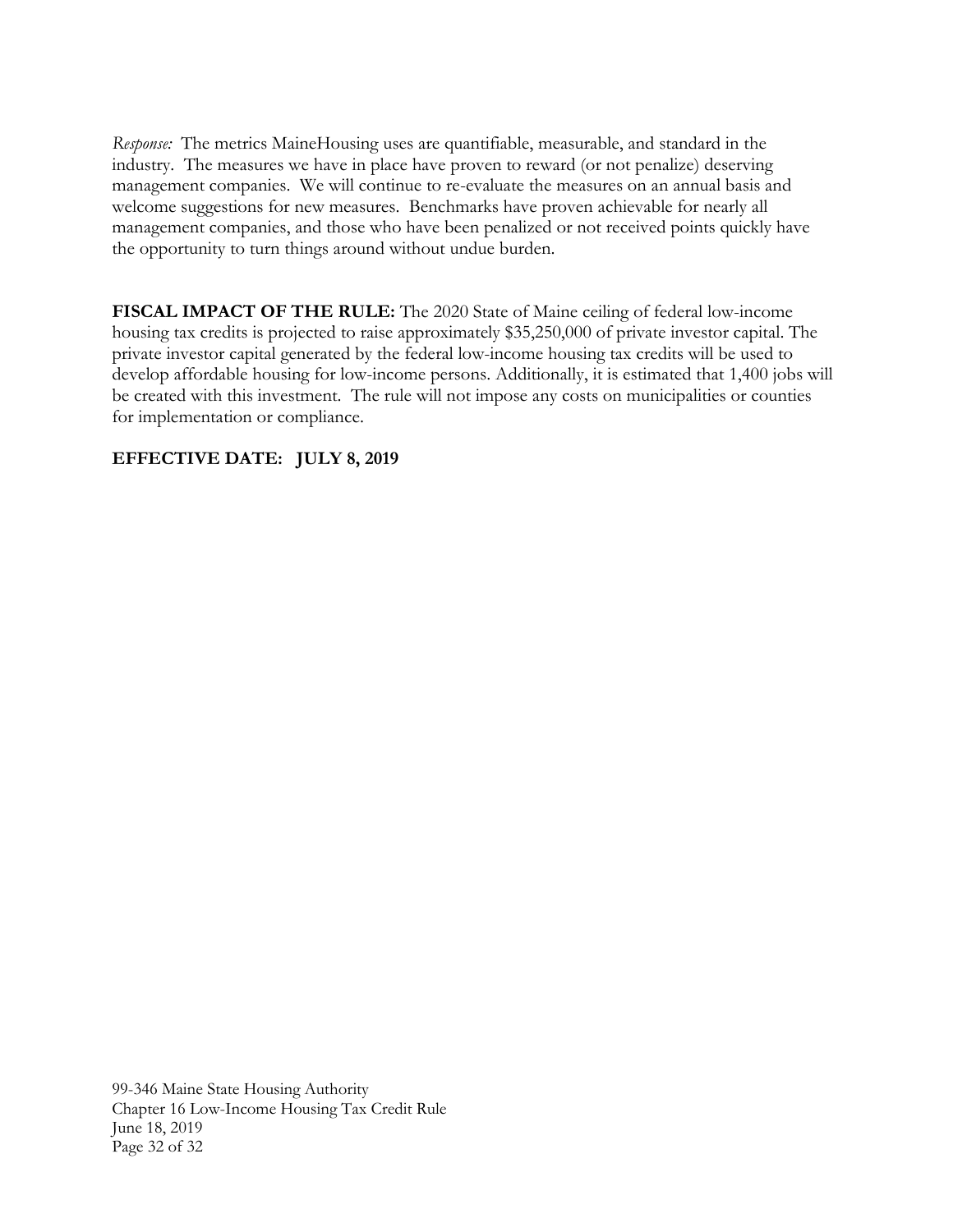# **APPENDIX A**

# **Definitions**

"Act" means the Maine Housing Authorities Act, [30-A M.R.S.A. §4701 et seq.,](https://legislature.maine.gov/statutes/30-A/title30-Ach201sec0.html) as may be amended from time to time.

"Activities Important to Daily Living" means activities or destinations that are important to course of daily living of the population served by the Project, which include a grocery store, a public school only if the Project is housing for families, a daycare only if the Project is housing for families, a senior center only if the Project is Older Adult Housing, a pharmacy, a bank or credit union, a post office, a retail store, a general health care practitioner's office, a public library, a hospital and other activities or destinations approved by MaineHousing. Convenience stores, gas stations, restaurants and other food service establishments are not eligible destinations for purposes of this subsection. If there is more than one activity or destination important to the course of daily living within a single establishment, each activity or destination will be counted separately (e.g. a retail store that also includes a pharmacy and a bank branch will be treated as 3 destinations important to the course of daily living).

"Adaptive Reuse" means the conversion of an existing non-housing building or structure to multifamily residential rental housing or the reconstruction of existing housing that has become functionally obsolete, as determined by MaineHousing.

"Affiliates" means any person or entity directly or indirectly controlling, controlled by, or under common control with another person or entity.

"Affordable Housing" means multi-family rental housing that has five or more units and is assisted under a HUD or Rural Development program or is subject to a restrictive covenant requiring units in the housing to be restricted to households with income at or below 60% of area median income, as determined by HUD.

"Affordable Housing TIF" means an affordable housing development district and development program approved by MaineHousing pursuant to MaineHousing's Affordable Housing Tax Increment Financing Program, 30-A [M.R.S.A., Chapter 206, Subchapter 3](http://legislature.maine.gov/legis/statutes/30-A/title30-Ach206sec0.html) and the Act, as may be amended.

"Applicant" means the entity applying for Credit, its successors and assigns, which must be the entity that will be the owner of the Project for tax purposes; must be duly organized and validly existing under the laws of the state in which it is formed, and if not formed in this State, must be duly authorized to conduct business in this State; and must be in good standing under the laws of this State and its state of formation, if not this State.

"Application" means an application to MaineHousing for an allocation of Credit.

"Below Market Capital" means the face value of a grant and the net present value of the savings produced by other funding with an effective rate that is less than the market rate. For this calculation, the market rate is the 10-year Treasury note rate 60 calendar days before the Application deadline plus 300 basis points. Such grants and funding must be committed to the Applicant for the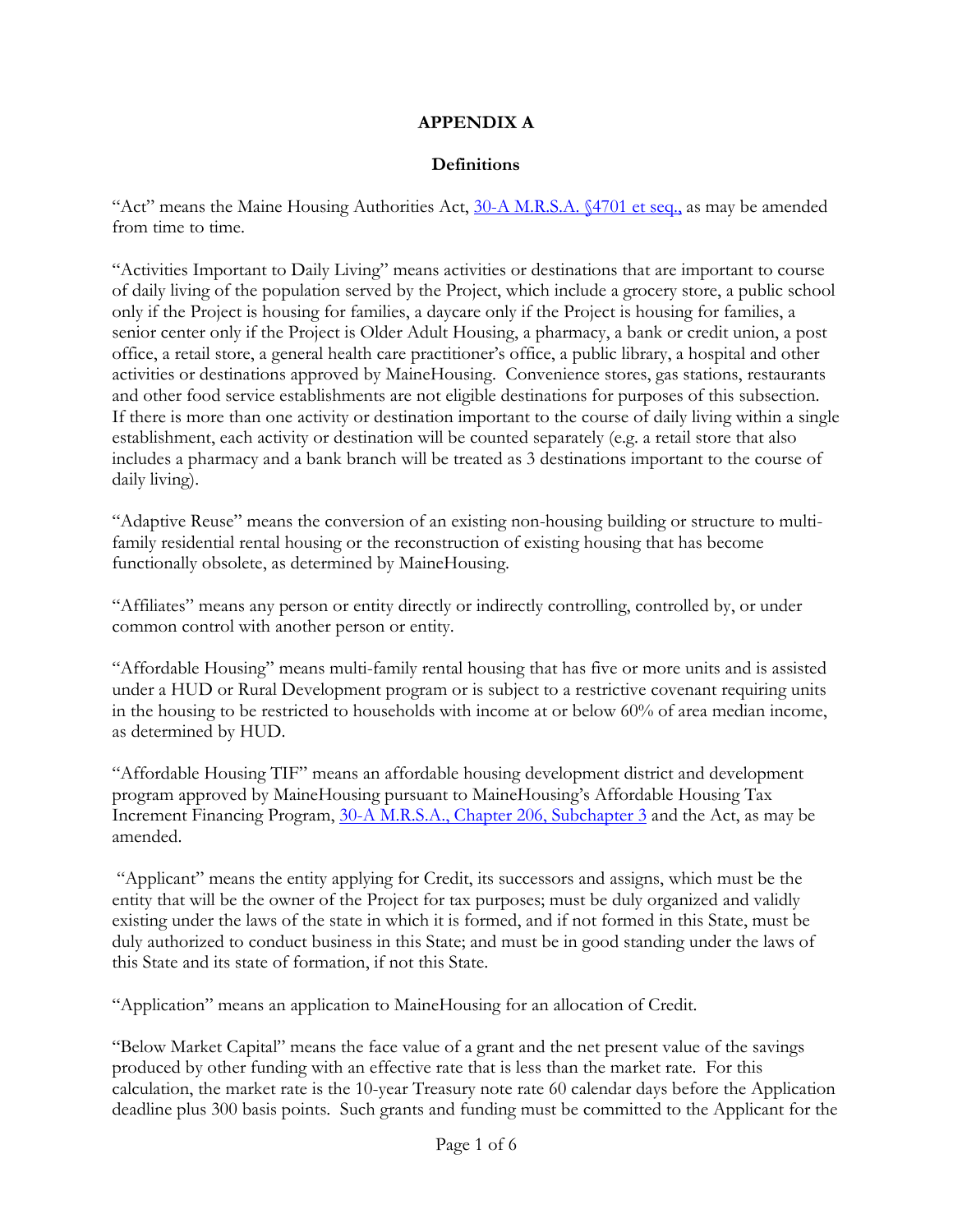Project no later than the Application deadline and do not include construction-period financing, donations or below market purchases of land and buildings, investor capital from tax credits, funding made possible by Tax Increment Financing, any Developer Fee that is loaned, deferred or foregone for the benefit of the Project, service funding, operating funds, rental assistance and any resources made available, either directly or indirectly, by MaineHousing.

"Capitalized Lease Value" means the net present value of all lease payments under a lease calculated over the term of the lease using the 10-year Treasury note rate 60 calendar days before the Application deadline plus 300 basis points.

"Code" means the Internal Revenue Code, Title 26 of the United States Code, and applicable regulations promulgated pursuant thereto, as may be amended.

"Community Revitalization Plan" means (1) a community that has been designated by HUD or RD as an Empowerment Zone, a Renewal Community or Enterprise Community, or a Neighborhood Revitalization Strategy Area; or (2) a written plan that was formally adopted by the governing body of a municipality no more than twelve (12) years prior to the Application deadline following a concerted planning process and public input, specifically targets a neighborhood or area in the community (not a single building or site or the entire municipality) for redevelopment or revitalization, and includes (a) an assessment of the existing physical structures and infrastructure of the area, (b) detailed policy goals with respect to economic redevelopment, the rehabilitation or development of housing (including multi-family rental housing) and the improvement or expansion of infrastructure, and (c) proposed activities and a timetable for implementing the policy goals. Plans for a single development and plans formulated by or on behalf of the Applicant are not Community Revitalization Plans. A comprehensive plan that meets all of the requirements in (2) may qualify.

"Credit" or "LIHTC" means the low-income housing tax credit established pursuant to [Section 42](https://www.law.cornell.edu/uscode/text/26/42) of the Code and allocated pursuant to this rule.

"Credit Units" means units in a Project that are eligible for Credit.

"Demand Response Transportation" means on-call transportation services that operate at least 3 days per week and provide service throughout the day.

"Developer Fee" **means** the total compensation for the work, costs and risks associated with developing a Project, including without limitation, creating the Project concept, identifying and acquiring the Project site, obtaining construction and permanent financing, obtaining necessary subsidies, negotiating the syndication of investment interests in the Project, obtaining all necessary regulatory approvals, constructing and/or rehabilitating the Project and marketing, and includes all amounts paid to consultants to perform this work, except fees for professional services such as environmental assessments, rental market studies, soil tests, and water tests, and includes all reserves, in the form of cash, expected to be paid to the tax credit developer from the Project.

"DDA" means an area of the State that is designated by HUD as a difficult development area pursuant to Section  $42(d)(5)(B)(iii)$  of the Code or an area of the State that is designated by MaineHousing as a difficult-to-develop area in Section 7.A.3 pursuant to Section  $42(d)(5)(B)(v)$  of the Code.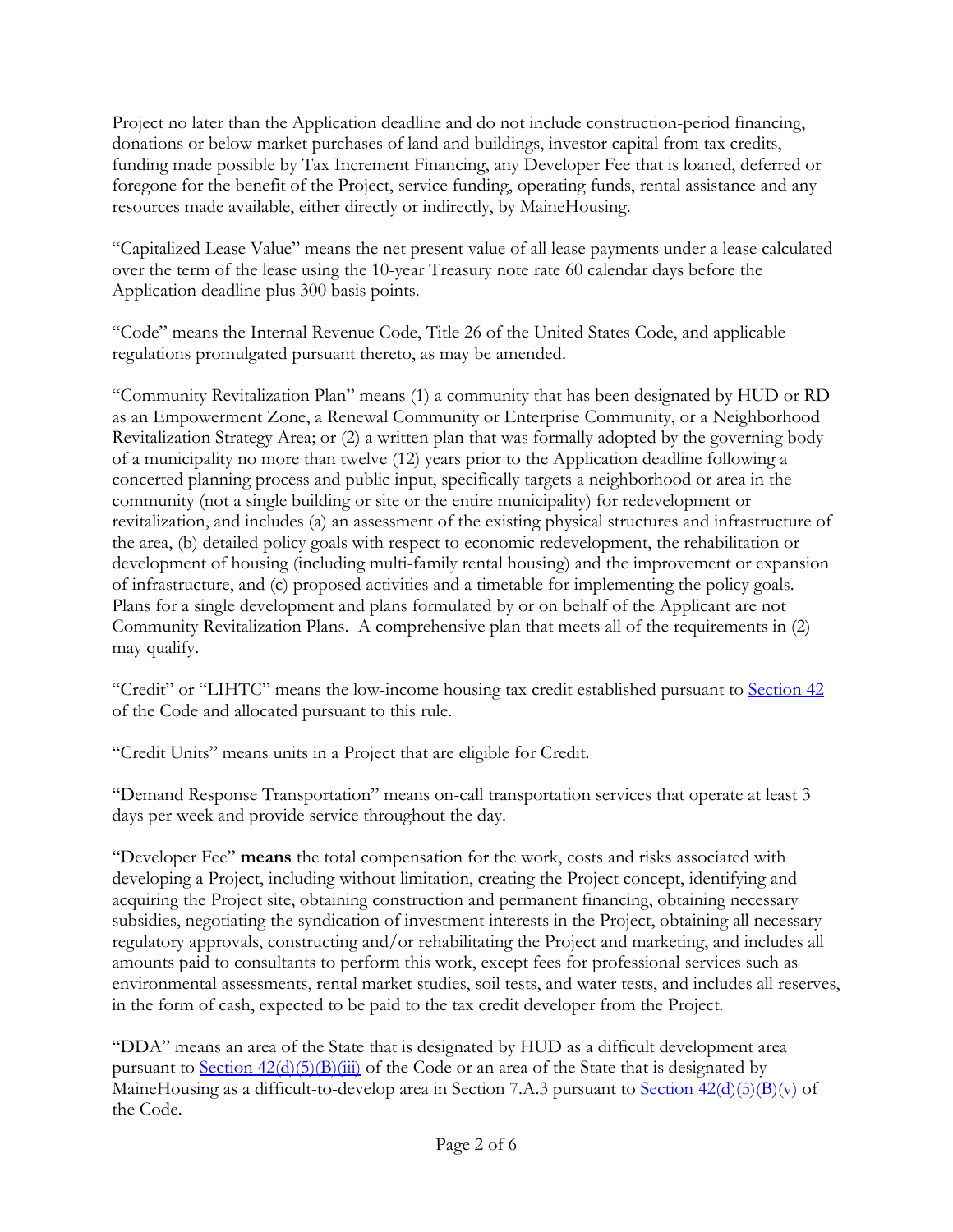"Extended Use Agreement" means an agreement that satisfies the requirements of [Section](https://www.law.cornell.edu/uscode/text/26/42)   $42(h)(6)(B)$  of the Code.

"Extended Use Period" means the period of time specified by MaineHousing in the Extended Use Agreement executed in connection with a Project pursuant to Section  $42(h)(6)$  of the Code, which is the period set forth in Section 5.A. for Projects allocated Credit under the State Ceiling.

Extremely Low Income" means income that is at or below 30% of the area median income as determined pursuant to the regulations and guidance governing the National Housing Trust Fund.

"Family Housing" means housing for families that qualifies for points under the Family Housing scoring criteria set forth in Section 6.E.

"Fiscal Year" means the fiscal year for a LIHTC Project as defined in the Owner's organizational documents.

"Fixed-route Public Transportation" means year-round, regularly scheduled public transportation that operates at least 5 days per week and provides regular service throughout the day.

"High Opportunity Areas" mean those communities in the State designated by MaineHousing as areas of opportunity for low-income persons based primarily on population and access to employment, education and healthcare. Specific factors considered include population, proximity to major employers, proximity to colleges and universities, proximity to hospitals, availability of public transportation and geographic diversity.

"Housing Development Costs" means the total of all direct and indirect costs incurred in financing, creating, purchasing or rehabilitating a LIHTC Project except the costs attributable to the acquisition of the land and any existing buildings as determined by MaineHousing.

"Housing for Older Adults" means a Project that is designated as elderly or senior housing and receives funding and project-based rental assistance under a RD or HUD multi-family elderly housing program (such as [RD's Section 515 Rural Rental Housing Program](http://ruralhousingcoalition.org/section-515-rural-rental-housing-loans/) and HUD's Section 202 [Supportive Housing for the Elderly Program\)](https://www.hud.gov/program_offices/housing/mfh/progdesc/eld202) or that meets the definition of "housing for older persons" under the federal [Fair Housing Act, 42 U.S.C. § 3607\(b\)\(2\)](https://www.law.cornell.edu/uscode/text/42/3607) and the Maine Human Rights Act, [5 M.R.S.A.§4581 et seq.](https://legislature.maine.gov/legis/statutes/5/title5sec4581-A.html) and all associated regulations, as may be amended.

"HUD" means the United States of America acting through the United States Department of Housing and Urban Development.

"Intermediary Costs" means all Housing Development Costs except the actual construction costs or eligible rehabilitation costs under [Section 42\(e\)](https://www.law.cornell.edu/uscode/text/26/42) of the Code attributable to the development of the units.

"IRS" means the United States Department of Treasury, Bureau of Internal Revenue Service.

"LIHTC Project" means a qualified low-income housing project as defined in and governed by Section  $42\text{(g)}$  of the Code.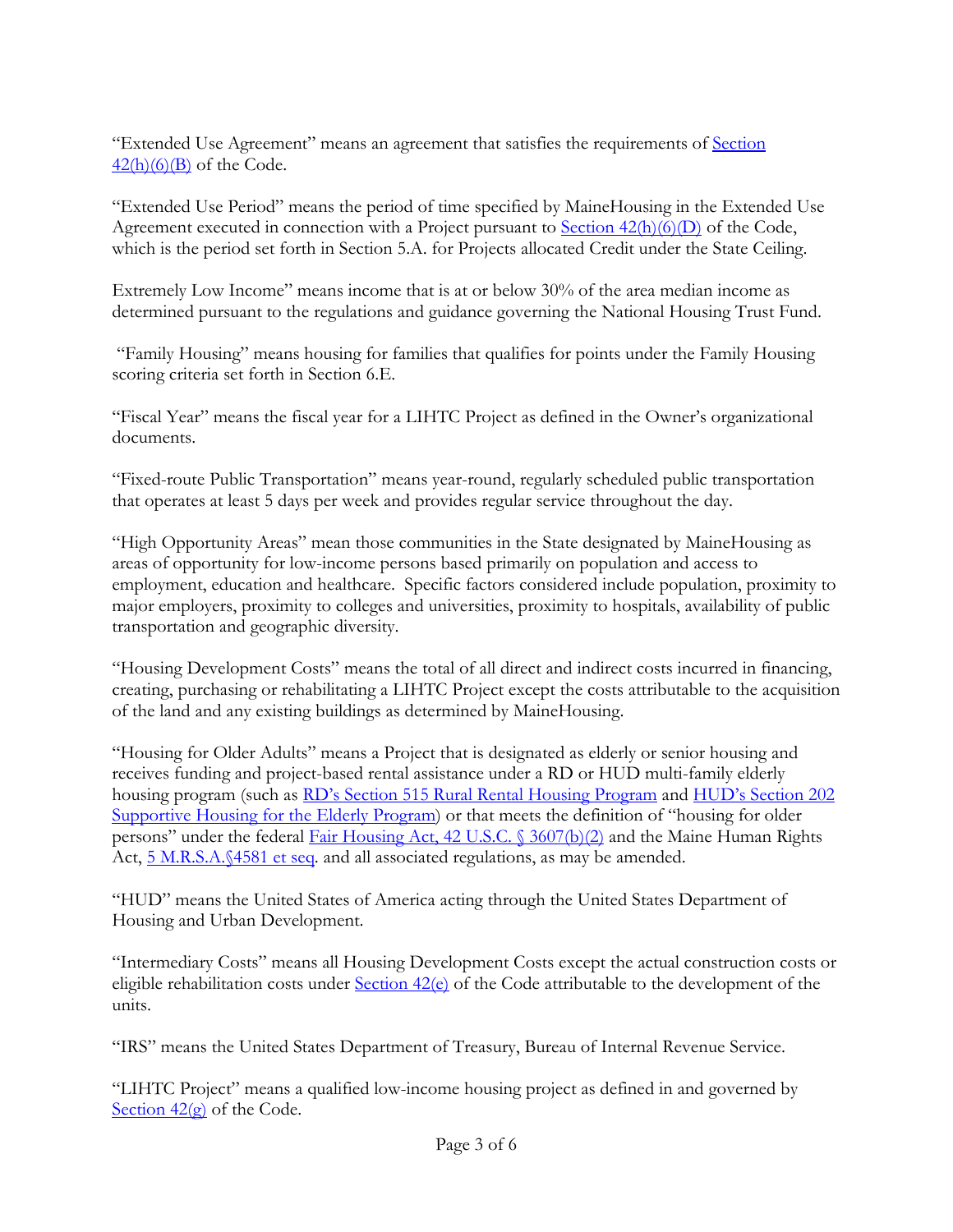"MaineHousing" means Maine State Housing Authority.

"MaineHousing's Construction Standards" means MaineHousing's *[Quality Standards and Procedures](http://www.mainehousing.org/docs/default-source/development/2019-quality-standards-procedures-manual.pdf?sfvrsn=b31db415_6)  [Manual](http://www.mainehousing.org/docs/default-source/development/2019-quality-standards-procedures-manual.pdf?sfvrsn=b31db415_6)* in effect 60 days prior to the applicable deadline for an Application for Credit which include without limitation certain energy efficiency standards and UPCS.

"Maximum Credit Amount" means the maximum amount of Credit a Project is eligible to receive pursuant to Section 3.C.

"National Housing Trust Fund" means the Housing Trust Fund established under Title I of the Housing and Economic Recovery Act of 2008, [12 U.S.C. §4568,](https://www.law.cornell.edu/uscode/text/12/4568) together with associated regulations and guidance now or hereafter promulgated pursuant thereto.

"Net Developer Fee" means the Developer Fee with respect to a Project that does not exceed the applicable limit set forth in Section 7.B.2., including any portion thereof that is deferred or loaned to pay for costs associated with the Project (and does not include any additional Developer Fee allowed under Section 7.B.3).

"Notice to Proceed" means the notice that a Project has been selected for further evaluation to determine the Project's eligibility for Credit and the amount of Credit to be allocated for the Project. The Notice to Proceed will require the submission of all information necessary for MaineHousing to determine the amount of Credit, if any, to be allocated to the Project, obligate the Applicant to fulfill all commitments made in the Application, and require the Applicant to promptly and diligently develop and complete the Project according to the deadlines specified in the notice.

"Owner" means the legal owner of a LIHTC Project or Qualified Building for which an Application has been submitted to MaineHousing or which has received an allocation of Credit from MaineHousing pursuant to this Qualified Allocation Plan or a prior Qualified Allocation Plan for the State.

"Ownership Transfer Rule" means Chapter 27 of MaineHousing's rules, *Transfers of Ownership Interests*, and the policies and procedures related thereto, all as may be amended.

"Placed in Service" means the date on which a Qualified Building is suitable and available for occupancy as determined in accordance with [Section 42](https://www.law.cornell.edu/uscode/text/26/42) of the Code.

"Principal" means any person or entity with a controlling interest in another entity, including without limitation, a person or entity with an ownership interest in an Applicant that controls the development and day-to-day operation of a Project, such as the general partner(s) of a limited partnership or the manager(s) or member(s) invested with the management authority of a limited liability company, and all persons and entities with an ownership interest in or control of said entity.

"Project" means the property described in the Application, which must be a qualified low-income housing project as defined in and governed by [Section 42\(g\)](https://www.law.cornell.edu/uscode/text/26/42) of the Code.

"Project Reports" means the annual certification and tenant data required under Section 10.C., and if required for the LIHTC Project, the audited financial report (AFR) and the annual project budget.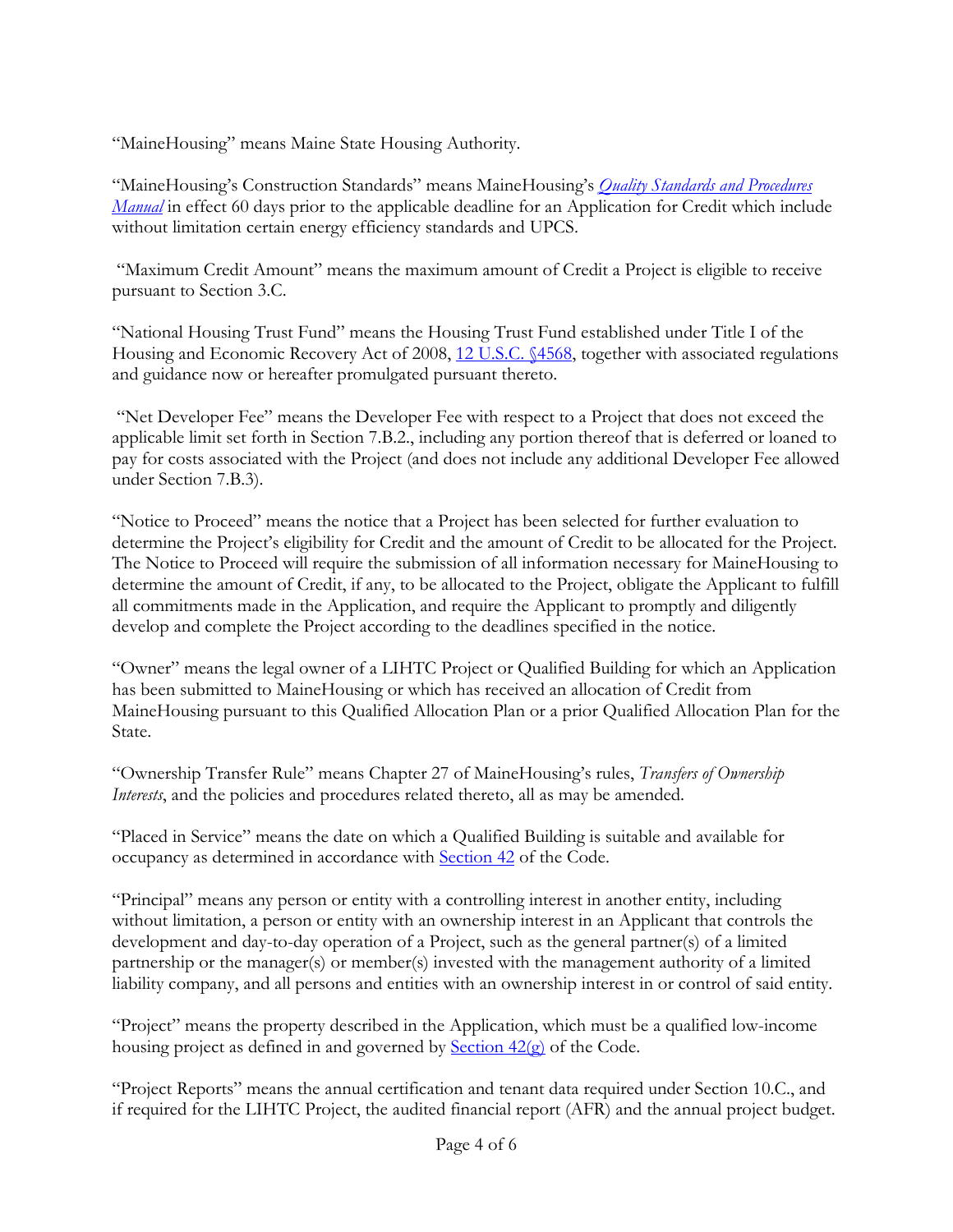"QCT" means an area of the State designated by HUD as a qualified census tract pursuant to Section  $42(d)(5)(B)(ii)$  of the Code.

"Qualified Allocation Plan" or "Plan" means the plan for allocating and administering the Credit adopted by the housing credit agency pursuant  $Section 42(m)(1)(B)$  of the Code.

"Qualified Building" means a qualified low-income building as defined in and governed by [Section](https://www.law.cornell.edu/uscode/text/26/42)   $42(c)(2)$  of the Code.

"Rehabilitation Costs" means with respect to a Project (1) the site costs, (2) the costs of complying with the construction requirements of other funding sources except those required by the Applicant, any Principal thereof or Affiliates of either, (3) contractor profit, overhead and general conditions, and (4) certain costs identified in the capital needs assessment required under Section 5.D.1. of the QAP, including (a) the cost of correcting all violations of applicable federal, state and local health, safety and building codes and correcting deferred maintenance, (b) the rehabilitation or replacement of all structures, systems, facilities and components that have reached or exceed their useful life or will reach their useful life within 5 years, (c) the cost of complying with MaineHousing's Construction Standards, (d) the cost of complying with the most current accessibility requirements for new construction projects under applicable federal, state and local accessibility laws, regulations, standards and guidance, and (e) the remediation and disposal of any environmental or other hazards identified in environmental reports. Rehabilitation Costs do not include construction contingency, relocation costs, or other soft costs.

"Related Development" means any development of which the Project is a part or is related and the Project cannot be completed, either structurally or financially, without the completion of the development.

"RD" or "Rural Development" means the United States of America acting through the United States Department of Agriculture, Rural Housing Services.

"Safe Walking Distance" means a pedestrian route appropriate to the area, as determined by MaineHousing, with sidewalks, crosswalks and traffic signals at busy roads or intersections and yearround walkability, which includes being plowed during the winter.

"Section 8" means Section 8 of the United States Housing Act of 1937, [42 U.S.C. § 1437f,](https://www.law.cornell.edu/uscode/text/42/1437f) as may be amended.

"Service Center Community" means an entire municipality that provides jobs and retail to surrounding areas and is a center for education, health care, cultural, recreational and social services, designated pursuant to the Municipal Planning Assistance Program of the State's Department of Agriculture, Conservation and Forestry as a Regional Service Center as of January 2013.

"State" means the State of Maine.

"State Ceiling" means the State's housing credit ceiling established pursuant to Section  $42(h)(3)(C)$ of the Code.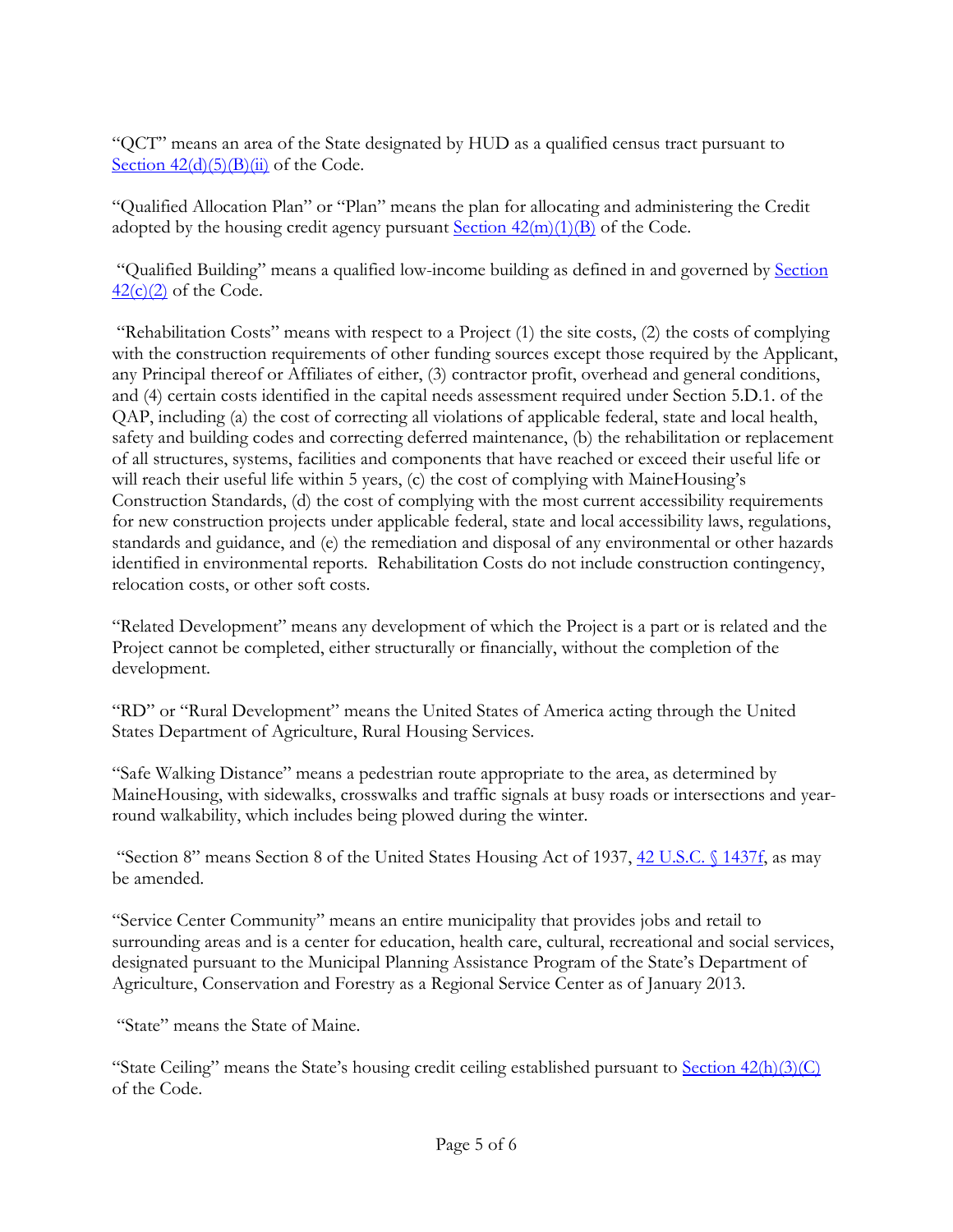"Tax Increment Financing" means any type of tax increment financing, including without limitation an Affordable Housing TIF, a development district and development program approved by a municipality or a tax increment financing district approved by the State's Department of Economic and Community Development pursuant to [30-A M.R.S.A., Chapter 206,](http://legislature.maine.gov/legis/statutes/30-A/title30-Ach206sec0.html) as may be amended.

"TDC Index" means the calculation described in Section 5.C.

"TDC Index Cap" means the limit on Total Development Cost set forth in Section 5.C.

"Telehealth" means the use of interactive real-time visual and audio or other electronic media for the purpose of consultation and education concerning and diagnosis, treatment, care management, and self-management of a patient's physical and mental health and includes real-time interaction between the patient and the telehealth provider, synchronous encounters, asynchronous encounters, store and forward transfers and remote patient monitoring. Telehealth includes telephonic services when interactive telehealth services are unavailable or when a telephonic service is medically appropriate for the underlying covered service.

"Telemonitoring," means the use of information technology to remotely monitor a patient's health status via electronic means through the use of clinical data while the patient remains in a residential setting, allowing the provider to track the patient's health data over time. Telemonitoring may or may not take place in real time.

"Total Construction Cost" means the sum of site costs, costs of constructing or rehabilitating structures, systems, facilities, units and components, general requirements, bond premiums, and contractor overhead and profit as determined by MaineHousing.

"Total Development Cost" or "TDC" means Total Project Cost less (1) the fees required by MaineHousing in connection with the Credit, (2) the Project's operating deficit account to the extent required by MaineHousing and (3) the costs associated with any commercial space developed in connection with the Project.

"Total Project Cost" means the sum of all costs associated with the development, construction and rehabilitation of a Project, as determined by MaineHousing. Total Project Cost includes, without limitation, acquisition costs, the Capitalized Lease Value of all leases of land and building(s), demolition costs, Total Construction Cost, construction contingency, costs associated with community service facilities included in the Eligible Basis of the Project, soft costs (such as permits, design and engineering fees, environmental reports, appraisals, market studies and legal fees), syndication costs, Net Developer Fee, financing costs and project reserves. Community service facilities are not considered commercial space for purposes of Total Project Cost.

"UPCS" means the Uniform Physical Conditions Standards established by HUD pursuant to [24](https://www.law.cornell.edu/cfr/text/24/5.703)  CFR  $\S$  5.703, as may be amended.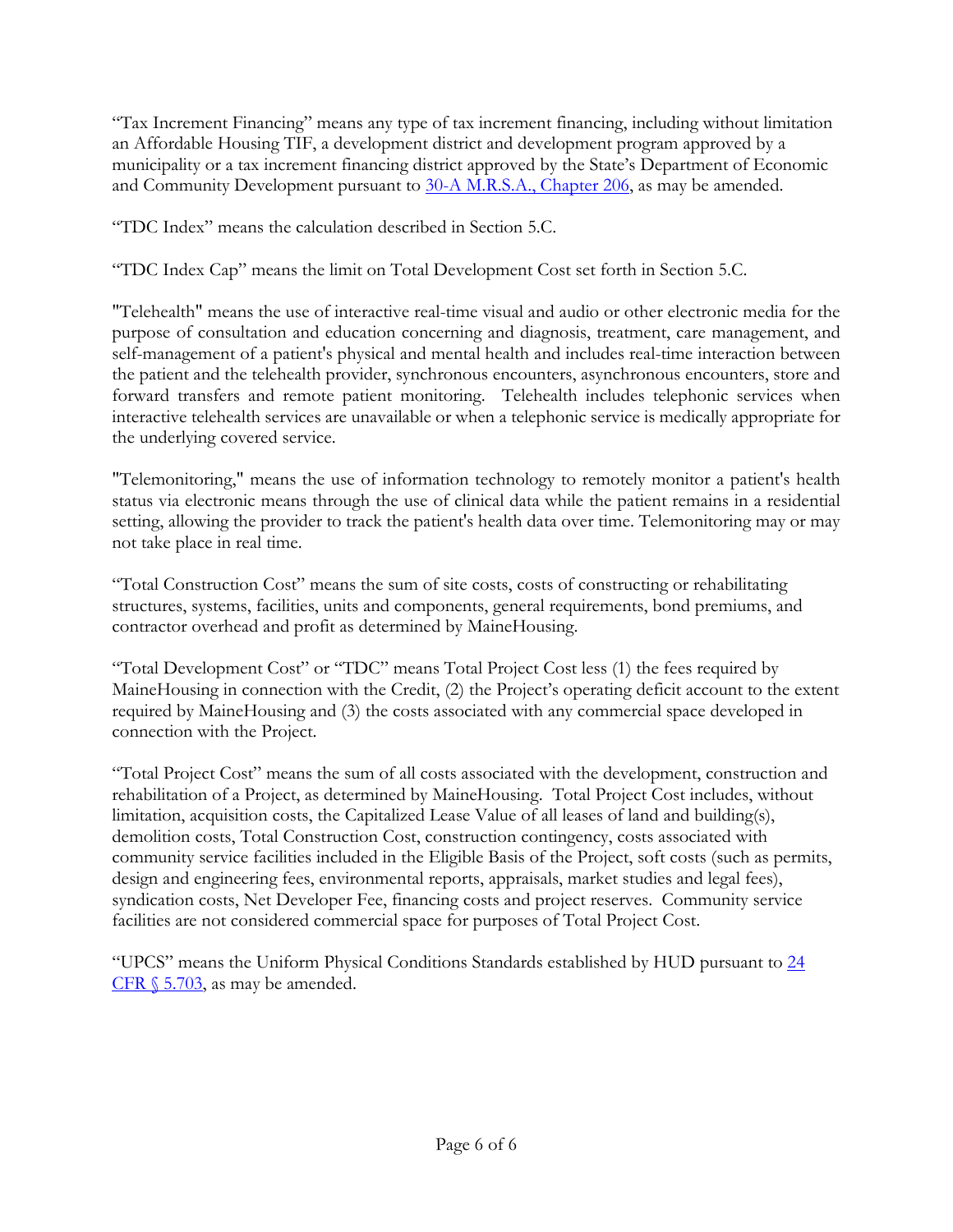# **APPENDIX B Pre-Application Submission Requirements**

Applicants must submit a request for pre-application review and the following information to MaineHousing **at least 60 calendar days before the applicable Application deadline**.

1. A narrative description of the Project and any Related Development, including, the location, type of housing, total number of units by bedroom size, breakdown of required and/or pledged accessible units by type and location, total number of income-restricted units by bedroom size, proposed affordability, any existing affordability restrictions, any existing or proposed use restrictions, common areas and amenities at the Project, any community service facilities, any commercial space and other unique features of the Project.

2. Conceptual, Diagrammatic Site Plan and Conceptual Floor Plans and Conceptual Building Elevations in accordance with the requirements set forth in MaineHousing's *[Quality Standards and](http://www.mainehousing.org/docs/default-source/development/2019-quality-standards-procedures-manual.pdf?sfvrsn=b31db415_6)  [Procedures Manual.](http://www.mainehousing.org/docs/default-source/development/2019-quality-standards-procedures-manual.pdf?sfvrsn=b31db415_6)*

3. The status of applicable federal, State and local land use approvals for the Project and any Related Development, and any site, subdivision and other plans for the Project and any Related Development that have been prepared for submission or have been submitted to applicable municipal, state and federal governmental entities.

4. Details about the parking for the Project, including the number, type and location of all onsite parking and off-site parking and the terms and conditions thereof.

5. An explanation and all supporting documentation for any exceptions from the requirement to provide a community room, laundry facilities, telemedicine facilities or area activities in accordance with Section 5.K of the QAP.

6. All available information about any known or suspected environmental conditions on the Project site and any Related Development or adjacent sites that may impact the Project site or any Related Development, including any environmental reports. To the extent feasible, identify any and all visible (both on and off-site) fuel oil and propane tanks and include them on the site plan.

7. A capital needs assessment for any existing housing that meets the requirements in Section 5.D. and Appendix C.

8. A conceptual construction estimate(s) prepared by a qualified general contractor or third-party estimator for the Project and any Related Development, including trade breakdowns in the form of a schedule of values and a reasonable estimating contingency, if applicable, with sufficient detail to demonstrate expected construction-related costs. All exclusions and qualifications, if any, must be clearly stated in the estimate. The estimate is to be the basis of the hard cost line items contained in the project underwriting without exception.

9. A projected development and operating budget(s) for the Project and any Related Development which must be submitted electronically in the format prescribed by MaineHousing.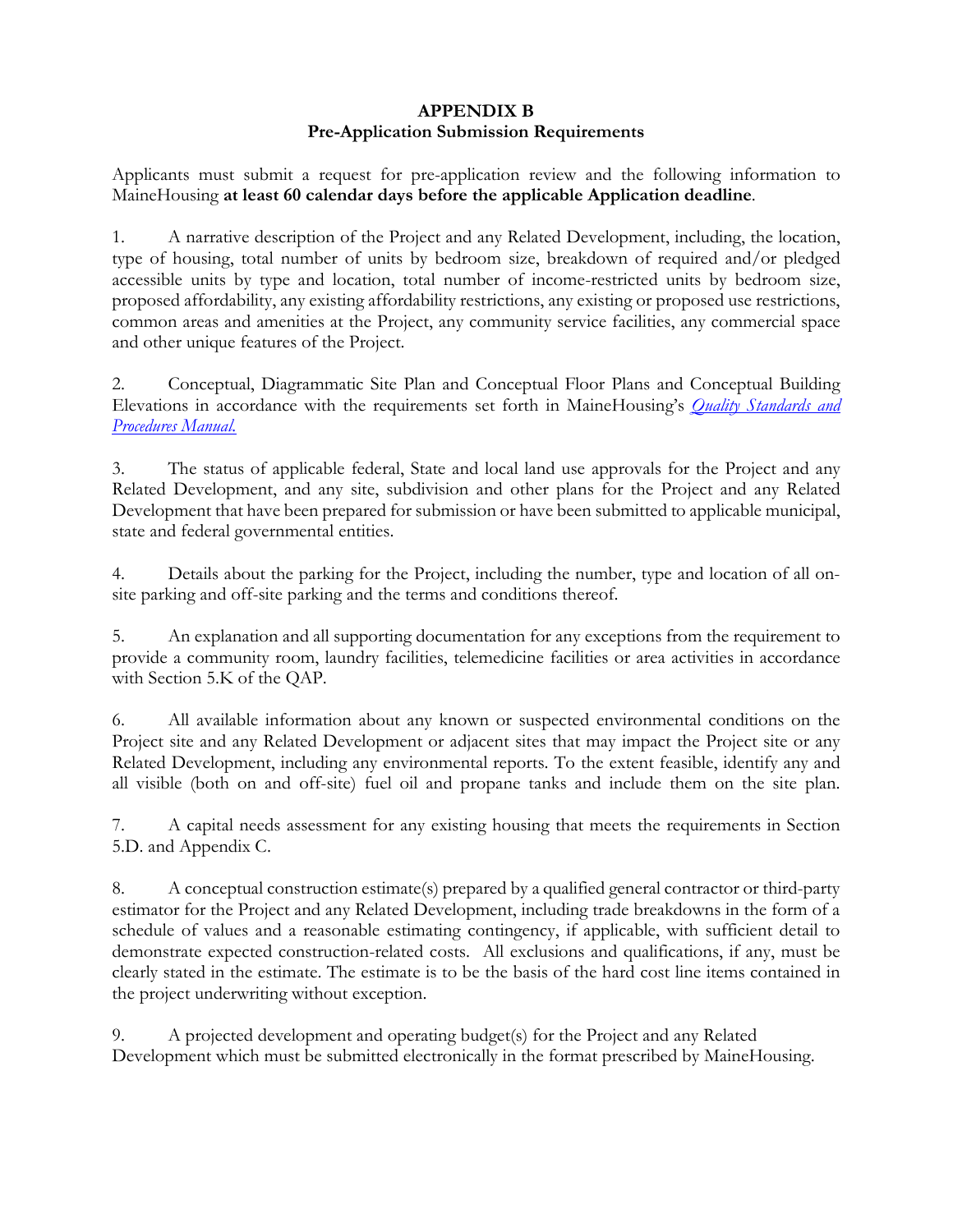### **APPENDIX C Capital Needs Assessment Requirements**

1. The assessment must include a site visit, an interview with the on-site property manager and maintenance personnel concerning prior and pending repairs and improvements and existing or chronic physical deficiencies, and a physical inspection of the interior and exterior of at least 20% of the units and all other structures, facilities, systems and components that will be part of the Project, including the following:

- **a)** Site, including without limitation topography, drainage, pavement, curbing, walkways, sidewalks, parking, accessible parking, accessible routes, landscaping, amenities, water, sewer, storm drainage, and all utility lines;
- **b)** Structural systems and components, both substructure and superstructure, including without limitation foundations, exterior walls, balconies, porches, and stairways, exterior doors and windows, chimneys and roofing;
- **c)** Interiors, including without limitation unit and common area finishes and substrata (e.g. flooring, underlayment, carpeting, plaster or drywall, wall coverings and paint condition), and unit and common area kitchen finishes, cabinets, countertops and appliances, and unit and common area bathroom finishes, fixtures and accessories, laundry facilities, and common area lobbies and corridors; and
- **d)** Building systems, including without limitation plumbing supplies and drainage, domestic hot water production, heating, ventilating and air-conditioning production and distributions systems, fuel storage and delivery systems, electrical power distribution and metering systems, lighting controls and fixtures, smoke, fire and any other alarm systems, fire protection systems, security systems, and elevators.

The capital needs assessment must specifically identify all structures, systems, facilities, units and components that were inspected and must include a concise overview of the physical and operational condition of the existing housing and a detailed assessment of the expected useful life and the remaining useful life of each structure, system, facility, unit and component inspected. The assessment must also consider the presence of environmental and other hazards, including without limitation, asbestos, lead paint, mold, water damage and insect infestations.

2. The capital needs assessment must include a recommended scope of work and a cost estimate to complete the scope of work that addresses the following capital needs of the Project, without consideration of financial feasibility:

- **a)** Correction of all violations of applicable federal, state and local building, health and life safety codes and correction of all deferred maintenance;
- **b)** Rehabilitation or replacement of all structures, systems, facilities, units and components that have reached or exceeded their useful lives or will reach their useful lives within 5 years;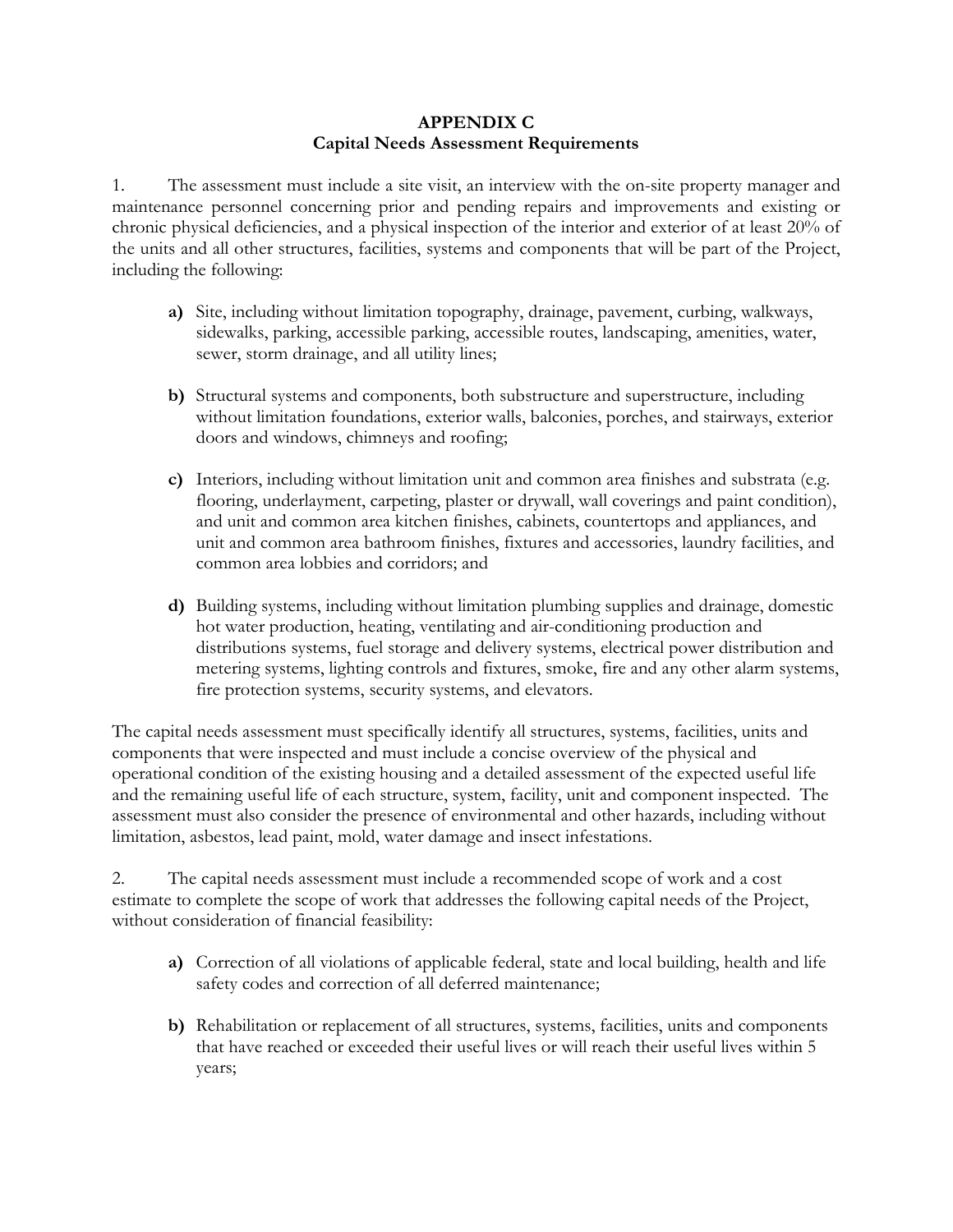- **c)** Rehabilitation of all units and common areas and facilities to bring them into compliance with MaineHousing's Construction Standards to the maximum extent feasible;
- **d)** Rehabilitation of the minimum number of units and all common areas and facilities that are necessary to comply with the most current requirements for new construction projects under applicable federal, state and local accessibility laws, regulations, standards and guidance (which include without limitation, Section 504 of the Rehabilitation Act of [1973,](https://dredf.org/legal-advocacy/laws/section-504-of-the-rehabilitation-act-of-1973/) HUD's housing regulations at [24 C.F.R. Part 8](https://www.law.cornell.edu/cfr/text/24/part-8) and any accessibility standard designated by HUD; Title II and Title III of the Americans with Disabilities Act of 1990 and the 2010 Standards of Accessible Design; and if the Project involves substantial rehabilitation, the Maine Human Rights Act, the Maine Human Rights Commission's Chapter 8, Housing Regulations, and ANSI Standard A117.1-2009); and
- **e)** Remediation and disposal of any environmental or other hazards identified in the assessment.

3. The capital needs assessment must also identify any structures, systems, facilities, units and components with a remaining useful life of less than 30 years. The Application must include a plan for future rehabilitation or replacement of any identified structure, system, facility, unit and component with a useful life of less than 30 years that is not included in the scope of work for the Project, including possible funding sources, which will be considered in establishing the appropriate funding amounts for the Project's reserve accounts.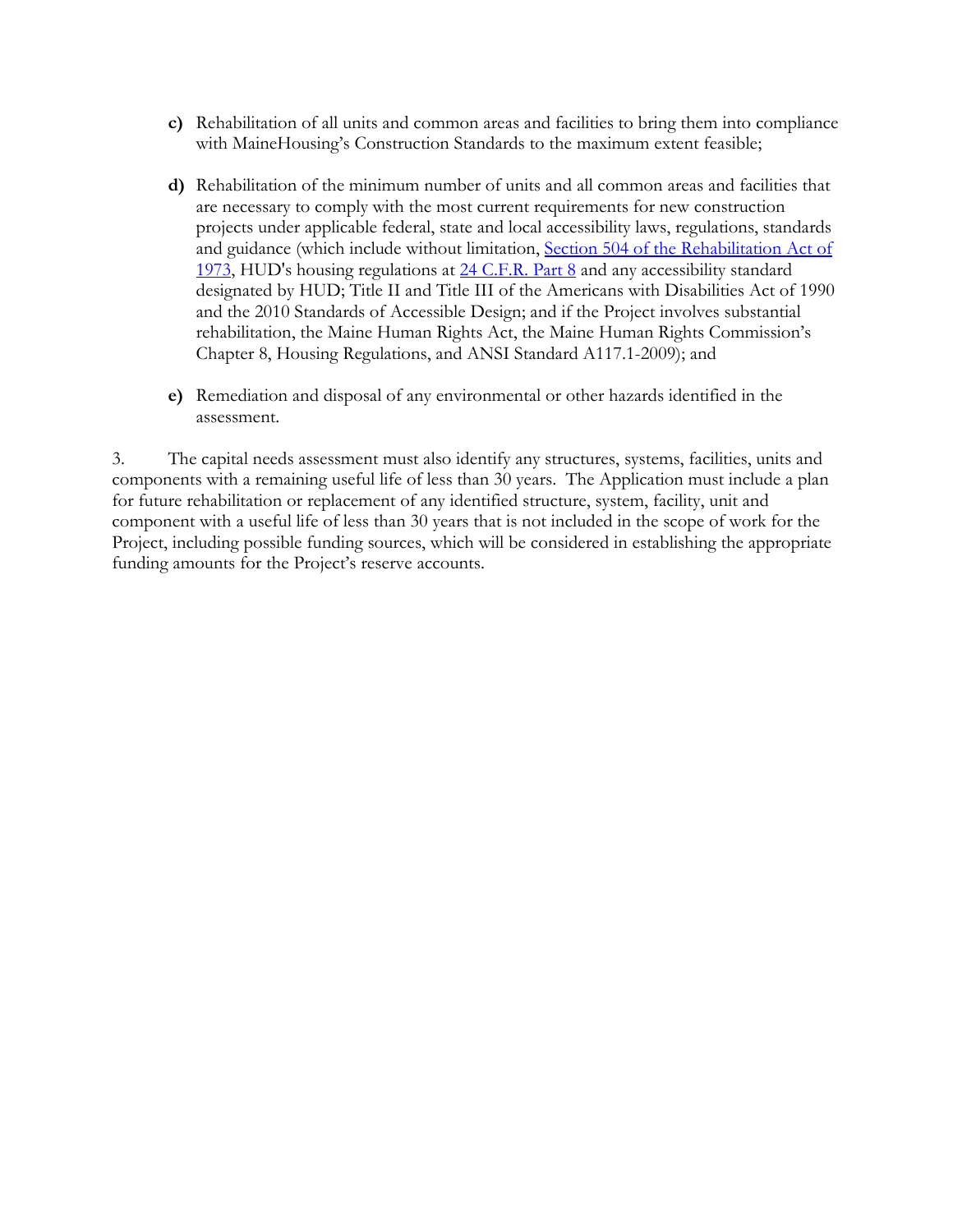# **APPENDIX D LOW INCOME HOUSING TAX CREDIT PROGRAM OWNER'S CERTIFICATE OF CONTINUING PROGRAM COMPLIANCE**

To: *MaineHousing 353 Water Street Augusta, ME 04330-4633*

|                 | <b>Certification Dates:</b>                                                                                                                                                                                                                                                                                                                                                                                                                                                                                                                                                                                                                 | From:<br>January 1, 20_                                                                                                                                                                                                                                                                                                                                                                                                                                                 |  |      | To:<br>December 31, 20 |             |                                      |              |  |
|-----------------|---------------------------------------------------------------------------------------------------------------------------------------------------------------------------------------------------------------------------------------------------------------------------------------------------------------------------------------------------------------------------------------------------------------------------------------------------------------------------------------------------------------------------------------------------------------------------------------------------------------------------------------------|-------------------------------------------------------------------------------------------------------------------------------------------------------------------------------------------------------------------------------------------------------------------------------------------------------------------------------------------------------------------------------------------------------------------------------------------------------------------------|--|------|------------------------|-------------|--------------------------------------|--------------|--|
|                 | <b>Project Name:</b>                                                                                                                                                                                                                                                                                                                                                                                                                                                                                                                                                                                                                        |                                                                                                                                                                                                                                                                                                                                                                                                                                                                         |  |      |                        | Project No: |                                      |              |  |
|                 | <b>Project Address:</b>                                                                                                                                                                                                                                                                                                                                                                                                                                                                                                                                                                                                                     |                                                                                                                                                                                                                                                                                                                                                                                                                                                                         |  |      | City:                  |             | County:                              | Zip:         |  |
|                 | Tax ID # of                                                                                                                                                                                                                                                                                                                                                                                                                                                                                                                                                                                                                                 |                                                                                                                                                                                                                                                                                                                                                                                                                                                                         |  |      |                        |             |                                      |              |  |
| <b>Building</b> | <b>Ownership Entity:</b>                                                                                                                                                                                                                                                                                                                                                                                                                                                                                                                                                                                                                    | (1)                                                                                                                                                                                                                                                                                                                                                                                                                                                                     |  | (2)  |                        |             | (3)                                  |              |  |
|                 | Identification<br>Number(s):                                                                                                                                                                                                                                                                                                                                                                                                                                                                                                                                                                                                                | (4)                                                                                                                                                                                                                                                                                                                                                                                                                                                                     |  | (5)  |                        |             | (6)                                  |              |  |
|                 |                                                                                                                                                                                                                                                                                                                                                                                                                                                                                                                                                                                                                                             | (7)                                                                                                                                                                                                                                                                                                                                                                                                                                                                     |  | (8)  |                        |             | (9)                                  |              |  |
|                 |                                                                                                                                                                                                                                                                                                                                                                                                                                                                                                                                                                                                                                             | (10)                                                                                                                                                                                                                                                                                                                                                                                                                                                                    |  | (11) |                        |             | (12)                                 |              |  |
| □<br>□          | No buildings have been Placed in Service                                                                                                                                                                                                                                                                                                                                                                                                                                                                                                                                                                                                    | At least one building has been placed in Service but owner elects to begin credit period in the following year. If either of the<br>above applies, please check the appropriate box, and proceed to page 2 to sign and date this form.                                                                                                                                                                                                                                  |  |      |                        |             |                                      |              |  |
|                 | The undersigned                                                                                                                                                                                                                                                                                                                                                                                                                                                                                                                                                                                                                             |                                                                                                                                                                                                                                                                                                                                                                                                                                                                         |  |      |                        |             |                                      | on behalf of |  |
|                 |                                                                                                                                                                                                                                                                                                                                                                                                                                                                                                                                                                                                                                             |                                                                                                                                                                                                                                                                                                                                                                                                                                                                         |  |      |                        |             | (the "Owner"), herebycertifies that: |              |  |
| 1.<br>2.        | The project meets the minimum requirements of: (check one)<br>20 - 50 test under Section $42(g)(1)(A)$ of the Code<br>□<br>40 - 60 test under Section $42(g)(1)(B)$ of the Code<br>□<br>□<br>15 - 40 test for "deep rent-skewed" projects under Section $42(g)(4)$ and $142(g)(4)(B)$ of the Code<br>There has been <b>no change in the applicable fraction</b> (as defined in Section $42(c)(1)(B)$ of the Code) for any building in the<br>project:<br>$\Box$ NO CHANGE<br>$\Box$ CHANGE<br>If "Change", list the applicable fraction to be reported to the IRS for each building in the project for the certification<br>year on page 3: |                                                                                                                                                                                                                                                                                                                                                                                                                                                                         |  |      |                        |             |                                      |              |  |
| 3.              | The owner has received an annual Tenant Income Certification from each low-income resident and documentation to support that<br>certification, or the owner has a re-certification waiver letter from the IRS in good standing, has received an annual Tenant<br>Income Certification from each low-income resident, and documentation to support the certification at their initial occupancy.<br>$\square$ YES<br>$\Box$ NO                                                                                                                                                                                                               |                                                                                                                                                                                                                                                                                                                                                                                                                                                                         |  |      |                        |             |                                      |              |  |
| 4.              | Each low-income unit in the project has been rent-restricted under Section $42(g)(2)$ of the Code:<br>$\square$ YES<br>$\Box$ NO                                                                                                                                                                                                                                                                                                                                                                                                                                                                                                            |                                                                                                                                                                                                                                                                                                                                                                                                                                                                         |  |      |                        |             |                                      |              |  |
| 5.              | All low-income units in the project are and have been for use by the general public and used on a non-transient basis (except<br>for transitional housing for the homeless provided under Section $42 \frac{(\hat{\mathbf{i}})(3)(\mathbf{B})(\hat{\mathbf{iii}})}{(\hat{\mathbf{i}})(\hat{\mathbf{j}})(\hat{\mathbf{m}})}$ of the Code):<br>$\square$ YES<br><b>D</b> HOMELESS<br>$\Box$ NO                                                                                                                                                                                                                                                |                                                                                                                                                                                                                                                                                                                                                                                                                                                                         |  |      |                        |             |                                      |              |  |
| 6.              |                                                                                                                                                                                                                                                                                                                                                                                                                                                                                                                                                                                                                                             | No finding of discrimination under the Fair Housing Act, 42 U.S.C 3601-3619, has occurred for this project. A finding of<br>discrimination includes an adverse final decision by the Secretary of Housing and Urban Development (HUD), 24 CFR 180.680, an<br>adverse final decision by a substantially equivalent state or local fair housing agency, 42 U.S.C 3616a(a)(1), or an adverse judgment<br>from a federal court:<br><b>E</b> FINDING<br>$\square$ NO FINDING |  |      |                        |             |                                      |              |  |
| 7.              | Each building in the project is and has been suitable for occupancy, taking into account local health, safety, and building codes<br>(or other habitability standards), and the state or local government unit responsible for making building code inspections did<br>not issue a report of a violation for any building or low income unit in the project:<br>$\square$ YES<br>$\Box$ NO                                                                                                                                                                                                                                                  |                                                                                                                                                                                                                                                                                                                                                                                                                                                                         |  |      |                        |             |                                      |              |  |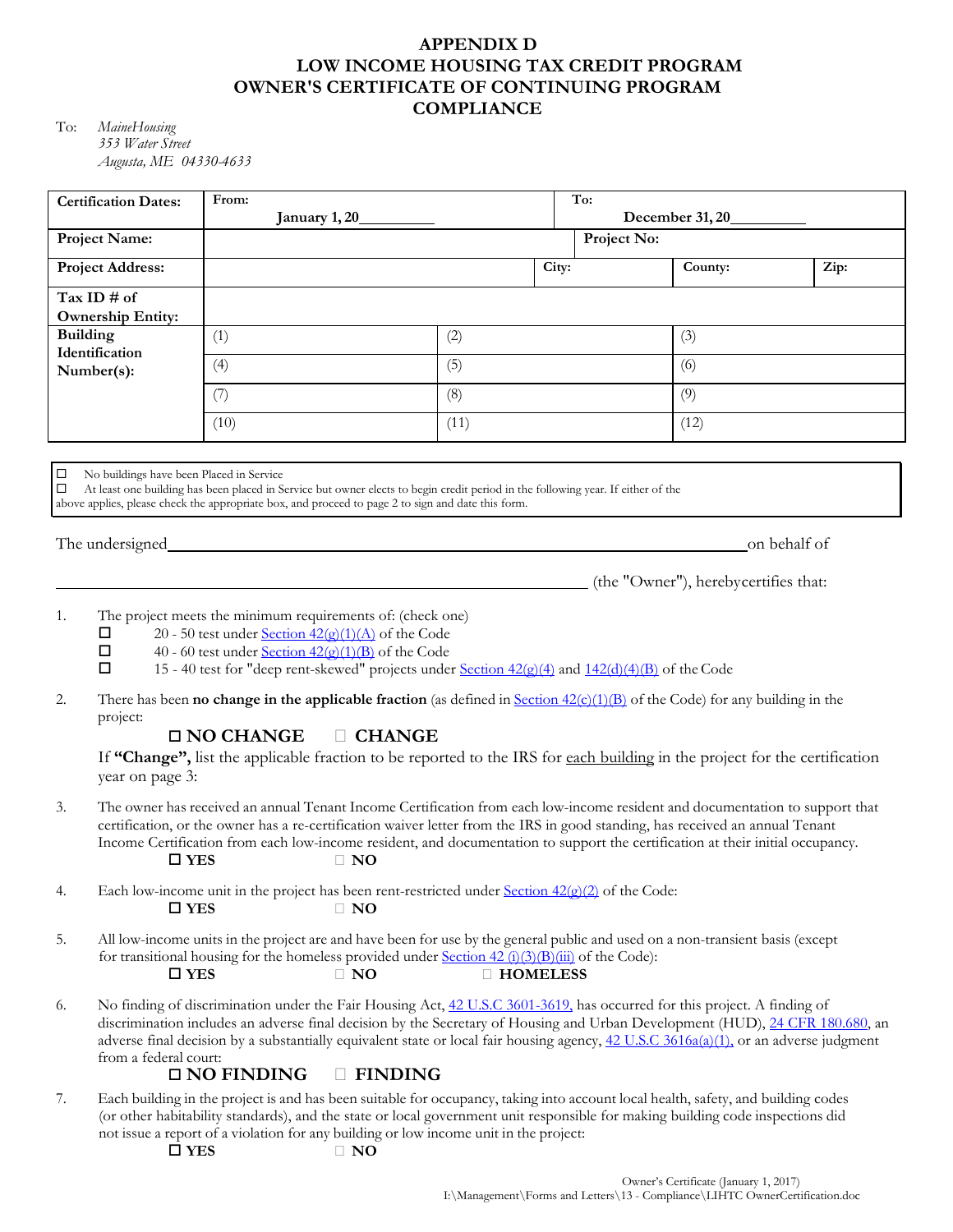If **"No"**, state nature of violation on page 3 and attach a copy of the violation report as required by [26 CFR 1.42-5](https://www.law.cornell.edu/cfr/text/26/1.42-5) and any documentation of correction.

| ŏ. | Each building and all FedHome (HOME) assisted units are suitable for occupancy, taking into account State and local health, |
|----|-----------------------------------------------------------------------------------------------------------------------------|
|    | safety, and other applicable codes, ordinances, and requirements, and the ongoing property standards established by the     |
|    | participating jurisdiction (MaineHousing) to meet the requirements of 24 CFR, Part 92, HOME Investment Partnership Program, |
|    | Section 92.251.                                                                                                             |
|    |                                                                                                                             |

 $\Box$  YES  $\Box$  NO  $\Box$  N/A

9. There has been **no change in the eligible basis** (as defined in [Section](https://www.law.cornell.edu/uscode/text/26/42) 42(d) of the Code) of any building in the project since last certification submission:

### **NO CHANGE CHANGE**

If **"Change"**, state nature of change (e.g., a common area has become commercial space, a fee is now charged for a tenant facility formerly provided without charge, or the project owner has received federal subsidies with respect to the project which had not been disclosed to the allocating authority in writing) on page 3:

10. All tenant facilities included in the eligible basis under Section 42(d) of the Code of any building in the project, such as swimming pools, other recreational facilities, parking areas, washer/dryer hookups, and appliances were provided on a comparable basis without charge to all tenants in the buildings:

 $\Box$  YES  $\Box$  NO

11. If a low-income unit in the project has been vacant during the year, reasonable attempts were or are being made to rent that unit or the next available unit of comparable or smaller size to tenants having a qualifying income before any units were or will be rented to tenants not having a qualifyingincome:

 $\Box$  YES  $\Box$  NO

12. If the income of tenants of a low-income unit in any building increased above the limit allowed in Section  $42\frac{\epsilon}{2}$ (2)(D)(ii) of the Code, the next available unit of comparable or smaller size in that building was or will be rented to residents having a qualifying income:

 $\Box$  **YES**  $\Box$  NO

13. Project complies with an extended low-income housing commitment as described in Section [42\(h\)\(6\)](https://www.law.cornell.edu/uscode/text/26/42) (not applicable to buildings with tax credits from years 1987-1989):

 $\Box$  YES  $\Box$  NO  $\Box$  N/A

- 14. In the prior 12 month period the owner has not:
	- a) evicted a tenant in a low income unit for other than good cause,
	- b) terminated the tenancy of a tenant in a low income unit, including without limitation, non-renewal of the lease of an existing tenant in a low income unit, for other than good cause, or
	- c) increased the gross rent of a tenant with respect to a low income unit not otherwise permitted under [Section 42](https://www.law.cornell.edu/uscode/text/26/42) of the Code

 $\Box$  YES  $\Box$  NO  $\Box$  N/A

15.  $\Box$  The project complies with the requirements of all applicable Federal and State Housing Programs included in the development (e.g., Rural Housing Services, HOME, HUD Section 8, or Tax-ExemptBonds).

16.  $\Box$  The project has not received notice of any violation of applicable building codes.

17. The owner received its credit allocation from the portion of the state ceiling set-aside for a project involving "qualified non-profit organizations" under [Section 42\(h\)\(5\)](https://www.law.cornell.edu/uscode/text/26/42) of the Code and its non-profit entity materially participated in the operation of the development within the meaning of **Section 469(h)** of the Code.

 $\Box$  YES  $\Box$  NO  $\Box$  N/A

18. There has been no change in the ownership or management of the project:

### **NO CHANGE CHANGE**

If **"Change"**, complete page 3 detailing the changes in ownership or management of the project.